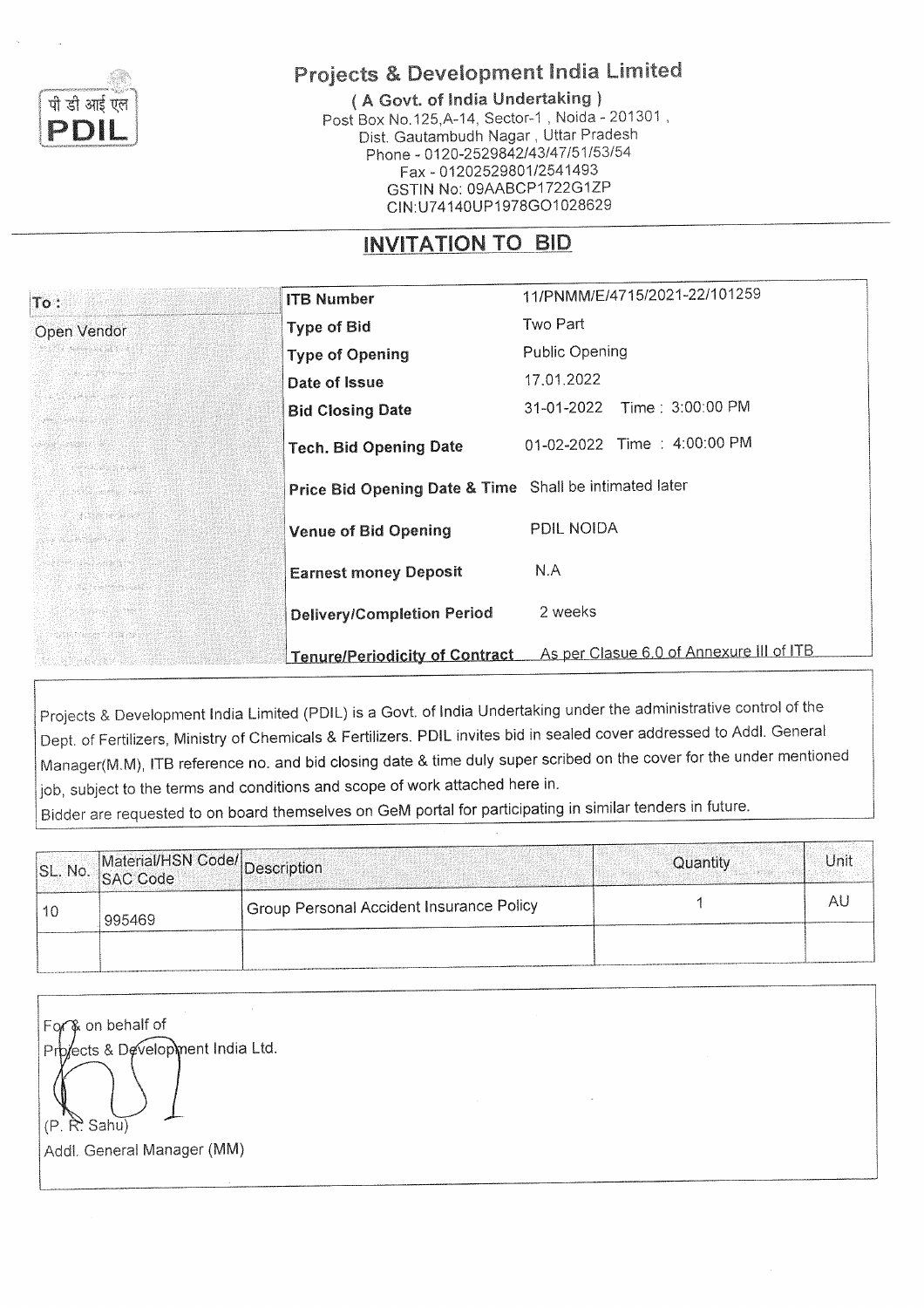## **LIST OF CONTENTS**

| SI. No.        | <b>Description</b>                                                                                                           |
|----------------|------------------------------------------------------------------------------------------------------------------------------|
| 1.             | Annexure I: Pre-Qualification Criteria                                                                                       |
| 2.             | Annexure II: Instruction to Bidders                                                                                          |
| 3.             | Annexure III : General Conditions of Contract (GCC)                                                                          |
| 4.             | Annexure IV : Check List                                                                                                     |
| 5.             | Annexure V : Price Schedule                                                                                                  |
| 6.             | Annexure VI: Format of details of payment                                                                                    |
| 7 <sub>1</sub> | Annexure VII : Declaration                                                                                                   |
| 8.             | Annexure VIII : Scope of Wok                                                                                                 |
| 9.             | Annexure IX: Declaration by Bidder Regarding Local Content                                                                   |
| 10.            | ANNEXURE-A - List of employees as on 05.01.2022 Regular (including MTs) and<br>Contractual (including Consultants) Employees |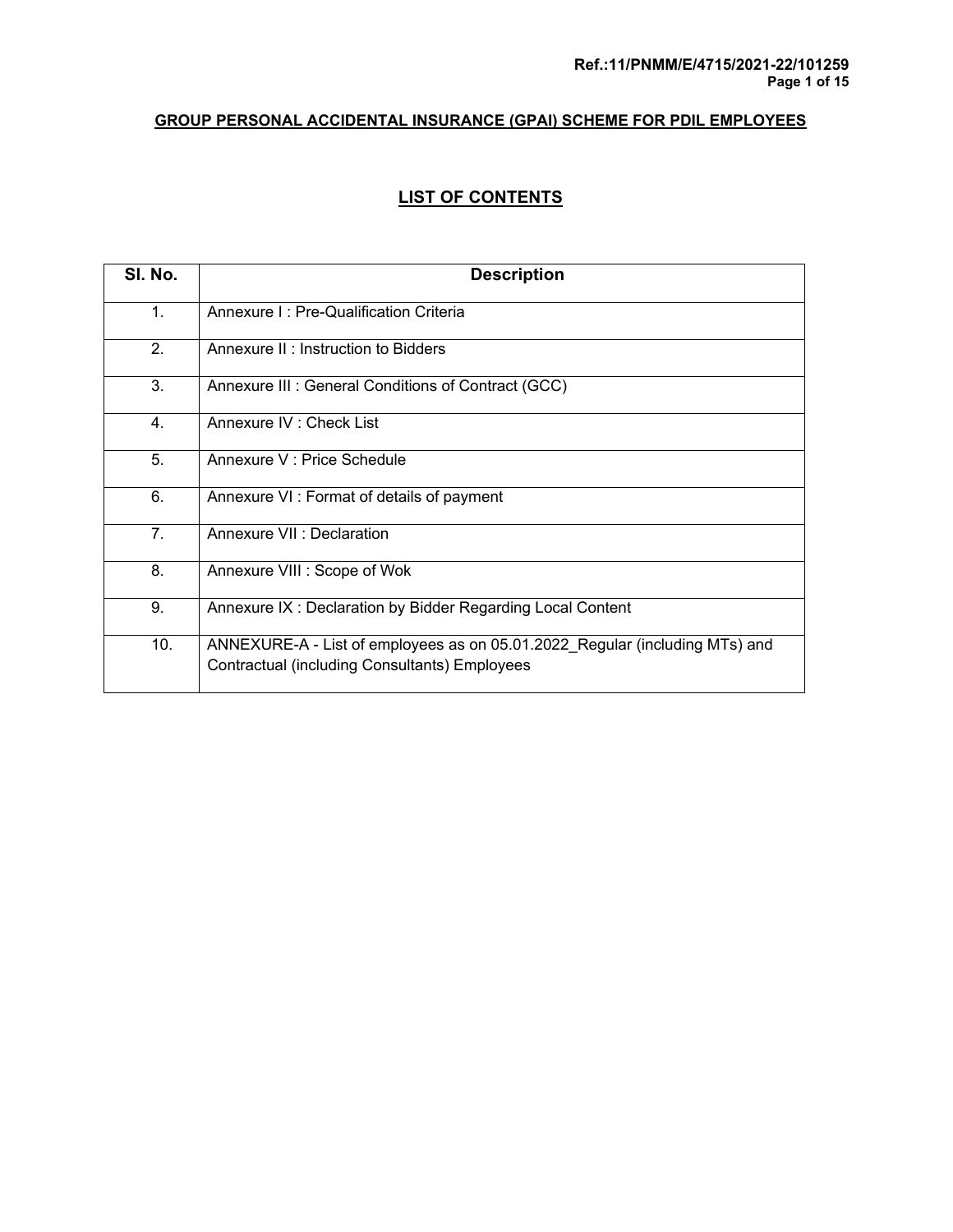#### **ANNEXURE-I**

## **PRE-QUALIFICATION CRITERIA**

 The Committee recommends the following Pre-Qualification Criteria (PQC) for inviting bids on the subject item:

1. Bidders should have experience of undertaking **Similar work** viz. providing Group Insurance Services in PSUs/ Corporate Sector /Central Govt./State Govt./ Private Limited/ Limited company having more than 600 employees.

The Bidder (Insurance firm) must have executed at least 01 (One) above **Similar work**, during the last seven (07) years from the date of issuance of Invitation to Bid (ITB), of value not less than Rs.4.53 lakhs.

To qualify the above criteria, the Bidder (Insurance firm) must submit the following relevant documents along with their bid:

- Purchase Order (P.O)/ Work Order (W.O)/ Contract Agreement
- $\triangleright$  Policy Certificate/ Premium Payment Receipt
- 2. The Bidder (Insurance firm) must be registered with IRDAI (Insurance Regulatory & Development Authority of India).

The Bidder (Insurance firm) must possess Certificate of Registration with IRDAI with validity up to minimum 31.03.2022.

To qualify the above criteria, the Bidder (Insurance firm) must submit the copy of the latest certificate of registration with IRDAI along with their Bid.

- 2.1 Further, the bidder (Insurance firm) should submit an undertaking, for obtaining Certificate of Renewal of Registration for the Financial Year 2022-23 from IRDAI along with their bid, which the successful bidder (Insurance Firm) shall be required to submit during the tenure of Insurance policy with PDIL.
- 3. The Bidder (Insurance firm) should have "Solvency ratio" equal to or more than the prescribed limit by IRDA for Financial year 2020-21.

To qualify the above criteria, the Bidder (Insurance firm) must submit the documentary evidence in support of the Solvency ratio they achieved in FY 2020-21.

 **All Documents required above to meet the PQC must be submitted in copies duly signed and stamped by the Bidder (Insurance Firm).**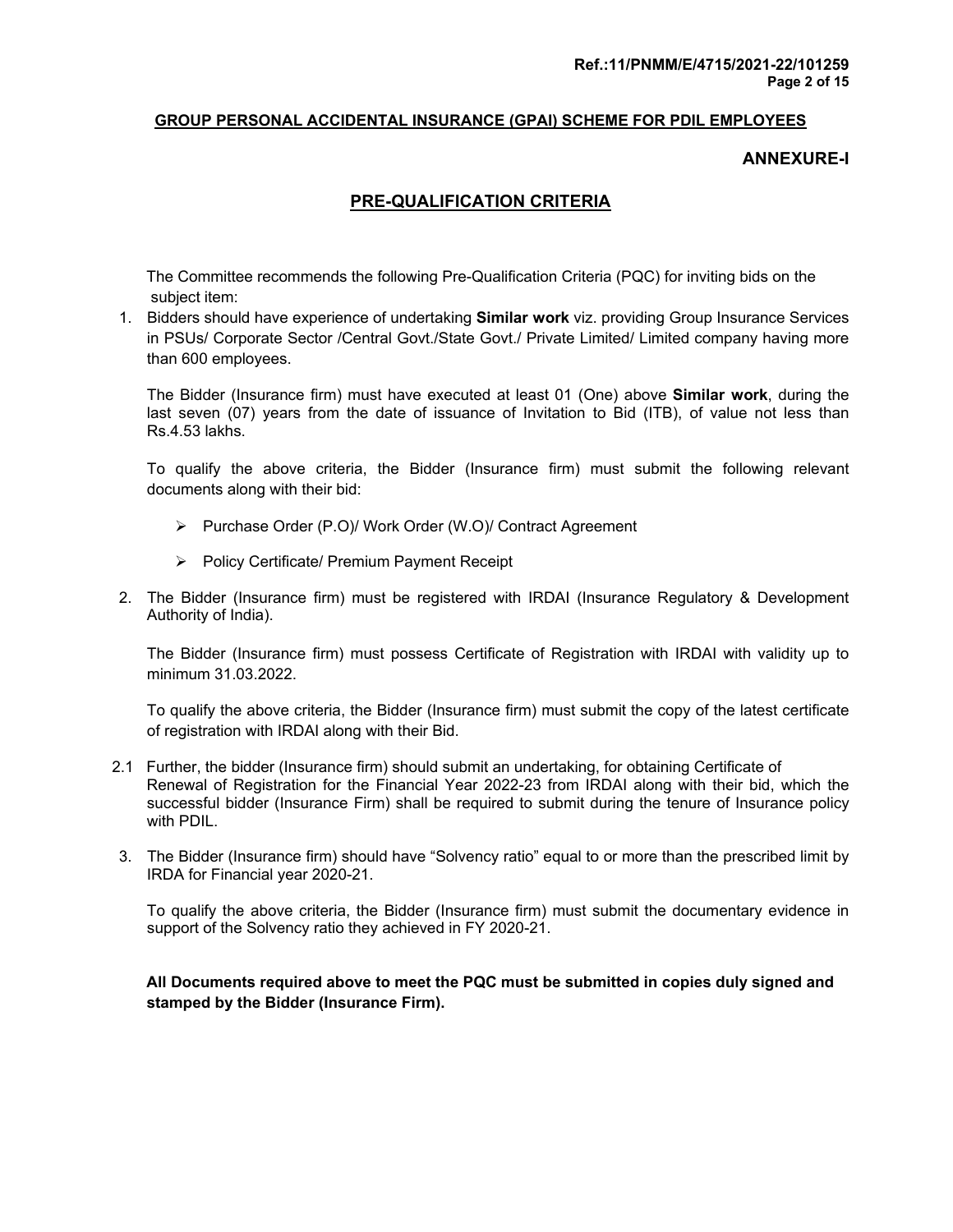#### **ANNEXURE – II**

### **INSTRUCTION TO BIDDERS (e-PUBLISH)**

1.0 A bidder who meets the Pre-Qualification Criteria as per ITB and intents to quote against this ITB may download the bidding document from PDIL **website** *http://pdilin.com* OR Central Public Procurement Portal *https://***eprocure***.gov.i***n/cppp** and submit the Bid complete in all respects as per terms & conditions of contract on or before the bid closing date and time.

#### 2.0 **Submission of Bids**:

Bidders are required to submit their bids under two (02) envelopes as below:

 **Envelope A: Un-priced Technical and Commercial Bid** along with the following documents (photocopies) shall be in this envelope:

- i. Documents in support of 'Pre-Qualification Criteria for Bidders" indicated in Annexure-I of ITB as per the requirement.
- ii. Complete ITB documents duly signed & stamped in each page with "Deviations"/ "Exception" sheet (if any) and all Annexure duly filled in.
- iii. **Price Confirmation Copy**  A copy of Priced offer keeping price blank (hiding the price) and in place indicating "Quoted" or "√", as a confirmation of price quoted against the enquired item and all applicable Taxes & Duties, shall be submitted.
- iv. Copy of Check List enclosed duly filled by the bidder making all the points clear and not leaving any voids.
- v. Photo copy of PAN card.
- vi. A Copy of GST registration certificate
- vii. Any other document as per the requirement specified in the ITB.

#### **Envelope B: Price Bid**

Price Schedule as per Annexure-V with quoted rates in Rs. and Taxes & Duties, as applicable, signed and stamped.

 All the above envelopes should be super scribed with respective **Envelope no., ITB No.** and **closing date of the bid**. Both the (02) envelopes should be sealed and placed in a THIRD (03) envelope which should also be super scribed with our **ITB No**. and **closing date of the bid** and addressed to the under mentioned:

#### **Addl. General Manager (MM)**

Projects & Development India Limited PDIL Bhawan, A-14, Sector 1, Noida – 201 301, Gautam Budh Nagar (UP) Tel: 0120-2529842/43/47/51/91 (Extn. 344, 115),Fax: 0120 – 2529801 e-mail: prsahu@pdilin.com; anjali@pdilin.com; sushilkumar@pdilin.com;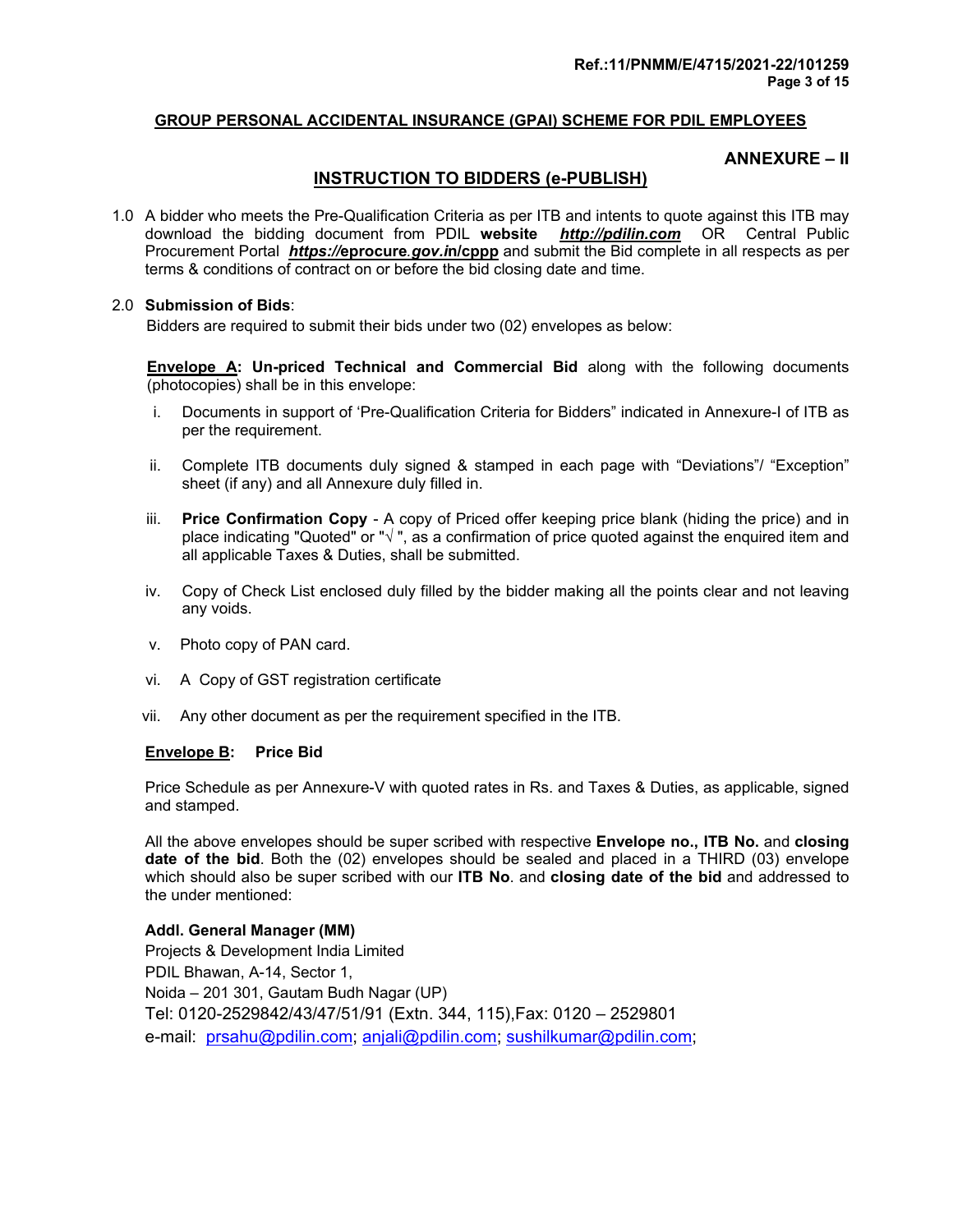#### **3.0 Opening of Bids**

Bid opening will be Public. Envelope A only will be opened on Technical Bid Opening Date.

 Price Bids (Envelope B) of only those bidders will be opened which will be considered technically and commercially acceptable.

#### **4.0 Evaluation of Bids**

Bids shall be evaluated for Pre-Qualification Criteria (PQC) first and Techno-Commercial Bid Evaluation shall be carried out, only for those Bids which shall meet the Pre-Qualification Criteria (PQC).

 Bids shall be scrutinized on Techno-Commercial parameters. Bids having unacceptable deviation may be rejected at this stage. However, clarifications may be sought from bidder for any shortcoming found in their Bid at this stage.

 The PRICE BID shall be opened only of those bidders who will be technically and commercially suitable.

#### **5.0 Price Evaluation Criteria**

- 5.1 Price Evaluation of Bids shall be done considering the quoted prices by the bidder in the Price Schedule attached here as Annexure-V. The Insurance provider shall be selected for award of the Contract on the basis of their lowest (L1) rate. Incomplete Price Schedule may result into rejection of bid.
- 5.2 Public Procurement Policy For Micro & Small Enterprises (MSEs)-Order,2012: Purchase Preference Benefits under the Policy as per guideline issued by Ministry of MSME's Order dt.23.03.2012 issued vide Gazette Notification no.503 dt.26.03.2012 and related subsequent revision shall be applicable subject to submission of copy of valid/active Udyog Aadhaar Memorandum / Registration Certificate.
- 5.3 Public Procurement (Preference To Make In India) Order 2017 **Revision (2020)**: In line with "Public Procurement (Preference To Make In India) Order 2017 – **Revision (2020)**" of DPIIT, only 'Local Supplier' are allowed to participate in this tender. Accordingly, Bidder shall provide a declaration as per format attached at **Annexure-IX.**
- 5.4 In case a bidder is eligible for seeking benefit under the Policy of PPP to MII-Order-2017 as well as PPP for MSE-Order-2012, then the bidder should categorically seek benefits against one of the two i.e. either PPP to MII-Order-2017 OR PPP for MSE-Order-2012 policy. The option once exercised cannot be modified subsequently.
- 5.5 In case of participation of MSEs Vendor and Make in India (local content) Vendor against the same tender, MSE Vendor will be given preference to match with L-1 bidder as per Public Procurement Policy and accordingly allocation/award of order will be made.
- 5.6 The enquired service is not splitable.

#### 6.0 **Earnest Money Deposit (EMD) : NIL**

#### 7.0 **Validity of Bids**

 Prices quoted should remain valid for our acceptance for a minimum period of 90 days from the date of opening of technical bids. PDIL will not allow any revision in prices within validity period after sealed tender are opened.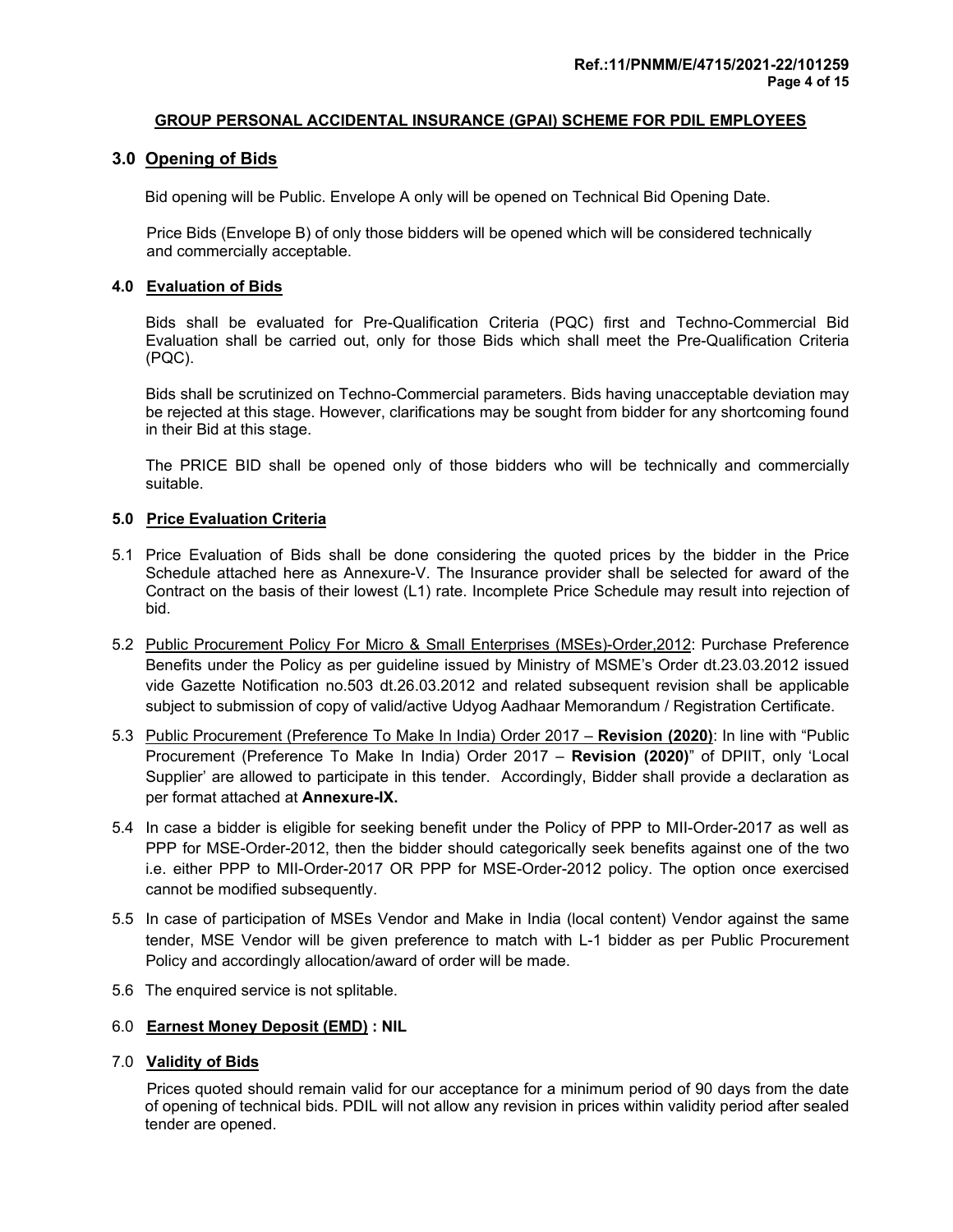- 8.0 If at any later date, it is found that documents, information and data submitted by the Bidder in the Bid, and based on which the Bidder has been considered eligible or successful or has been awarded the Contract is incorrect or false to the extent that had the correct or true information been made available to the OWNER at the time of Bid evaluation, the bid would have been declared ineligible or unsuccessful, the Bidder shall be forthwith disqualified or, as the case may be, the contract awarded based on such incorrect or false information shall be cancelled and the EMD/PBG/Security Deposit shall be liable to be forfeited.
- 9.0 Bidders are required to carefully go through the entire scope of ENQUIRY, terms and conditions, and other requirements before quoting. They should feel free to contact PDIL before submission of bid if they have any query on it. Once the bid is submitted, PDIL will presume that the bidder has understood thoroughly the Scope of Supply along with terms & conditions and all these are acceptable to them.
- 10.0 Bids shall be typed or written in indelible ink and must be free from corrections / erasing / overwriting etc. Any changes made must be authenticated with initial by the Bidder.
- 11.0 Bid shall be ideally in conformity to the Scope of supply/work along with all Terms & conditions, stipulated in the ENQUIRY. PDIL shall appreciate to receive a Bid having no deviation. However, under unavoidable circumstance, a Bidder may submit Deviations in a separate sheet, which PDIL at its own liberty may accept or reject. Deviations found elsewhere inside the Bid document shall not be considered. Deviations including condition(s), if any, found in the Price bid shall liable for rejection of a Bid in totality.
- 12.0 PDIL reserves the right to reject any or all the bids without assigning any reason whatsoever and does not bind itself to accept the lowest or any other bid. All bids in which any of the prescribed conditions are to be fulfilled or are incomplete in any respect are liable to be rejected. PDIL is at liberty to take any of the following actions in case of this ITB:
	- a) to cancel the tender without reference to the bidders.
	- b) to postpone the due date and time.
- 13.0 Bidders shall not be entitled to claim any costs, charges, expenses or incidentals for or in connection with the preparation and submission of their bids even though Project & development of India Limited may withdraw the enquiry/tender or reject all bids.
- 14.0 SITE VISIT: Deleted
- 15.0 Bids submitted thro' FAX and e-mail will not be accepted. No request from any bidder to PDIL to collect the bid from airlines, cargo agents etc. shall be entertained by PDIL.
- 16.0 PDIL reserve the rights to assess bidder's capability and capacity to perform the contract.
- 17.0 Bids must be submitted on or before the closing date and time physically in the bid box at the office of **Addl. General Manager & HOD (MM), Materials Management Department, Projects & Development India Ltd., PDIL Bhawan, A-14, Sector-1, Noida, Pin 201301, Gautam Budh Nagar (UP)** or by registered post/courier on the above address so as to reach well in advance of the closing date and time. Offers received late are liable for rejection & no complaint shall be entertained in this regard for any reason whatsoever including postal/courier delay.
- 18.0 To know more about PDIL, please visit our website http://www.pdilin.com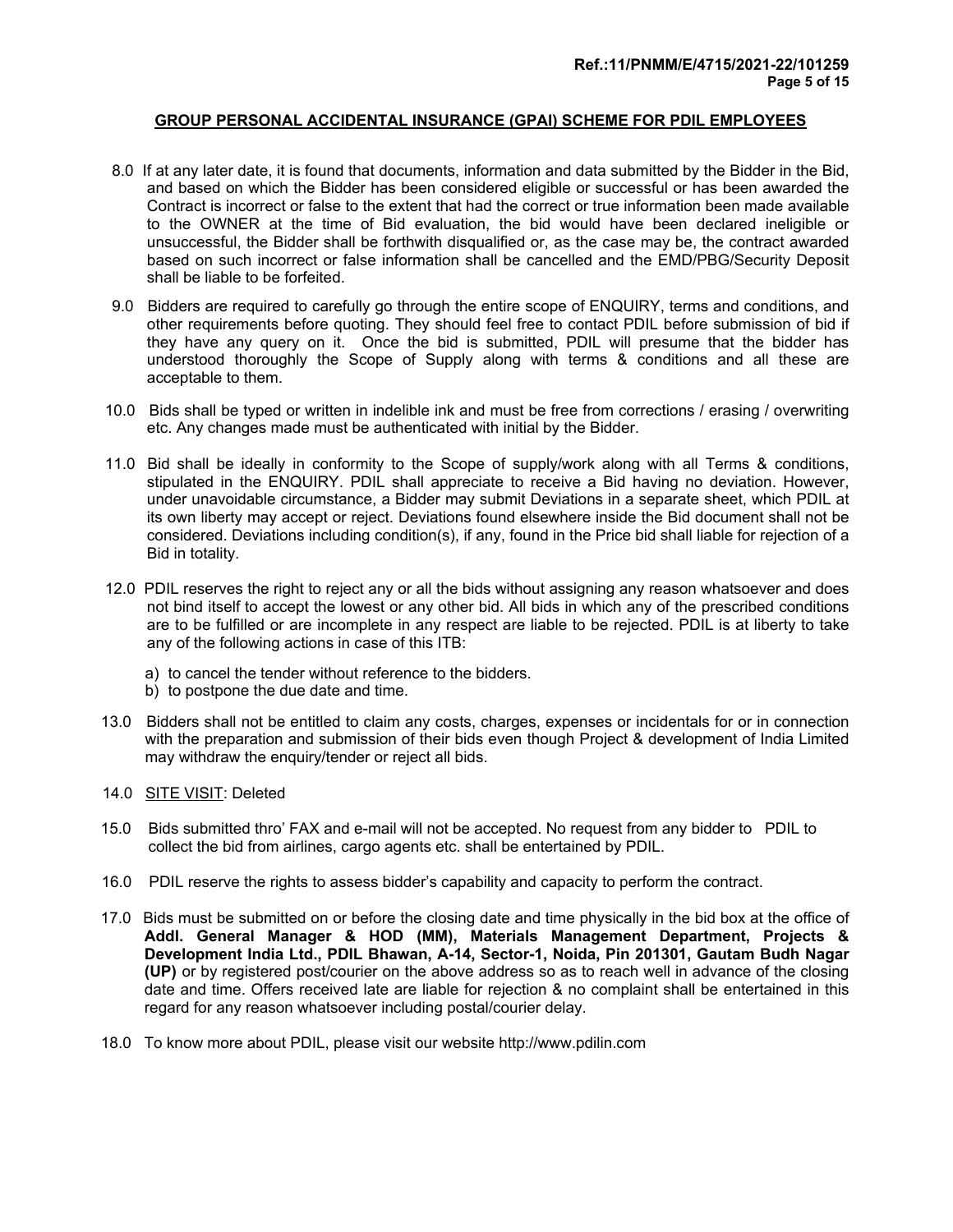#### **ANNEXURE-III**

#### **General Conditions Of Contract (GCC)**

#### **1.0 Scope of Contract**

The Scope of Contract/ Purchase Order (P.O), shall be as per 'Scope of Work' (Annexure-VIII) along with Price Schedule (Annexure-V) attached to the ITB, unless & otherwise it is modified, at subsequent stages of bidding.

#### **2.0 Firm Price**

Price to be quoted shall be firm and subject to no escalation whatsoever during the contractual completion period including extended period, if any, except for any statutory variations i.e. change in the rate of tax & duty and/or inclusion of any new tax & duty.

Bid with variable price will not be accepted.

#### **3.0 Price Basis**

Duly executed at PDIL, Noida.

#### **4.0 Taxes and duties**

- **4.1** Goods & Service Tax (GST): GST shall be paid EXTRA as applicable as per GST law. Bidder shall clearly indicate the present applicable rate of GST in Percentage (%). However, Bidder shall indicate corresponding HSN / SAC Code in the check list and shall also enclose a copy of GST registration certificate along with the unpriced offer.
- **4.2** GST Rate as quoted by the bidder(s) in the "Price Schedule" (Annexure-V) shall be considered for price evaluation purpose. However, for ordering, GST Rate corresponding to the exact HSN/SAC code for the enquired item shall be considered. In case, the Lowest (L1) bidder has quoted lower rate of GST, same shall be adjusted in their quoted basic price in the Order. In no case, basic quoted price shall be increased.
- **4.3** Statutory variation in taxes and duties including imposition of any new tax & duty, within the scheduled Completion period, as per P.O, shall be paid at actual on production of documentary evidence.

#### **5.0 Effective date of Contract/ P.O.:** Shall be 20.02.2022.

#### **6.0 Period of Contract/Completion Time:**

The Contract shall be valid for a period of 01(one) Year from the Effective date

**6.1 Contact Person/Operation of Contract:** The contract shall be operated by AGM – HR (Corporate), PDIL, NOIDA or his authorized representative at the following address.

 AGM (HR-Corporate), Attn.: Shri Sandeep K. Puthal Projects & Development India Ltd. A-14, Sector 1, NOIDA – 201 301 Phone:0120-2529878, 0120-2539775 FAX: 0120-2529801 E-mail: sputhal@pdilin.com;lingeswar@pdilin.com; poonam.singh@pdilin.com;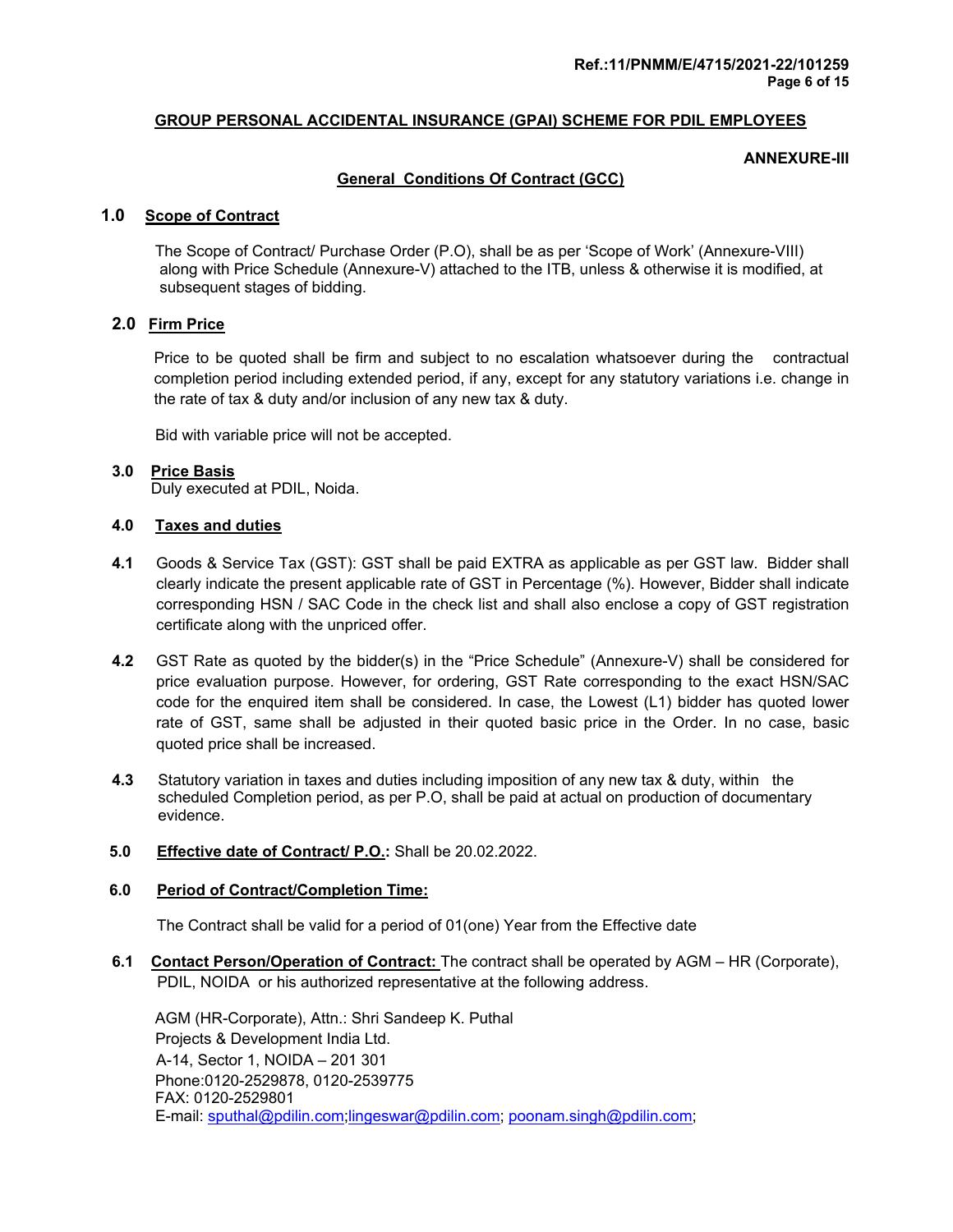#### **7.0 Payment Terms**

Annual Premium shall be paid at the start of the Insurance coverage period.

 All payments will be made by account payee cheque or direct transfer in bank account through RTGS against receipt of Invoices certified by the Contract Operator or his authorized representative.

 Necessary action / adjustment towards refund / payment against each addition / deletion will be taken care by AGM & HOD (HR Corporate) at the end of each year.

- **7.1** It may be noted that Government of India has implemented Trade Receivable Discounting System (TReDS) to address challenges faced by MSMEs in delayed payments (after receipt/ acceptance of Material/Services) from Government buyers leading to shortfall of Working Capital. TReDS is an online electronic institutional mechanism for facilitating the financing of trade receivables of MSMEs through multiple financiers. PDIL has already been registered on the below mentioned TReDS platform:
	- $\triangleright$  M/s Receivable Exchange of India (RXIL), Mumbai

#### **MSME vendors are requested to get themselves registered on the TReDS platform to avail the payment benefit in the event of order.**

#### **7.2 Tax deduction at source**

 Income tax, as applicable as per income tax act, shall be deducted at source from the Contractor's bills and a certificate towards this deduction shall be issued to the Contractor.

#### **8.0 Security Deposit -** NIL

#### **9.0 Termination**

 If the contractor breaches any terms of the contract including failure to perform service in time, it will amount to failure on the part of contractor. In this situation, PDIL reserves the right to terminate the contract at any time by giving 15 days notice.

 In the event of termination, the service provider shall refund the existing part of the insurance premium on pro-rata basis.

#### **10.0 Force Majeure**

 The act of God, epidemic, wars, revolution, and official strike shall be treated as force majeure condition. In event of occurrence of such condition neither party shall be responsible for delay in performance provided that it is notified within 07 days of its occurrence. The Contractor shall provide justification by documentation countersigned by the local chamber of commerce.

#### **11.0 Arbitration**

 All cases of dispute arising during execution of contract shall be resolved by mutual discussion of parties operating the Contract. In the event of failure to do so, matter will be settled as per Arbitration and Conciliation Act, 1996, as amended from time to time.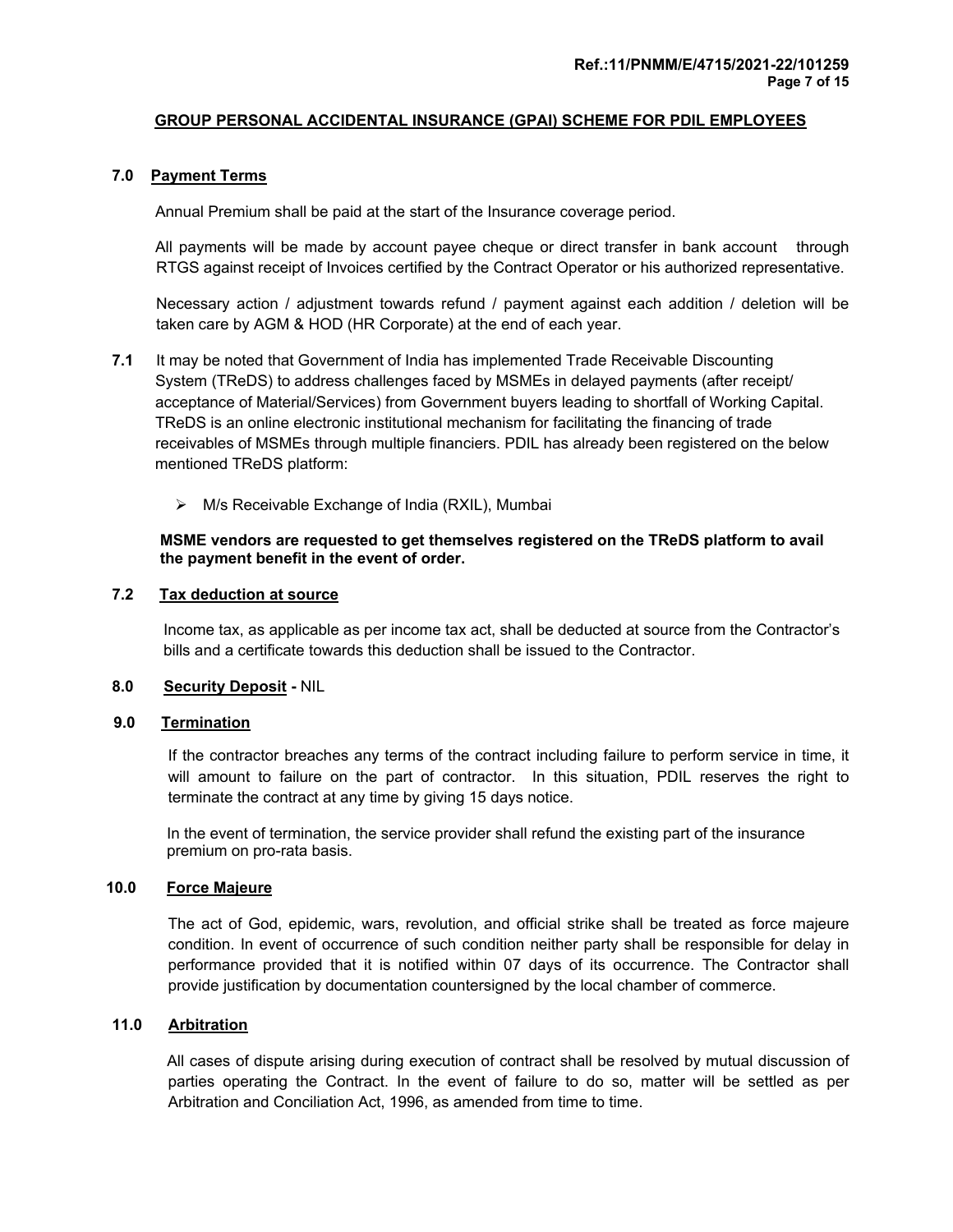However, wherever applicable, in case of settlement of commercial disputes between PSEs inter SE and PSE(s) and Government Department(s), the same shall be settled through Permanent Machinery of Arbitrators (PMA) setup in the Department of Public Enterprises (DPEs) as per the following Clause:

 "In the event of any dispute or difference relating to the Interpretation and application of the provisions of the contracts, such dispute or difference shall be referred by either party for Arbitration to the sole Arbitrator in the Department of Public Enterprises to be nominated by the Secretary to the Government of India in-charge of the Department of Public Enterprises. The Arbitration and Conciliation Act, 1996 shall not be applicable to arbitration under this clause. The award of the Arbitrator shall be binding upon the parties to the dispute, provided, however, any party aggrieved by such award may make a further reference for setting aside or revision of the award to the Law Secretary, Department of Legal Affairs, Ministry of Law & Justice, Government of India. Upon such reference the dispute shall be decided by the Law Secretary or the Special Secretary/Additional Secretary, when so authorized by the Law Secretary, whose decision shall bind the Parties finally and conclusively. The Parties to the dispute will share equally the cost of arbitration as intimated by the Arbitrator".

 The performance under this contract, shall not stop for any reason, whatsoever, during the said dispute / proceedings, unless the service provider is specifically directed by PDIL to desist from working in this behalf.

#### **12.0 Jurisdiction**

 The Contract shall be deemed to have been entered into at Noida and all cases of action in relation to the Contract shall, therefore, be deemed to have been assigned within its jurisdiction for respective Unit/location.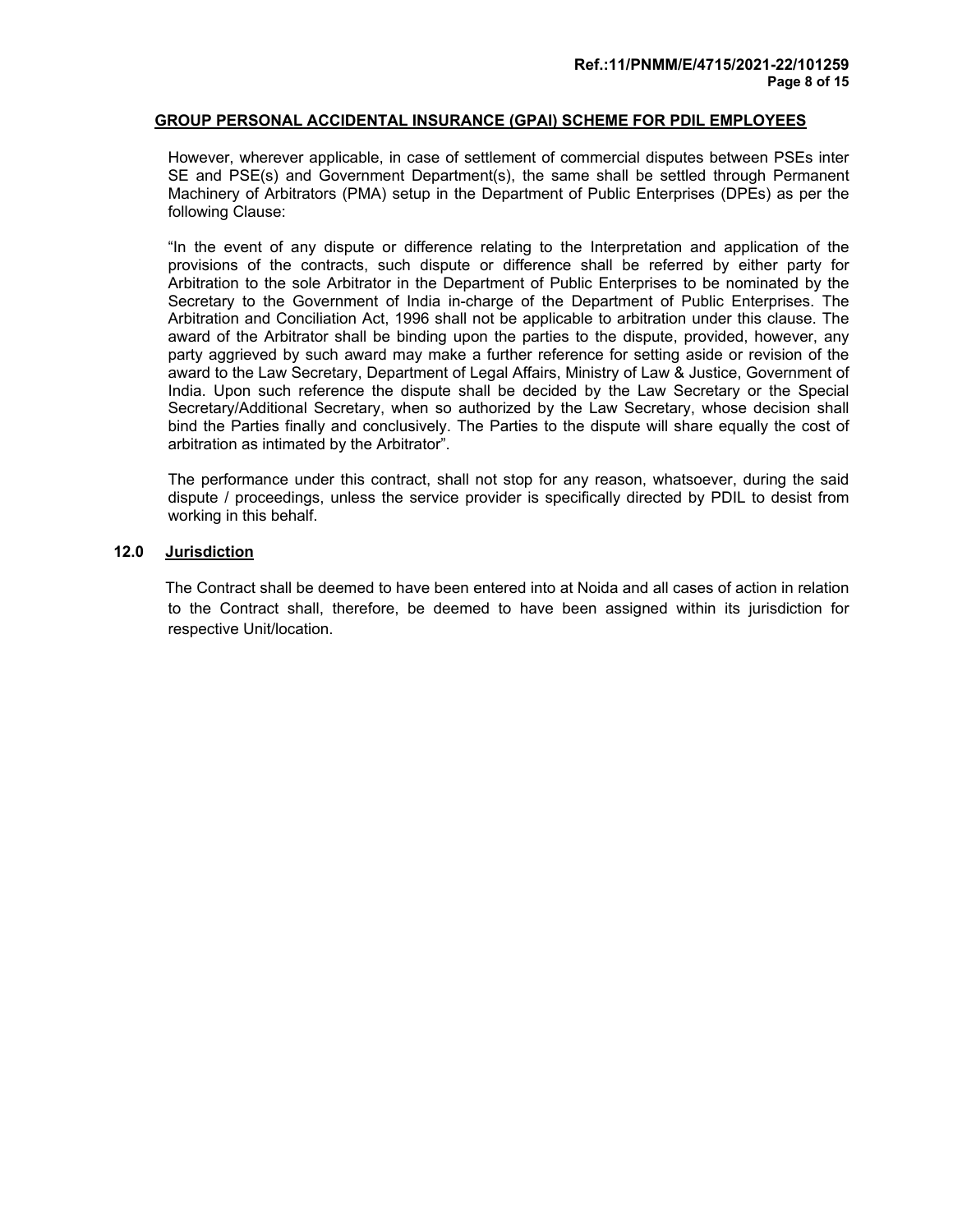#### **ANNEXURE –IV**

#### **Check List**

(Bidder must confirm point by point and strike out whichever is not applicable)

Name of Bidder**:** 

Offer No.:

| SL.               | <b>DESCRIPTION</b>                                                                                                                               | <b>ITB</b>         | <b>BIDDER'S</b> |  |  |  |  |  |  |  |
|-------------------|--------------------------------------------------------------------------------------------------------------------------------------------------|--------------------|-----------------|--|--|--|--|--|--|--|
| NO.               |                                                                                                                                                  | <b>REQUIREMENT</b> | CONFIRMATION/   |  |  |  |  |  |  |  |
|                   |                                                                                                                                                  |                    | ACCEPTANCE/     |  |  |  |  |  |  |  |
|                   |                                                                                                                                                  |                    | <b>COMMENTS</b> |  |  |  |  |  |  |  |
| 1.0               | Price Basis: Firm. Duly executed at PDIL, Noida                                                                                                  | TO CONFIRM         |                 |  |  |  |  |  |  |  |
| $\overline{2.0}$  | Present applicable rate of GST (in %) is indicated separately in the                                                                             | <b>TO CONFIRM</b>  |                 |  |  |  |  |  |  |  |
|                   | Price Schedule (BOQ), in the space provided for.                                                                                                 |                    |                 |  |  |  |  |  |  |  |
| 3.0               | Completion Period: As per Clause 6.0 of GCC.                                                                                                     | <b>TO ACCEPT</b>   |                 |  |  |  |  |  |  |  |
| 4.0               | Validity: Shall be 90 days from date of opening of Technical Bid.                                                                                | <b>TO CONFIRM</b>  |                 |  |  |  |  |  |  |  |
| 5.0               | DOCUMENTS (DULY SIGNED BY AUTORISED SIGNATORY & STAMPED) TO BE FURNISHED WITH<br><b>ENVELOPE-1:</b>                                              |                    |                 |  |  |  |  |  |  |  |
| 5.1               | Relevant documents (copy duly signed and stamped) in support of<br>Bidder's Pre-Qualification Criteria (PQC) indicated in Annexure-I of<br>ITB.  | To Furnish         |                 |  |  |  |  |  |  |  |
| 5.2               | Complete ITB documents duly signed & stamped on each page as a<br>token of acceptance of all terms and conditions of ITB.                        | To Furnish         |                 |  |  |  |  |  |  |  |
| 5.3               | Price Confirmation Copy: A copy of Priced offer (as uploaded by                                                                                  | To Furnish along   |                 |  |  |  |  |  |  |  |
|                   | Bidder in the Portal), keeping price blank (hiding the price) and in place indicating "Quoted" or " $\sqrt$ ", as a confirmation of price quoted | with<br>technical  |                 |  |  |  |  |  |  |  |
|                   |                                                                                                                                                  | Bid.               |                 |  |  |  |  |  |  |  |
| 6.0               | against the enquired item and GST.<br>Photocopy of PAN Card                                                                                      | To Furnish         |                 |  |  |  |  |  |  |  |
|                   |                                                                                                                                                  |                    |                 |  |  |  |  |  |  |  |
| 7.0               | Format of Details for payment, all the details duly filled in<br>(Annexure-VI).                                                                  | To Furnish         |                 |  |  |  |  |  |  |  |
| 8.0               | Copy of GST Registration Certificate                                                                                                             | <b>To Furnish</b>  |                 |  |  |  |  |  |  |  |
| 9.0               | Name, Designation, Telephone Nos., Fax No. & e-mail of Contact                                                                                   |                    |                 |  |  |  |  |  |  |  |
|                   | Person for this Enquiry.                                                                                                                         |                    |                 |  |  |  |  |  |  |  |
| 10.               | Whether the Company is registered as M S E (Micro & Small                                                                                        |                    |                 |  |  |  |  |  |  |  |
|                   | Enterprises) if 'Yes', indicate the registration No. and enclose a copy<br>of Registration Certificate.<br>(YES / NO.)                           |                    |                 |  |  |  |  |  |  |  |
| 10a.              | Whether the M S E Company is owned by SC / ST (YES / NO.)                                                                                        |                    |                 |  |  |  |  |  |  |  |
| $10b$ .           | Whether the M S E Company is owned by Woman (YES / NO.)                                                                                          |                    |                 |  |  |  |  |  |  |  |
| 10c.              | Declaration by bidder regarding Local Content as per given format                                                                                |                    |                 |  |  |  |  |  |  |  |
|                   | Annexure-IX                                                                                                                                      | To Furnish         |                 |  |  |  |  |  |  |  |
| $\overline{11}$ . | Confirmation for preference sought by Bidder [either under PPP-2012                                                                              |                    |                 |  |  |  |  |  |  |  |
|                   | (MSE) or PP-2017 (Local Supplier)]                                                                                                               |                    |                 |  |  |  |  |  |  |  |
| 12.               | <b>HSN/SAC Code (Bidder to indicate)</b>                                                                                                         |                    |                 |  |  |  |  |  |  |  |
| 13.               | Confirmation of Acceptance to all Terms and Conditions of the Tender                                                                             |                    |                 |  |  |  |  |  |  |  |
|                   | Document in totality.                                                                                                                            |                    |                 |  |  |  |  |  |  |  |
|                   | It is confirmed that in case any of the terms and conditions mentioned in this summary are at variance with those indicated                      |                    |                 |  |  |  |  |  |  |  |

anywhere else in our offer, the condition indicated in this summary shall prevail.

**Note:** Bidder must ensure that all the above information and documents (duly signed and stamped) are furnished along with the Technical Bid.

Signature of Bidder: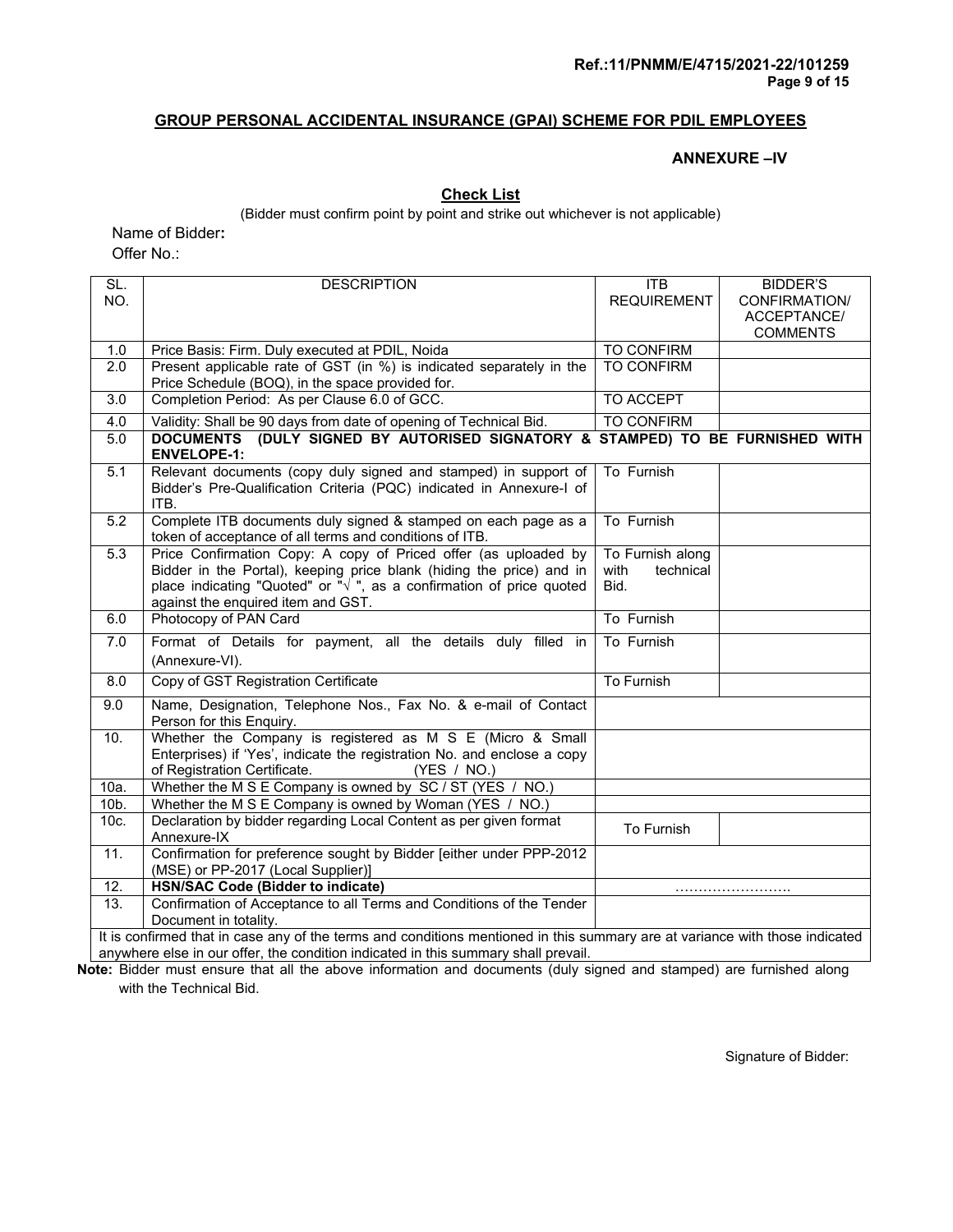**Annexure-V** 

#### **Price Schedule**

#### **Subject: GROUP PERSONAL ACCIDENTAL INSURANCE (GPAI) SCHEME FOR PDIL EMPLOYEES**

Name of the Bidder\_\_\_\_\_\_\_\_\_\_\_\_\_\_\_\_\_\_\_\_

| SI. | <b>Particulars</b>                                                                               | Quote        |                |  |  |  |  |
|-----|--------------------------------------------------------------------------------------------------|--------------|----------------|--|--|--|--|
| No. |                                                                                                  | <b>Words</b> | <b>Figures</b> |  |  |  |  |
|     | Basic Annual premium rate per Rs. 1000/-<br>sum assured (including stamp duty as<br>applicable)) |              |                |  |  |  |  |
|     | GST (as % of Basic Premium) Extra.                                                               | %, Extra     | %. Extra       |  |  |  |  |

#### **Bidders to note the following while quoting their rate in the Price Schedule format:-**

| The Manpower Position of PDIL employees to be covered under GPAI policy at it's different |              |
|-------------------------------------------------------------------------------------------|--------------|
| Offices such as Noida, Vadodara and Inspection and Site Offices as on 05.01.2022 are:     |              |
| Regular employees (including MT's)                                                        | $=$ 331 nos. |
| Employees on Contract basis (including Consultants)                                       | $= 202$ nos. |
| Total Employees to be covered under GPAI policy                                           | $= 533$ nos. |

- *ii. The above indicated number of employees may vary depending upon joining of new employees and separation from the service. Premium for which shall be adjusted on the basis of monthly data provided by the company.*
- iii. *The Insurance provider shall be selected for award of the Contract on the basis of their lowest (L1) rate quoted***.**

Signature of Authorized Representative

Place: \_\_\_\_\_\_\_ Name: \_\_\_\_\_\_\_\_\_\_\_\_\_\_\_\_\_\_\_\_

Date: \_\_\_\_\_\_\_ Designation: \_\_\_\_\_\_\_\_\_\_\_\_\_\_\_\_

Seal of the company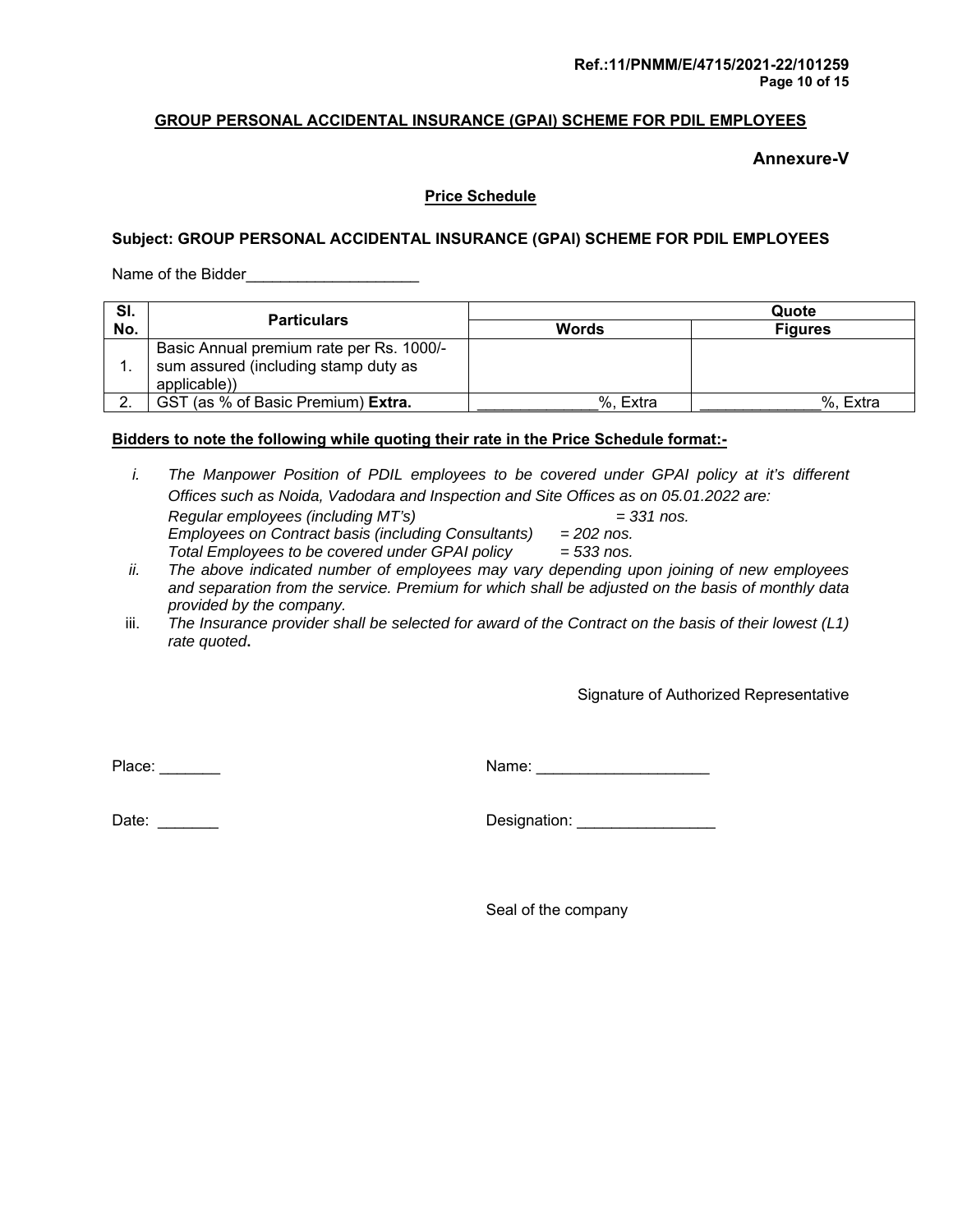#### **ANNEXURE-VI**

#### **Format of Details for payment**

Bidders are required to submit the following details on the company's **letter head** for online transfer to amount to their account:

| 1.0 |                  | Contractor Name / Company Name                                                                |  |
|-----|------------------|-----------------------------------------------------------------------------------------------|--|
|     |                  | Address:                                                                                      |  |
|     |                  | Phone No.                                                                                     |  |
|     |                  | E-mail ID                                                                                     |  |
| 2.0 | a.               | Name of the Bank                                                                              |  |
|     | b.               | Address of the Branch                                                                         |  |
|     | C.               | Telephone No.                                                                                 |  |
|     | $\overline{d}$ . | 9 Digit Code number of the Bank and Branch<br>appearing on the MICR Cheque issued by the Bank |  |
|     | e.               | 11 Digit NEFT/IFSC Code of the Bank Branch                                                    |  |
|     | $\overline{f}$ . | Account Type (SB/CC/CA)                                                                       |  |
|     | g.               | Bank Account No. (as appearing on the Cheque)                                                 |  |
|     | h.               | Permanent Account Number (PAN) Under Income<br>Tax Act.                                       |  |
|     | i.               | <b>GST Registration Number</b>                                                                |  |
|     | j.               | Name of Authorized Signatory                                                                  |  |
|     | k.               | <b>Contact Person Name</b>                                                                    |  |

We hereby declare that the particulars given above are correct and complete

 Authorized signatory of the bidder Title Designation Date: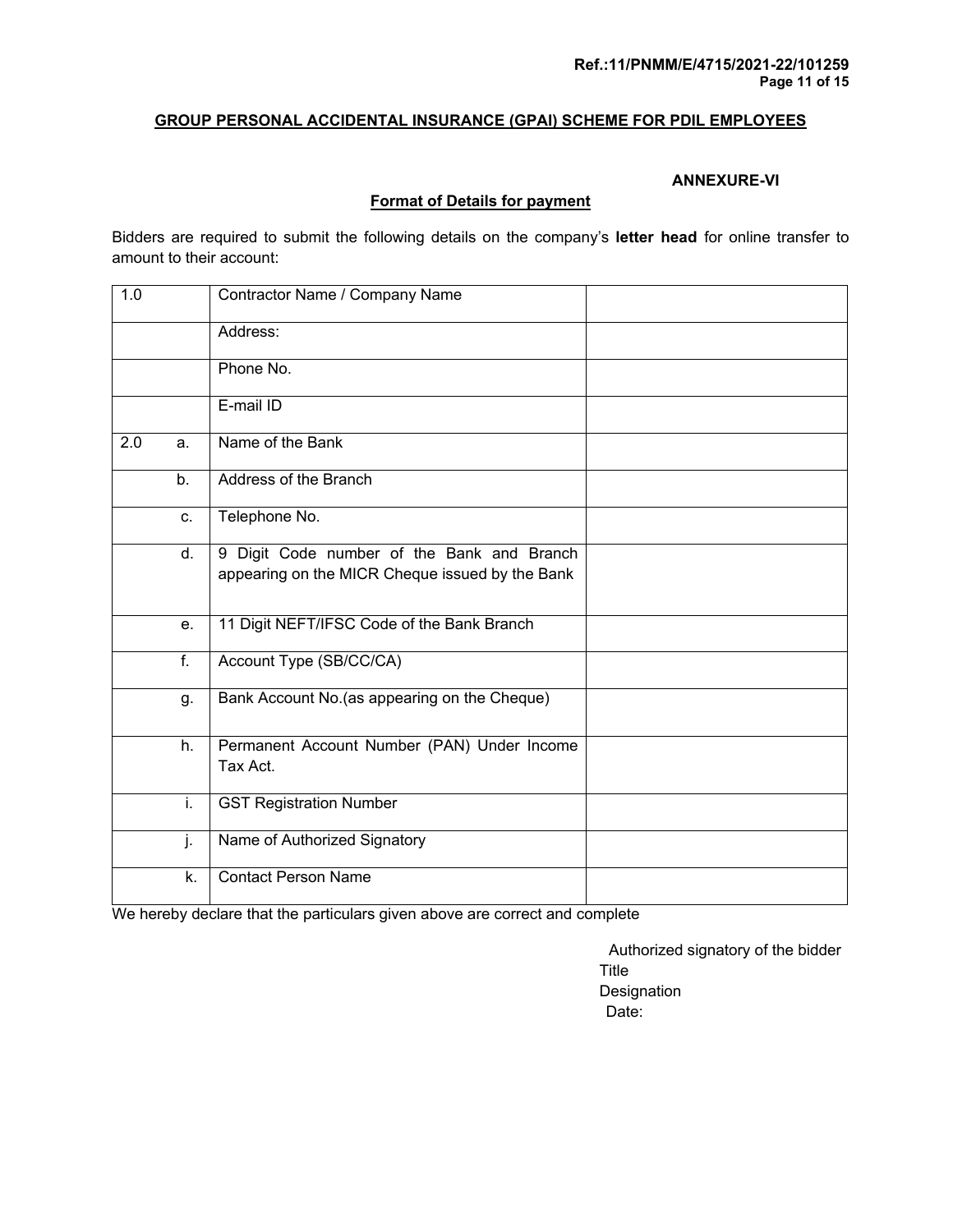**ANNEXURE-VII** 

### **DECLARATION**

To,

Projects and Development India Ltd.

Noida – 201301

**Subject : ITB No. ……………………………………..Dt. ………………..** 

Sir,

We hereby declare that M/s …………………………… is neither put on Holiday nor Black-listed by any Government / PSU / Private firm or Financial Institution .

**Signature** 

Name:

Designation:

Seal of the Bidder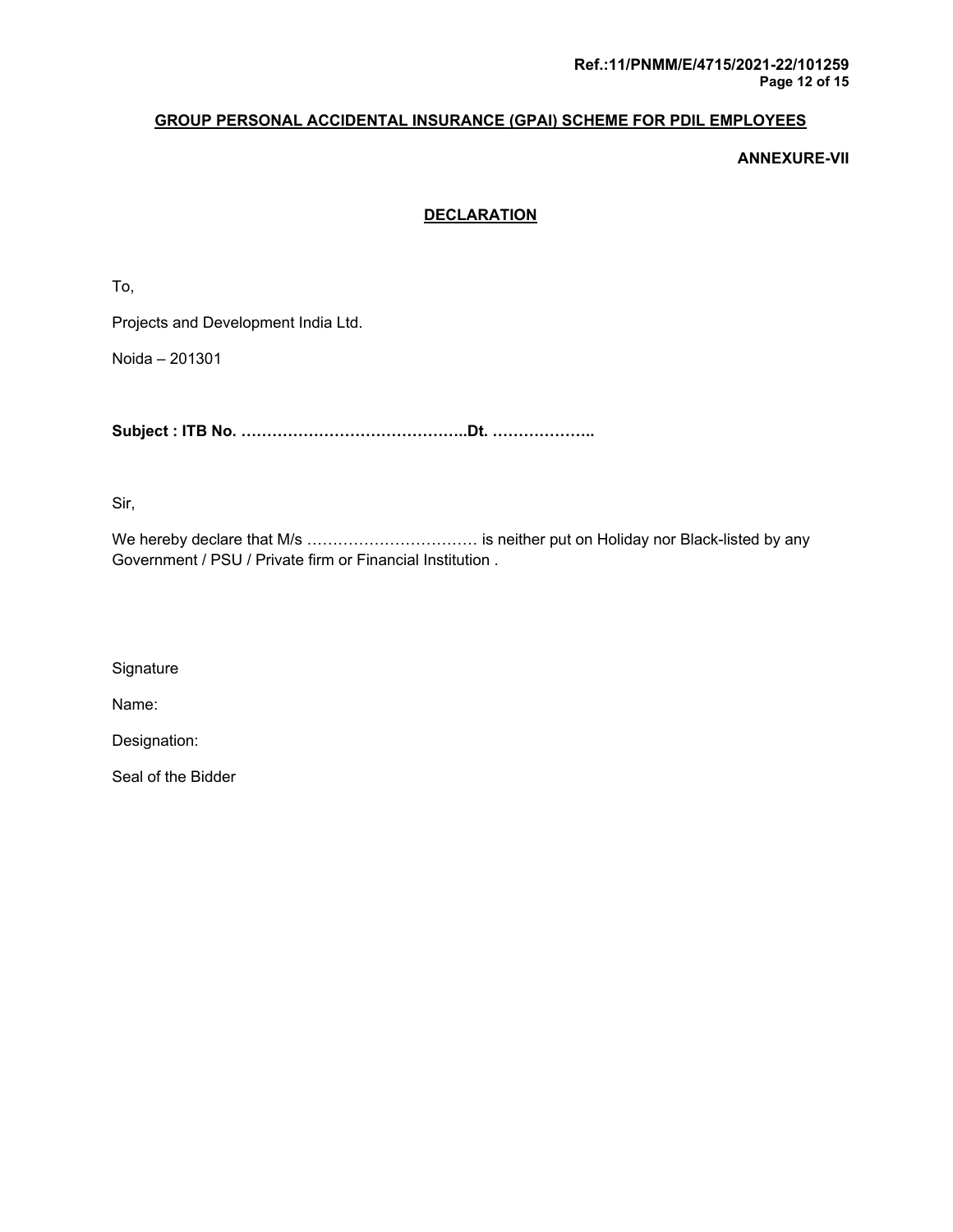#### **Annexure-VIII**

#### **SCOPE OF WORK**

#### **GROUP PERSONAL ACCIDENTAL INSURANCE (GPAI) SCHEME FOR PDIL EMPLOYEES**

- 1. PDIL intends to engage an Insurance Service Provider for GPAI Policy for its employees for one (01) year w.e.f. 20.02.2022 to 19.02.2023, to meet the statutory requirement of accidental Insurance under Employees' Compensation Act., 1923 for personal injury arising out of and in the course of employment. Under the said scheme all Regular employees & employees engaged on Contract basis are covered.
- 2. The Bidder/Service Provider shall quote the premium for GROUP PERSONAL ACCIDENTAL INSURANCE of all the employees (as given in Annexure-A). They are required to submit their rates strictly as per the Price Schedule format attached as Annexure-II, failing which, the Bid may be liable for rejection.
- 3. The Bidder/Service provider will be obligated to pay GPAI amount i.e. 50 times of (Basic+DA), as applicable to the insured during the coverage, as tentatively given in Annexure-A. The GPAI amount indicated here in the list may vary at the time of final placement of order.
- 4. With a view to facilitate bidders in submitting their quotation, it is to inform them that as on 05.01.2022, Manpower Position of PDIL employees to be covered under GPAI policy is as follows at our different Offices such as Noida, Vadodara and Inspection and Site Offices :

| Regular employees (including MT's)                  | $= 331$ nos. |
|-----------------------------------------------------|--------------|
| Employees on Contract basis (including Consultants) | $= 202$ nos. |
| Total Employees to be covered under GPAI policy     | $= 533$ nos. |

List of Employees mentioned above with Sum Insured is enclosed at Annexure-A.

 The Policy shall be issued in respect of employees on the basis of actual data provided by PDIL before placement of order and payment shall be released on the basis of P.O/LOI/Work Order/Rate Contract.

- 5. It is also to inform that there have been **NIL** deaths in the last since 2013 to till date to be covered under Group Personal Accident Insurance Policy.
- 6. All the employees shall be covered under the policy irrespective of their age/gender without any medical test / history.
- 7. Number of employees may vary depending upon joining of new employees and separation from the service. Premium for which shall be adjusted on the basis of Monthly data provided by the company.
- 8. Vendor shall inform PDIL in writing that they have got the approval/ consent of IRDA for providing such Group Insurance coverage. A photocopy supporting the same is also to be forwarded along with the bid.
- 9. The insurer hereby waive their right of subrogation against any individual, CORPORATION, affiliates or assignees for whom or with whom the assured may be operating to the extent of the Contractual indemnities under taken by the "CONTRACTOR".
- 10. The Insurance firm shall not seek any brokerage/agency/consultancy charges as this will be a direct transaction between Insurer and PDIL and no consortium offers are allowed.
- 11. The Insurance firm must submit an undertaking to the effect that "the quotation/price bid does not include any brokerage/agency/consultancy charges".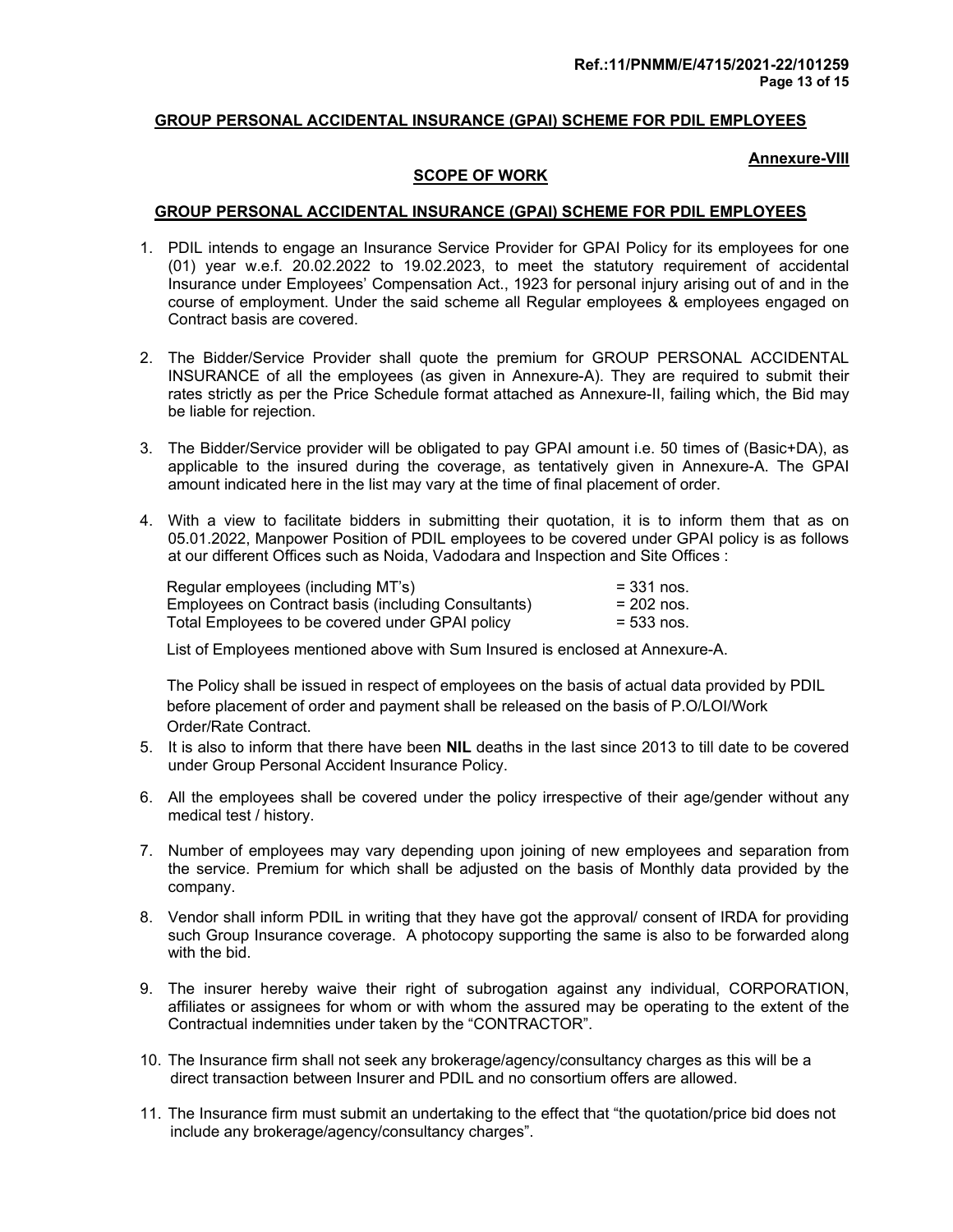#### **Annexure IX**

#### **DECLARATION BY BIDDER REGARDING LOCAL CONTENT**

#### *(To be submitted on Bidders's LETTER HEAD)*

| To                                                                                                  |              |   |                                                                 |
|-----------------------------------------------------------------------------------------------------|--------------|---|-----------------------------------------------------------------|
| Projects & Development India Ltd.<br>PDIL Bhawan, A-14, Sector-1<br>Gautam Budh Nagar<br>NOIDA (UP) |              |   |                                                                 |
|                                                                                                     |              |   |                                                                 |
|                                                                                                     |              |   |                                                                 |
| Dear Sir                                                                                            |              |   |                                                                 |
| We, M/s                                                                                             |              |   | (Name of Bidder) hereby declare that we                         |
| are a:                                                                                              |              |   |                                                                 |
| (i) Class-I Local Supplier [                                                                        |              | 1 |                                                                 |
| 0R                                                                                                  |              |   |                                                                 |
| (ii) Class-II Local Supplier                                                                        | $\mathbf{r}$ |   |                                                                 |
|                                                                                                     |              |   | (Bidder is to tick appropriate option ( $\sqrt{ }$ or X) above) |

*as per definition in* Public Procurement (Preference To Make In India), Order 2017*-Revision (2020) (*issued by Department for Promotion of Industry and Internal Trade of Ministry of Commerce and Industry) *and eligible to participate in this tender.* 

 **[Signature of Authorized Signatory of Bidder]** 

 **Name:** 

 **Designation:** 

 **Seal of the Bidder:** 

**Place:** 

**Date:**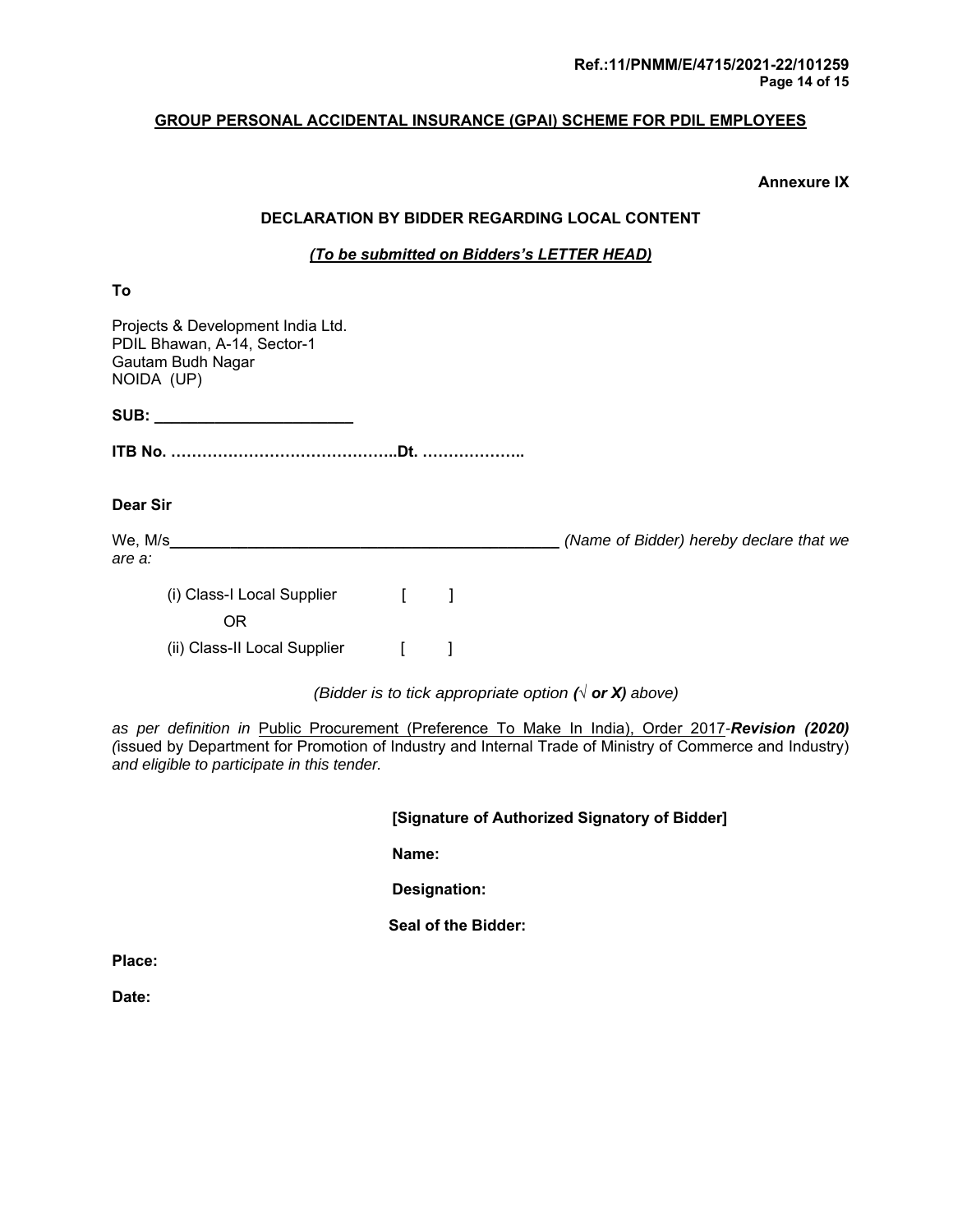## **ANNEXURE-A**

## **List of employees as on 05.01.2022\_Regular (including MTs) and Contractual (including Consultants) Employees**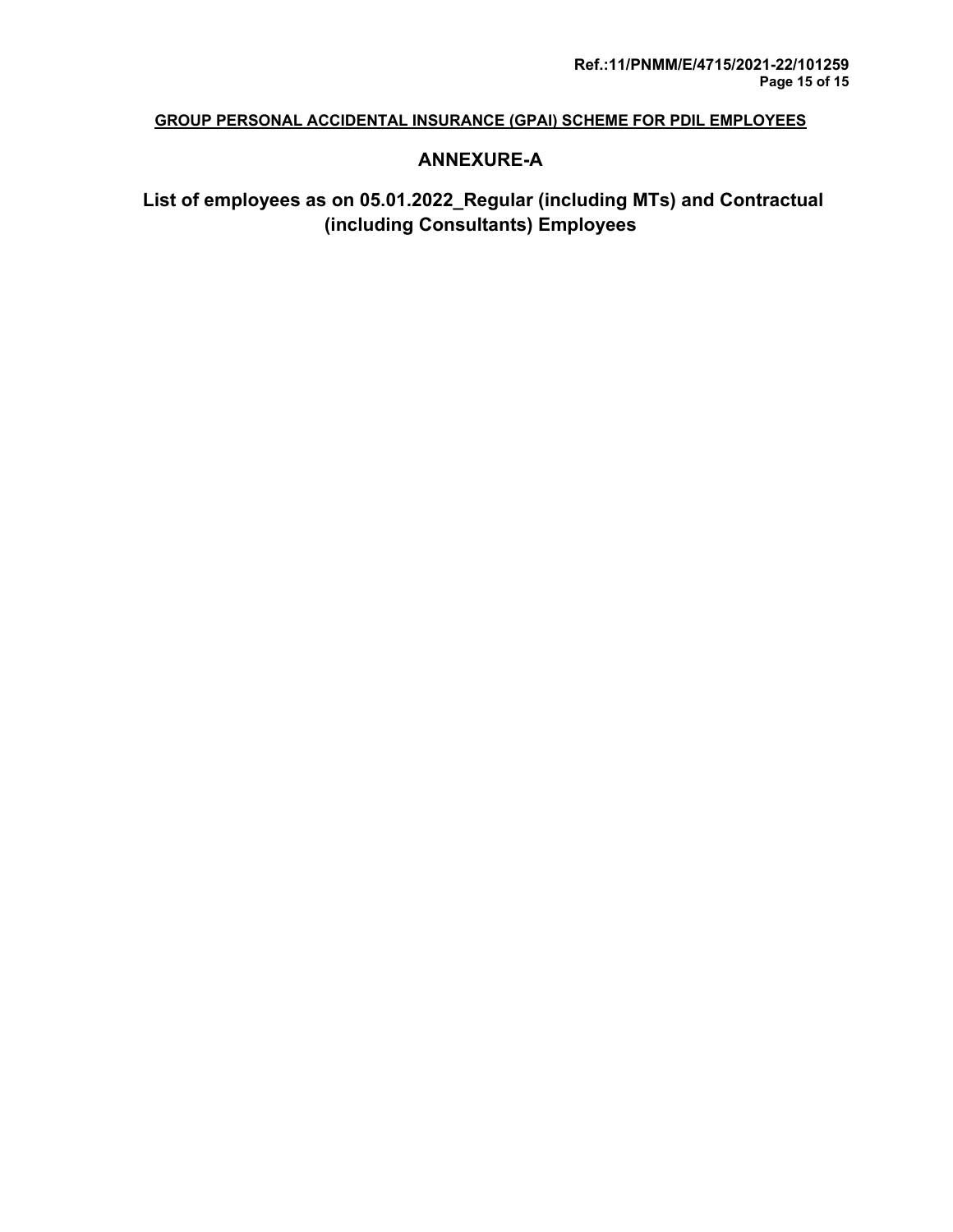|                | ANNEXURE-A- List of employees as on 05.01.2022_Regular (including MTs) and Contractual (including Consultants) Employees |                                     |                                           |                        |                                      |                                |                          |                          |                                                          |                                                                                 |                                                                                                             |
|----------------|--------------------------------------------------------------------------------------------------------------------------|-------------------------------------|-------------------------------------------|------------------------|--------------------------------------|--------------------------------|--------------------------|--------------------------|----------------------------------------------------------|---------------------------------------------------------------------------------|-------------------------------------------------------------------------------------------------------------|
| S.No.          | Pers. No.                                                                                                                | <b>Name of Employee</b>             | Designation                               | Grade                  | Department                           | Unit                           | Date of Birth            | Date of Joining          | Total<br>(Basic + DA) per<br>month (approx.)<br>(in Rs.) | <b>Sum Assured</b><br>(50 times of monthly<br>Basic + DA) (approx.)<br>(in Rs.) | <b>Sum Assured</b><br>(50 times of monthly<br>Basic + DA) (rounded up<br>to next 100) (approx.)<br>(in Rs.) |
| 1              | 39122                                                                                                                    | CHANDAN<br>BHATTACHARYYA            | <b>GENERAL MANAGER</b><br>(VADODARA)      | E8                     | <b>GM SECRETARIAT</b>                | Baroda Office                  | 01.10.1962               | 27.01.1987               | 454170                                                   | 22708487                                                                        | 22708500                                                                                                    |
| $\overline{2}$ | 39142                                                                                                                    | AJAY KUMAR SINGH                    | GM(ENV, PROCESS, SSP QC)                  | E8                     | PROCESS ENGINEERING                  | Noida Office                   | 04.08.1962               | 30.03.1987               | 454170                                                   | 22708487                                                                        | 22708500                                                                                                    |
| 3              | 39316                                                                                                                    | SANJAY KUMAR<br>TRIPATHI            | General Manager (INSTR.)                  | E8                     | <b>INSTRUMENTATION ENGG</b>          | Noida Office                   | 07.08.1968               | 11.09.1992               | 432440                                                   | 21622010                                                                        | 21622100                                                                                                    |
| $\overline{a}$ | 39092                                                                                                                    | SHIW PERSON SINHA                   | Addl.GM(INSP & NDT)                       | <b>E7</b>              | <b>INSPECTION NOIDA</b>              | Noida INS &<br><b>NDT</b>      | 04.03.1962               | 13.02.1988               | 441908                                                   | 22095423                                                                        | 22095500                                                                                                    |
| 5              | 39107                                                                                                                    | RAJEEV RANJAN KUMAR                 | <b>Additional General Manager</b><br>(PM) | E7                     | PROJECT MANAGEMENT                   | Noida Office                   | 16.01.1964               | 27.07.1988               | 419844                                                   | 20992188                                                                        | 20992200                                                                                                    |
| 6              | 39110                                                                                                                    | S.N. YADAV                          | ADDL.G.M. (BD, IE & PM)                   | <b>E7</b>              | <b>MANAGEMENT SERVICES</b>           | Baroda Office                  | 05.10.1962               | 27.07.1987               | 454170                                                   | 22708487                                                                        | 22708500                                                                                                    |
| $\overline{7}$ | 39115                                                                                                                    | <b>PAWAN KUMAR</b>                  | ADDL. GENERAL MANAGER &<br>HOD(MS)        | E7                     | <b>MANAGEMENT SERVICES</b>           | Noida Office                   | 11.09.1964               | 27.07.1988               | 432440                                                   | 21622010                                                                        | 21622100                                                                                                    |
| 8              | 39189                                                                                                                    | PRAKASH CHANDRA<br><b>MISHRA</b>    | Addl.GM(INSP.)                            | <b>E7</b>              | <b>GM SECRETARIAT</b>                | Noida Office                   | 05.08.1965               | 30.07.1990               | 419844                                                   | 20992188                                                                        | 20992200                                                                                                    |
| 9              | 39191                                                                                                                    | MD. ABUL KALAM<br>ANWAR             | Addl.GM(ELECT.-INSP.)                     | <b>E7</b>              | <b>INSPECTION NOIDA</b>              | Noida INS &<br>NDT             | 05.01.1966               | 30.07.1990               | 432747                                                   | 21637371                                                                        | 21637400                                                                                                    |
| 10             | 39201                                                                                                                    | SANJAY KUMAR SINHA                  | Addl.GM                                   | <b>E7</b>              | <b>HINDI CELL</b>                    | Noida Office                   | 05.06.1963               | 12.04.1989               | 433222                                                   | 21661112                                                                        | 21661200                                                                                                    |
| 11             | 39231                                                                                                                    | N ALAGESAN                          | Addl.GM(CIVIL)                            | <b>E7</b>              | CIVIL ENGG.                          | Noida Office                   | 02.03.1962               | 12.02.1990               | 432440                                                   | 21622010                                                                        | 21622100                                                                                                    |
| 12             | 39303                                                                                                                    | <b>SUDHIR BIRLA</b>                 | Addl. GM(Corp. Planning)                  | <b>E7</b>              | <b>BUSINESS DEVELOPMENT</b>          | Noida Office                   | 10.09.1966               | 11.03.1991               | 454170                                                   | 22708487                                                                        | 22708500                                                                                                    |
| 13             | 39304                                                                                                                    | <b>VIKAS GAUR</b>                   | <b>Additional General Manager</b><br>(BD) | <b>E7</b>              | <b>BUSINESS DEVELOPMENT</b>          | Noida Office                   | 13.05.1965               | 11.09.1992               | 432440                                                   | 21622010                                                                        | 21622100                                                                                                    |
| 14             | 39305                                                                                                                    | SANJAY KUMAR<br>SRIVASTAVA          | Addl.GM(Corporate<br>Communications)      | <b>E7</b>              | <b>Corporate Communications</b>      | Noida Office                   | 24.10.1966               | 27.09.1992               | 432524                                                   | 21626199                                                                        | 21626200                                                                                                    |
| 15             | 39374                                                                                                                    | RAJENDRA BABU<br>SRINIVASAN         | ADDL.GM(INSP.)                            | <b>E7</b>              | <b>INSPECTION NOIDA</b>              | Noida INS &<br><b>NDT</b>      | 02.02.1973               | 01.03.1997               | 391998                                                   | 19599878                                                                        | 19599900                                                                                                    |
| 16             | 39412                                                                                                                    | SANDEEP KUMAR<br>PUTHAL             | Addl.General Manager(HR-<br>CORP.)        | <b>E7</b>              | <b>CORPORATE HR</b>                  | Noida Office                   | 15.07.1963               | 16.11.2012               | 397611                                                   | 19880574                                                                        | 19880600                                                                                                    |
| 17             | 50196                                                                                                                    | <b>BRIJESH</b>                      | Addl.GM(CIVIL)                            | <b>E7</b>              | CIVIL ENGG.                          | Noida Office                   | 20.08.1965               | 12.03.1992               | 423363                                                   | 21168147                                                                        | 21168200                                                                                                    |
| 18             | 50239                                                                                                                    | UJJWAL PETER TUDU                   | Addl.GM(CIVIL)                            | E7                     | <b>CIVIL ENGG.</b>                   | Noida Office                   | 04.06.1968               | 19.05.1994               | 391998                                                   | 19599878                                                                        | 19599900                                                                                                    |
| 19             | 50241                                                                                                                    | SHALINI KATIYAR                     | Addl.GM(ELECT.)                           | E7                     | <b>ELECTRICAL ENGINEERING</b>        | Noida Office                   | 04.05.1970               | 18.05.1994               | 423363                                                   | 21168147                                                                        | 21168200                                                                                                    |
| 20<br>21       | 50333<br>50339                                                                                                           | AMARENDRA KUMAR<br>PRAVEEN KUMAR    | Addl.GM(Mech)<br>ADDL.GENERAL             | <b>E7</b><br><b>E7</b> | <b>ME PIPING</b><br><b>ME PIPING</b> | Noida Office                   | 18.09.1970               | 28.09.1996<br>28.09.1996 | 391998<br>391998                                         | 19599878<br>19599878                                                            | 19599900<br>19599900                                                                                        |
|                |                                                                                                                          | YADAV                               | MANAGER(MECH.)<br>ADDL.G.M. (CIVIL, PE &  |                        |                                      | Noida Office                   | 03.04.1971               |                          |                                                          |                                                                                 |                                                                                                             |
| 22<br>23       | 50383<br>50392                                                                                                           | D.K. KARAMATA<br>RAJESH I. UPADHYAY | COMPUTER)                                 | E7<br><b>E7</b>        | <b>CIVIL ENGINEERING</b>             | Baroda Office<br>Baroda Office | 18.11.1970<br>19.03.1970 | 28.09.1996<br>29.09.1996 | 391998<br>391998                                         | 19599878<br>19599878                                                            | 19599900<br>19599900                                                                                        |
|                |                                                                                                                          | SANJEEV KUMAR                       | ADDL.G.M. (CIVIL & MM)                    |                        | <b>CIVIL ENGINEERING</b>             |                                |                          |                          |                                                          |                                                                                 |                                                                                                             |
| 24             | 50481                                                                                                                    | <b>NANGIA</b>                       | Addl.GM (P&A)                             | <b>E7</b>              | PERSONNEL DEPARTMENT                 | Noida Office                   | 04.07.1969               | 02.11.1997               | 381803                                                   | 19090155                                                                        | 19090200                                                                                                    |
| 25             | 50486                                                                                                                    | <b>MANISHA NARANG</b>               | Addl.GM & HOD (Planning-MR<br>& Process)  | E7                     | PLANNING DEPARTMENT                  | Noida Office                   | 01.02.1973               | 02.11.1997               | 381803                                                   | 19090155                                                                        | 19090200                                                                                                    |
| 26             | 50875                                                                                                                    | SHANKARLAL<br>SAMADANI              | Addl.GM (FINANCE -<br>CORPORATE)          | <b>E7</b>              | <b>CORPORATE FINANCE</b>             | Noida Office                   | 02.10.1964               | 01.04.2008               | 395433                                                   | 19771647                                                                        | 19771700                                                                                                    |
| 27             | 50931                                                                                                                    | PRAKASH RANJAN SAHU                 | ADDL.GENERAL<br>MANAGER(MM)               | E7                     | <b>MATERIAL MANAGEMENT</b>           | Noida Office                   | 25.05.1967               | 30.12.2008               | 353175                                                   | 17658743                                                                        | 17658800                                                                                                    |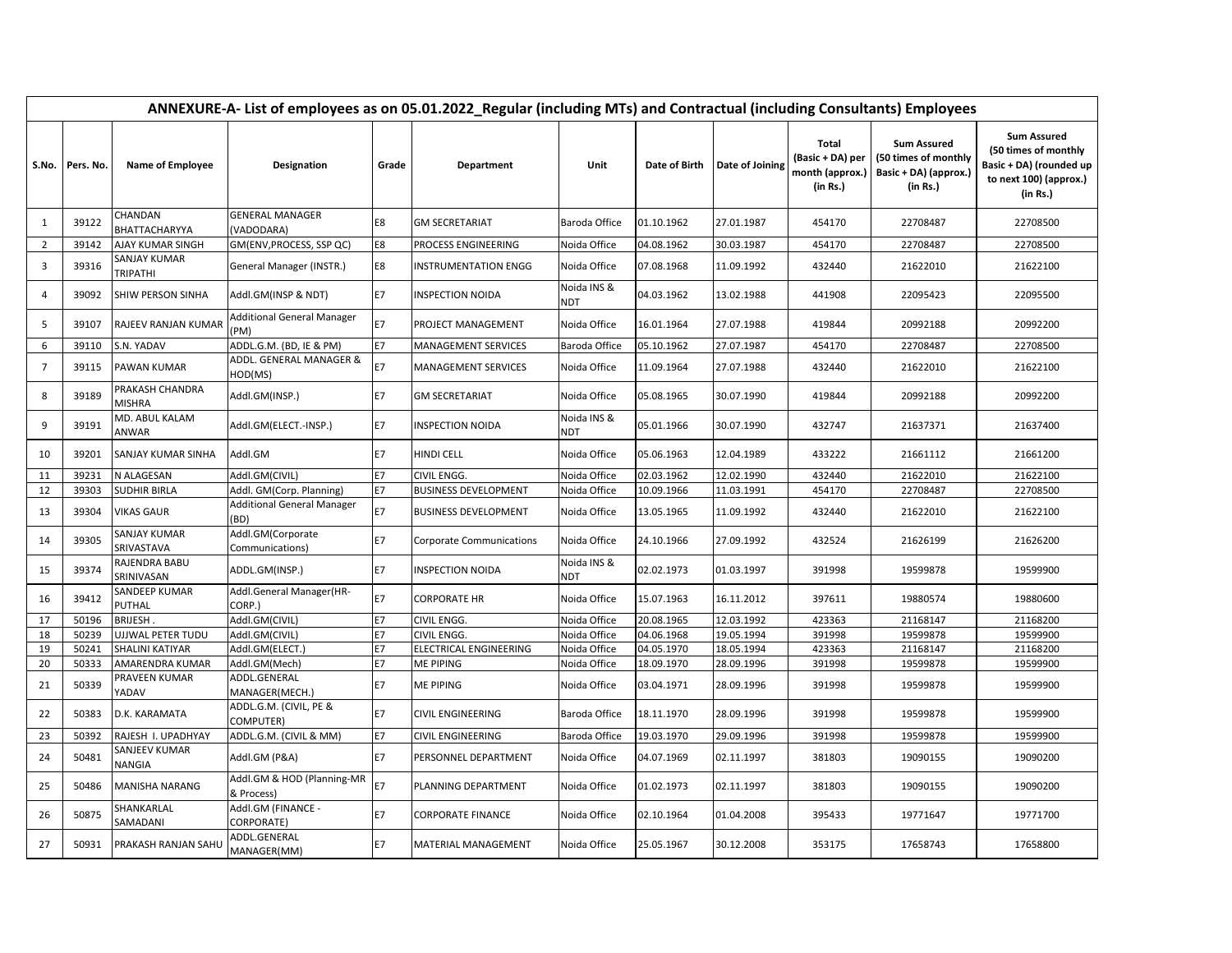|       | ANNEXURE-A- List of employees as on 05.01.2022_Regular (including MTs) and Contractual (including Consultants) Employees |                                      |                                                   |                |                                        |                       |               |                 |                                                          |                                                                                 |                                                                                                             |  |
|-------|--------------------------------------------------------------------------------------------------------------------------|--------------------------------------|---------------------------------------------------|----------------|----------------------------------------|-----------------------|---------------|-----------------|----------------------------------------------------------|---------------------------------------------------------------------------------|-------------------------------------------------------------------------------------------------------------|--|
| S.No. | Pers. No.                                                                                                                | Name of Employee                     | Designation                                       | Grade          | Department                             | Unit                  | Date of Birth | Date of Joining | Total<br>(Basic + DA) per<br>month (approx.)<br>(in Rs.) | <b>Sum Assured</b><br>(50 times of monthly<br>Basic + DA) (approx.)<br>(in Rs.) | <b>Sum Assured</b><br>(50 times of monthly<br>Basic + DA) (rounded up<br>to next 100) (approx.)<br>(in Rs.) |  |
| 28    | 39293                                                                                                                    | <b>BIRENDRA PRAKASH</b>              | Dy.General Manager(Process)                       | E6             | PROCESS ENGINEERING                    | Noida Office          | 04.12.1965    | 11.03.1991      | 410990                                                   | 20549498                                                                        | 20549500                                                                                                    |  |
| 29    | 39363                                                                                                                    | THUMMANAPALLI<br>VENKANNA            | Deputy GM (Insp.)                                 | E <sub>6</sub> | INSPECTION HYDERABAD                   | Hydrabad INS &<br>NDT | 15.01.1971    | 28.03.1995      | 391998                                                   | 19599878                                                                        | 19599900                                                                                                    |  |
| 30    | 50227                                                                                                                    | RENUKA MITTAL                        | DGM(VIG.)                                         | E <sub>6</sub> | CORP. VIGILANCE DEPT                   | Noida Office          | 02.08.1964    | 18.05.1994      | 391998                                                   | 19599878                                                                        | 19599900                                                                                                    |  |
| 31    | 50362                                                                                                                    | <b>DINESH KUMAR SANT</b>             | Deputy General Manager<br>(Projects)              | E <sub>6</sub> | PROJECT MANAGEMENT                     | Noida Office          | 30.01.1970    | 29.09.1996      | 379904                                                   | 18995193                                                                        | 18995200                                                                                                    |  |
| 32    | 50371                                                                                                                    | TUMMURI PREMLATA                     | DGM (MECH.)                                       | E <sub>6</sub> | <b>BARODA MECHINCAL</b><br>ENGINEERING | Baroda Office         | 17.06.1971    | 28.09.1996      | 369290                                                   | 18464523                                                                        | 18464600                                                                                                    |  |
| 33    | 50438                                                                                                                    | SYAM KUMAR P                         | Dy. GM (Insp.)                                    | E6             | <b>INSPECTION MUMBAI</b>               | Mumbai INS &<br>NDT   | 06.04.1971    | 02.11.1997      | 381803                                                   | 19090155                                                                        | 19090200                                                                                                    |  |
| 34    | 50441                                                                                                                    | <b>RAGUNATH B</b>                    | Dy.GM (Insp.)                                     | E <sub>6</sub> | <b>INSPECTION CHENNAI</b>              | Chennai INS &<br>NDT  | 10.06.1973    | 02.11.1997      | 381803                                                   | 19090155                                                                        | 19090200                                                                                                    |  |
| 35    | 50444                                                                                                                    | DEBABRATA MAJI                       | Dy.GM (Mech)                                      | E <sub>6</sub> | <b>ME PIPING</b>                       | Noida Office          | 15.10.1971    | 02.11.1997      | 381803                                                   | 19090155                                                                        | 19090200                                                                                                    |  |
| 36    | 50461                                                                                                                    | RAJEEV KUMAR<br>VARSHNEY             | Dy.GM (Electrical)                                | E <sub>6</sub> | ELECTRICAL ENGINEERING                 | Noida Office          | 09.04.1971    | 02.11.1997      | 381803                                                   | 19090155                                                                        | 19090200                                                                                                    |  |
| 37    | 50463                                                                                                                    | SANJEEV KUMAR                        | DY.GENERAL<br>MANAGER(ELECT.)                     | E6             | ELECTRICAL ENGINEERING                 | Noida Office          | 01.01.1969    | 02.11.1997      | 351443                                                   | 17572160                                                                        | 17572200                                                                                                    |  |
| 38    | 50464                                                                                                                    | CHANDRAMA PRASAD                     | DGM (Insp.)                                       | E <sub>6</sub> | <b>INSPECTION KOLKATA</b>              | Kolkota INS &<br>NDT  | 03.04.1972    | 02.11.1997      | 381803                                                   | 19090155                                                                        | 19090200                                                                                                    |  |
| 39    | 50465                                                                                                                    | SANJOY KUMAR<br><b>BRNWAL</b>        | DGM(ELECT.)                                       | E6             | ELECTRICAL ENGINEERING                 | Noida Office          | 08.12.1969    | 02.11.1997      | 381803                                                   | 19090155                                                                        | 19090200                                                                                                    |  |
| 40    | 50468                                                                                                                    | LEENA BANSAL                         | DGM(VIGILANCE)                                    | <b>E6</b>      | CORP. VIGILANCE DEPT                   | Noida Office          | 16.11.1970    | 08.11.1997      | 351415                                                   | 17570763                                                                        | 17570800                                                                                                    |  |
| 41    | 50490                                                                                                                    | ANUPAMA                              | <b>DGM (COMPUTERS)</b>                            | <b>E6</b>      | COMPUTER DEPARTMENT                    | Noida Office          | 25.04.1974    | 10.11.1997      | 381803                                                   | 19090155                                                                        | 19090200                                                                                                    |  |
| 42    | 50512                                                                                                                    | ANJALI THAKUR                        | DGM(MM)                                           | E <sub>6</sub> | <b>MATERIAL MANAGEMENT</b>             | Noida Office          | 03.12.1971    | 02.11.1997      | 381803                                                   | 19090155                                                                        | 19090200                                                                                                    |  |
| 43    | 50691                                                                                                                    | RAJEEV KUMAR RANJAN   Dy GM (Instt.) |                                                   | E <sub>6</sub> | <b>INSTRUMENTATION ENGG</b>            | Noida Office          | 07.02.1977    | 01.10.2005      | 317201                                                   | 15860051                                                                        | 15860100                                                                                                    |  |
| 44    | 50789                                                                                                                    | <b>NADEEM QURESHI</b>                | DGM(Instrumentation)                              | E <sub>6</sub> | <b>INSTRUMENTATION ENGG</b>            | Noida Office          | 20.06.1978    | 19.03.2007      | 275920                                                   | 13796024                                                                        | 13796100                                                                                                    |  |
| 45    | 50867                                                                                                                    |                                      | RAJEEV RANJAN KUMAR DGM & HOD (Mech-PV,M/C)       | E6             | ME PV                                  | Noida Office          | 31.12.1973    | 28.12.2007      | 275920                                                   | 13796024                                                                        | 13796100                                                                                                    |  |
| 46    | 50870                                                                                                                    | <b>DILIP KUMAR</b><br>CHATURVEDI     | Dy.General Mgr (MECH.)                            | E <sub>6</sub> | CONSTRUCTION DEPARTMENT                | Noida Office          | 08.08.1977    | 31.01.2008      | 267905                                                   | 13395228                                                                        | 13395300                                                                                                    |  |
| 47    | 50933                                                                                                                    | RITU AGARWAL                         | DY. GENERAL<br>MANAGER(INSTT.)                    | E <sub>6</sub> | <b>INSTRUMENTATION ENGG</b>            | Noida Office          | 11.12.1973    | 06.04.2009      | 310889                                                   | 15544442                                                                        | 15544500                                                                                                    |  |
| 48    | 50981                                                                                                                    | MADA RAMA<br>LINGESWAR               | DGM (PERS.)                                       | E <sub>6</sub> | <b>CORPORATE HR</b>                    | Noida Office          | 27.04.1975    | 25.11.2010      | 267877                                                   | 13393832                                                                        | 13393900                                                                                                    |  |
| 49    | 51036                                                                                                                    |                                      | SANDIP KUMAR SARKAR DY. GENERAL MANAGER(CIVIL) E6 |                | CIVIL ENGG.                            | Noida Office          | 24.01.1975    | 31.10.2012      | 277066                                                   | 13853280                                                                        | 13853300                                                                                                    |  |
| 50    | 51037                                                                                                                    | <b>ASHISH VAIDYA</b>                 | DGM(PROCESS)                                      | E <sub>6</sub> | PROCESS ENGINEERING                    | Noida Office          | 12.08.1976    | 31.10.2012      | 285389                                                   | 14269437                                                                        | 14269500                                                                                                    |  |
| 51    | 51057                                                                                                                    | NIKESH MANIKKARA                     | DGM. (Mech.-Const.)                               | E <sub>6</sub> | ME P V                                 | Noida Office          | 10.04.1978    | 02.07.2013      | 275948                                                   | 13797420                                                                        | 13797500                                                                                                    |  |
| 52    | 60184                                                                                                                    | <b>VINAY PRABHAKAR</b>               | DY G.M. (PROCESS)                                 | E <sub>6</sub> | PROCESS ENGINEERING                    | Baroda Office         | 01.04.1974    | 26.11.2012      | 277066                                                   | 13853280                                                                        | 13853300                                                                                                    |  |
| 53    | 60201                                                                                                                    | SAHABUDDIN AHMED                     | DY. GM (PE)                                       | E <sub>6</sub> | PROCESS ENGINEERING                    | Baroda Office         | 02.09.1978    | 01.01.2015      | 267905                                                   | 13395228                                                                        | 13395300                                                                                                    |  |
| 54    | 39394                                                                                                                    | RUSTAM KUMAR SINGH                   | CHIEF ENGINEER(PROCESS)<br>&HOD(SSP-QC Audi       | E <sub>5</sub> | PROCESS ENGINEERING                    | Noida Office          | 04.05.1981    | 28.08.2007      | 230143                                                   | 11507160                                                                        | 11507200                                                                                                    |  |
| 55    | 50778                                                                                                                    | <b>KAVITA SINGH</b>                  | Chief Engineer(Elec.)                             | E5             | <b>ELECTRICAL ENGINEERING</b>          | Noida Office          | 14.01.1981    | 02.03.2007      | 237070                                                   | 11853492                                                                        | 11853500                                                                                                    |  |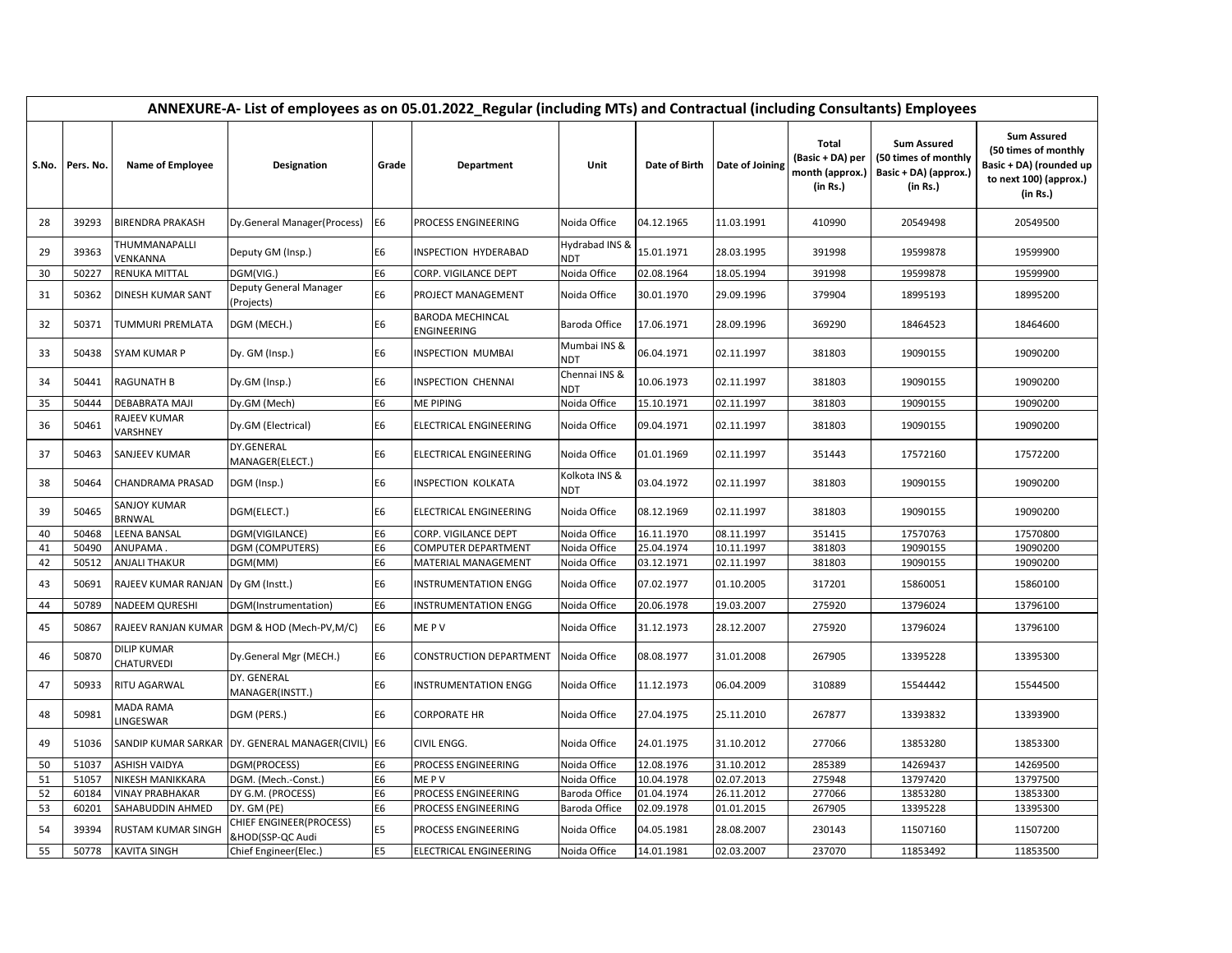|          | ANNEXURE-A- List of employees as on 05.01.2022_Regular (including MTs) and Contractual (including Consultants) Employees |                                            |                                                 |                                  |                                          |                             |                          |                          |                                                          |                                                                                 |                                                                                                             |
|----------|--------------------------------------------------------------------------------------------------------------------------|--------------------------------------------|-------------------------------------------------|----------------------------------|------------------------------------------|-----------------------------|--------------------------|--------------------------|----------------------------------------------------------|---------------------------------------------------------------------------------|-------------------------------------------------------------------------------------------------------------|
|          | S.No. Pers. No.                                                                                                          | Name of Employee                           | Designation                                     | Grade                            | Department                               | Unit                        | Date of Birth            | Date of Joining          | Total<br>(Basic + DA) per<br>month (approx.)<br>(in Rs.) | <b>Sum Assured</b><br>(50 times of monthly<br>Basic + DA) (approx.)<br>(in Rs.) | <b>Sum Assured</b><br>(50 times of monthly<br>Basic + DA) (rounded up<br>to next 100) (approx.)<br>(in Rs.) |
| 56       | 50779                                                                                                                    | <b>PRATISH KANTI BASU</b>                  | <b>CHIEF ENGINEER (PROCESS)</b>                 | E <sub>5</sub>                   | PROCESS ENGINEERING                      | Noida Office                | 21.08.1981               | 12.03.2007               | 230143                                                   | 11507160                                                                        | 11507200                                                                                                    |
| 57       | 50780                                                                                                                    | ANAND KUMAR GOYAL                          | Chief Manager (BD)                              | E5                               | <b>BUSINESS DEVELOPMENT</b>              | Noida Office                | 09.01.1981               | 12.03.2007               | 237070                                                   | 11853492                                                                        | 11853500                                                                                                    |
| 58       | 50783                                                                                                                    | <b>SWAI ASAF ALI</b>                       | CHIEF ENGINEER (INSP.)                          | E <sub>5</sub>                   | INSPECTION MUMBAI                        | Mumbai INS &<br>NDT         | 29.06.1981               | 12.03.2007               | 230143                                                   | 11507160                                                                        | 11507200                                                                                                    |
| 59       | 50786                                                                                                                    | <b>NAMITA SAIKIA</b>                       | Chief Engineer (Mechanical)                     | E <sub>5</sub>                   | ME PIPING                                | Noida Office                | 21.01.1977               | 15.03.2007               | 237070                                                   | 11853492                                                                        | 11853500                                                                                                    |
| 60       | 50791                                                                                                                    | SANJIV KUMAR MISHRA                        | CE (Mechanical)                                 | E5                               | ME PIPING                                | Noida Office                | 10.02.1980               | 30.03.2007               | 230143                                                   | 11507160                                                                        | 11507200                                                                                                    |
| 61       | 50797                                                                                                                    | <b>RAJEEV MISHRA</b>                       | Chief Engineer (Mechanical)                     | E5                               | ME PIPING                                | Noida Office                | 22.06.1983               | 27.08.2008               | 230143                                                   | 11507160                                                                        | 11507200                                                                                                    |
| 62       | 50799                                                                                                                    | AMIT KUMAR GUPTA                           | CHIEF ENGINEER (MECH.)                          | E5                               | ME P V                                   | Noida Office                | 12.10.1984               | 27.08.2008               | 230143                                                   | 11507160                                                                        | 11507200                                                                                                    |
| 63<br>64 | 50801<br>50805                                                                                                           | ABHIJIT MAHATA<br><b>ASHOK KUMAR MALIK</b> | Chief Engineer (Mech.)<br>Chief Engineer(INSP.) | E <sub>5</sub><br>E <sub>5</sub> | ME MATERIAL HANDLING<br>INSPECTION NOIDA | Noida Office<br>Noida INS & | 15.11.1983<br>17.07.1980 | 27.08.2008<br>28.08.2008 | 230143<br>223440                                         | 11507160<br>11172000                                                            | 11507200<br>11172000                                                                                        |
| 65       | 50807                                                                                                                    | TANZIN NORBU NEGI                          | CHIEF MANAGER (MATERIALS<br>MANAGEMENT)         | E5                               | MATERIAL MANAGEMENT                      | NDT<br>Noida Office         | 22.11.1984               | 29.08.2008               | 230143                                                   | 11507160                                                                        | 11507200                                                                                                    |
| 66       | 50812                                                                                                                    | <b>HEMENDRA SAINI</b>                      | Chief Engineer(Instt.)                          | E <sub>5</sub>                   | <b>INSTRUMENTATION ENGG</b>              | Noida Office                | 28.07.1984               | 30.08.2008               | 230143                                                   | 11507160                                                                        | 11507200                                                                                                    |
| 67       | 50814                                                                                                                    | JITENDRA KUMAR SINGH Chief Engineer        |                                                 | E <sub>5</sub>                   | ME PIPING                                | Noida Office                | 25.08.1980               | 31.08.2008               | 230143                                                   | 11507160                                                                        | 11507200                                                                                                    |
| 68       | 50817                                                                                                                    | SANTOSH ANAND                              | Chief Engineer (Civil)                          | E <sub>5</sub>                   | CIVIL ENGG.                              | Noida Office                | 20.04.1979               | 29.08.2007               | 237070                                                   | 11853492                                                                        | 11853500                                                                                                    |
| 69       | 50818                                                                                                                    | RAWINDRA NATH<br>SATYARTHY                 | Chief Engineer (Civil)                          | E <sub>5</sub>                   | CIVIL ENGG.                              | Noida Office                | 05.06.1983               | 29.08.2007               | 237070                                                   | 11853492                                                                        | 11853500                                                                                                    |
| 70       | 50820                                                                                                                    | <b>RAKESH KUMAR</b>                        | Chief Engineer (Mechanical)                     | E5                               | ME PIPING                                | Noida Office                | 26.10.1982               | 01.09.2007               | 237070                                                   | 11853492                                                                        | 11853500                                                                                                    |
| 71       | 50822                                                                                                                    | AJAY KUMAR SINGH<br><b>RUHEL</b>           | Chief Engineer (Mechanical)                     | E <sub>5</sub>                   | ME MACHINERY                             | Noida Office                | 27.02.1981               | 03.09.2007               | 237070                                                   | 11853492                                                                        | 11853500                                                                                                    |
| 72       | 50830                                                                                                                    | DHARMDEO RAVIDAS                           | Chief Engineer (Mechanical)                     | E <sub>5</sub>                   | ME PIPING                                | Noida Office                | 05.01.1983               | 07.09.2007               | 237070                                                   | 11853492                                                                        | 11853500                                                                                                    |
| 73       | 50831                                                                                                                    | <b>ANISH KUMAR</b>                         | Chief Engineer (Mechanical)                     | E5                               | ME PIPING                                | Noida Office                | 19.07.1982               | 11.09.2007               | 237070                                                   | 11853492                                                                        | 11853500                                                                                                    |
| 74       | 50836                                                                                                                    | <b>ABHISHEK SHARMA</b>                     | Chief Engineer (Mechanical)                     | E <sub>5</sub>                   | ME PIPING                                | Noida Office                | 12.08.1981               | 14.09.2007               | 230143                                                   | 11507160                                                                        | 11507200                                                                                                    |
| 75       | 50839                                                                                                                    | <b>BRAJESH KUMAR</b>                       | Chief Engineer (Mechanical)                     | E <sub>5</sub>                   | ME PIPING                                | Noida Office                | 16.03.1979               | 17.09.2007               | 237070                                                   | 11853492                                                                        | 11853500                                                                                                    |
| 76       | 50842                                                                                                                    | <b>MANAS KUMAR</b><br>SENAPATI             | Chief Manager (MM)                              | E5                               | MATERIAL MANAGEMENT                      | Noida Office                | 27.06.1981               | 17.09.2007               | 230143                                                   | 11507160                                                                        | 11507200                                                                                                    |
| 77       | 50844                                                                                                                    | <b>ANANTSHREE PANDEY</b>                   | Chief Engineer (Electrical)                     | E5                               | ELECTRICAL ENGINEERING                   | Noida Office                | 31.05.1983               | 25.09.2008               | 230143                                                   | 11507160                                                                        | 11507200                                                                                                    |
| 78       | 50860                                                                                                                    | RUPANSHU JAUHARI                           | Chief Engineer(Mechanical)                      | E5                               | ME P V                                   | Noida Office                | 01.01.1981               | 29.10.2007               | 237070                                                   | 11853492                                                                        | 11853500                                                                                                    |
| 79       | 50866                                                                                                                    | VISHAL SHUKLA                              | Chief Engineer(Instt.)                          | E <sub>5</sub>                   | INSTRUMENTATION ENGG                     | Noida Office                | 15.09.1986               | 05.12.2008               | 230143                                                   | 11507160                                                                        | 11507200                                                                                                    |
| 80       | 50883                                                                                                                    | DIGVIJAY KUMAR<br>VERMA                    | CHIEF ENGINEER (PLANNING)                       | E <sub>5</sub>                   | PLANNING DEPARTMENT                      | Noida Office                | 18.04.1983               | 09.05.2008               | 230143                                                   | 11507160                                                                        | 11507200                                                                                                    |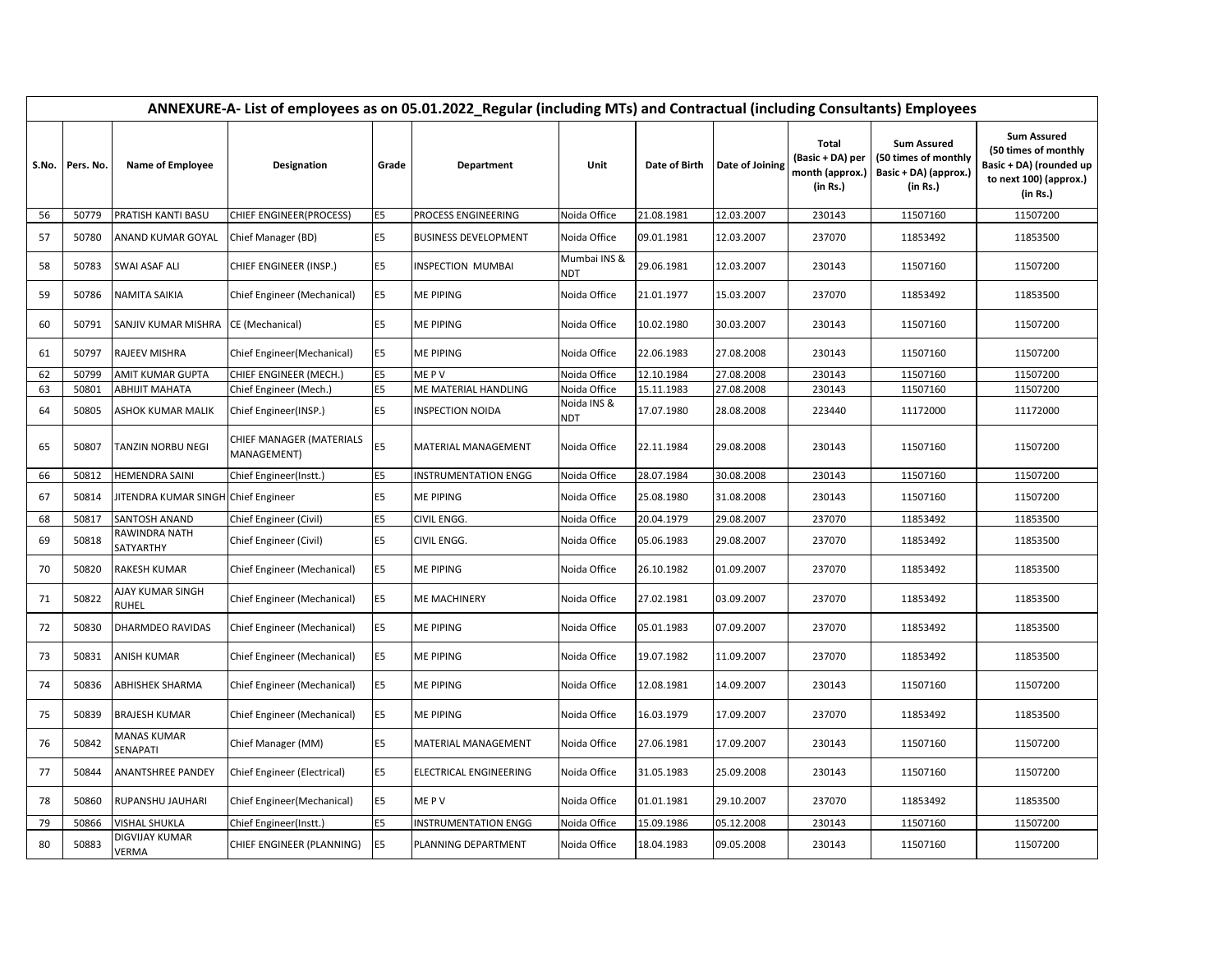|       |           | ANNEXURE-A- List of employees as on 05.01.2022_Regular (including MTs) and Contractual (including Consultants) Employees |                                       |                |                                               |                             |               |                 |                                                                 |                                                                                 |                                                                                                             |  |  |  |
|-------|-----------|--------------------------------------------------------------------------------------------------------------------------|---------------------------------------|----------------|-----------------------------------------------|-----------------------------|---------------|-----------------|-----------------------------------------------------------------|---------------------------------------------------------------------------------|-------------------------------------------------------------------------------------------------------------|--|--|--|
| S.No. | Pers. No. | Name of Employee                                                                                                         | Designation                           | Grade          | Department                                    | Unit                        | Date of Birth | Date of Joining | <b>Total</b><br>(Basic + DA) per<br>month (approx.)<br>(in Rs.) | <b>Sum Assured</b><br>(50 times of monthly<br>Basic + DA) (approx.)<br>(in Rs.) | <b>Sum Assured</b><br>(50 times of monthly<br>Basic + DA) (rounded up<br>to next 100) (approx.)<br>(in Rs.) |  |  |  |
| 81    | 50886     | KULWINDER KAUR<br><b>JHALLI</b>                                                                                          | CHIEF ENGINEER(PLANNING)              | E <sub>5</sub> | PLANNING DEPARTMENT                           | Noida Office                | 20.07.1978    | 12.05.2008      | 230143                                                          | 11507160                                                                        | 11507200                                                                                                    |  |  |  |
| 82    | 50890     | SANDEEP SINGH BHATI                                                                                                      | CHIEF ENGINEER (INSPECTION) E5        |                | <b>INSPECTION NOIDA</b>                       | Noida INS &<br>NDT          | 01.04.1982    | 23.05.2008      | 230143                                                          | 11507160                                                                        | 11507200                                                                                                    |  |  |  |
| 83    | 50894     | RAJESH KUMAR                                                                                                             | Chief Engineer (Insp.)                | E <sub>5</sub> | <b>INSPECTION KOLKATA</b>                     | Kolkota INS &<br><b>NDT</b> | 08.10.1982    | 02.06.2008      | 230143                                                          | 11507160                                                                        | 11507200                                                                                                    |  |  |  |
| 84    | 51041     | SRIKANTH GEDALA                                                                                                          | CHIEF MANAGER (P&A)                   | E <sub>5</sub> | PERSONNEL DEPARTMENT                          | Baroda Office               | 01.08.1979    | 02.11.2012      | 245086                                                          | 12254288                                                                        | 12254300                                                                                                    |  |  |  |
| 85    | 51042     | MAKESH<br><b>GOPALAKRISHNAN</b>                                                                                          | CHIEF ENGINEER (PM)                   | E <sub>5</sub> | <b>INSPECTION CHENNAI</b>                     | Chennai INS &<br>NDT        | 28.07.1980    | 02.11.2012      | 245086                                                          | 12254288                                                                        | 12254300                                                                                                    |  |  |  |
| 86    | 51055     | NARENDRA SINGH                                                                                                           | Chief Engineer (Mech-<br>Mat.Hand.)   | E5             | ME MATERIAL HANDLING                          | Noida Office                | 11.02.1981    | 10.06.2013      | 237070                                                          | 11853492                                                                        | 11853500                                                                                                    |  |  |  |
| 87    | 51066     | <b>NEERAJ BASWAN</b>                                                                                                     | Chief Engineer (Mechanical-<br>P.V.   | E <sub>5</sub> | ME P V                                        | Noida Office                | 21.08.1981    | 21.08.2013      | 237070                                                          | 11853492                                                                        | 11853500                                                                                                    |  |  |  |
| 88    | 60094     | NITIN SINGH YADAV                                                                                                        | Chief Engineer (Piping)               | E <sub>5</sub> | <b>ME PIPING</b>                              | Noida Office                | 25.07.1984    | 27.08.2008      | 230143                                                          | 11507160                                                                        | 11507200                                                                                                    |  |  |  |
| 89    | 60099     | NAGESWARA RAO ARE                                                                                                        | CHIEF ENGR.(PROCESS)                  | E <sub>5</sub> | PROCESS ENGINEERING                           | Baroda Office               | 04.08.1983    | 30.08.2008      | 230143                                                          | 11507160                                                                        | 11507200                                                                                                    |  |  |  |
| 90    | 60101     | KRISHNAKUMAR<br>PANDEY                                                                                                   | CHIEF ENGR. (MECH.)                   | E <sub>5</sub> | <b>BARODA MECHINCAL</b><br>ENGINEERING        | Baroda Office               | 10.01.1983    | 30.08.2008      | 230143                                                          | 11507160                                                                        | 11507200                                                                                                    |  |  |  |
| 91    | 60109     | ABHISHEK SHRIVASTAVA CHIEF ENGR. (MECH.)                                                                                 |                                       | E <sub>5</sub> | <b>BARODA MECHINCAL</b><br>ENGINEERING        | Baroda Office               | 24.07.1983    | 04.10.2008      | 230143                                                          | 11507160                                                                        | 11507200                                                                                                    |  |  |  |
| 92    | 60113     | SUBHASH C. SINGH                                                                                                         | CHIEF ENGR. (INDL.ENGG.)              | E <sub>5</sub> | MANAGEMENT SERVICES                           | Baroda Office               | 02.07.1982    | 29.10.2007      | 237070                                                          | 11853492                                                                        | 11853500                                                                                                    |  |  |  |
| 93    | 60116     | JITESH MANUBHAI<br>VANIYA                                                                                                | CHIEF ENGINEER (INSTN.)               | E <sub>5</sub> | <b>INSTRUMENTATION</b><br>ENGINEERING         | Baroda Office               | 17.10.1977    | 31.12.2007      | 237070                                                          | 11853492                                                                        | 11853500                                                                                                    |  |  |  |
| 94    | 60120     | ARUNKUMAR GUPTA                                                                                                          | CHIEF ENGR. (MECH.)                   | E <sub>5</sub> | <b>BARODA MECHINCAL</b><br><b>ENGINEERING</b> | Baroda Office               | 20.07.1982    | 03.06.2008      | 230143                                                          | 11507160                                                                        | 11507200                                                                                                    |  |  |  |
| 95    | 60176     | J. SUDHERSON                                                                                                             | CHIEF ENGINEER (MECH. -<br>PIPING)    | E5             | <b>BARODA MECHINCAL</b><br><b>ENGINEERING</b> | Baroda Office               | 13.05.1980    | 02.11.2012      | 245086                                                          | 12254288                                                                        | 12254300                                                                                                    |  |  |  |
| 96    | 60194     | KOUSHIK BISWAS                                                                                                           | CHIEF ENGR. (MECH. PIPING)            | E <sub>5</sub> | <b>BARODA MECHINCAL</b><br><b>ENGINEERING</b> | Baroda Office               | 12.12.1978    | 27.05.2013      | 237070                                                          | 11853492                                                                        | 11853500                                                                                                    |  |  |  |
| 97    | 60202     | <b>GANESAN KALIAPPAN</b>                                                                                                 | CHIEF ENGINEER (P.M.)                 | E <sub>5</sub> | PROJECT MANAGEMENT                            | Baroda Office               | 24.05.1981    | 02.03.2015      | 252487                                                          | 12624360                                                                        | 12624400                                                                                                    |  |  |  |
| 98    | 39229     | NIRAL KUMAR RUNDA                                                                                                        | MANAGER(VIGILANCE)                    | <b>E4</b>      | <b>CORP. VIGILANCE DEPT</b>                   | Noida Office                | 29.10.1965    | 29.01.1990      | 278658                                                          | 13932881                                                                        | 13932900                                                                                                    |  |  |  |
| 99    | 39230     | R.B. MEENA                                                                                                               | MANAGER (DESIGN.-ELECT.)              | E4             | <b>ELECTRICAL ENGINEERING</b>                 | Baroda Office               | 18.06.1968    | 11.03.1992      | 280278                                                          | 14013878                                                                        | 14013900                                                                                                    |  |  |  |
| 100   | 39243     | PRADEEP KUMAR SINGH Manager(SS)                                                                                          |                                       | E4             | <b>DF SECRETARIAT</b>                         | Noida Office                | 11.11.1967    | 19.03.1990      | 277177                                                          | 13858866                                                                        | 13858900                                                                                                    |  |  |  |
| 101   | 39277     | HAKEEM KHAN                                                                                                              | MANAGER (DESIGN-CIVIL)                | <b>E4</b>      | <b>CIVIL ENGINEERING</b>                      | Baroda Office               | 01.07.1964    | 10.09.1992      | 272094                                                          | 13604703                                                                        | 13604800                                                                                                    |  |  |  |
| 102   | 39396     | SANTOSH KUMAR                                                                                                            | ADDL. CHIEF ENGR.(INSTT.)             | <b>E4</b>      | <b>INSTRUMENTATION ENGG</b>                   | Noida Office                | 01.12.1981    | 03.09.2007      | 222574                                                          | 11128709                                                                        | 11128800                                                                                                    |  |  |  |
| 103   | 39397     | <b>ANOOP KUMAR</b>                                                                                                       | Addl. Chief Engineer(Elect.)          | E4             | ELECTRICAL ENGINEERING                        | Noida Office                | 01.06.1979    | 04.10.2008      | 222574                                                          | 11128709                                                                        | 11128800                                                                                                    |  |  |  |
| 104   | 39399     | <b>GYANLATA DESHMUKH</b>                                                                                                 | Addl.Chief Technologist<br>(Env.Engg) | E4             | ENVIRONMENTAL<br>ENGINEERING                  | Noida Office                | 16.07.1983    | 01.03.2008      | 201375                                                          | 10068765                                                                        | 10068800                                                                                                    |  |  |  |
| 105   | 39403     | BASANT JOHN MUNDU                                                                                                        | Manager (MS)                          | E4             | <b>MANAGEMENT SERVICES</b>                    | Noida Office                | 15.03.1980    | 03.09.2008      | 213665                                                          | 10683225                                                                        | 10683300                                                                                                    |  |  |  |
| 106   | 39411     | BIBHUTI BHUSAN NAYAK Manager (P&A)                                                                                       |                                       | E4             | PERSONNEL DEPARTMENT                          | Noida Office                | 09.04.1980    | 23.10.2012      | 209754                                                          | 10487715                                                                        | 10487800                                                                                                    |  |  |  |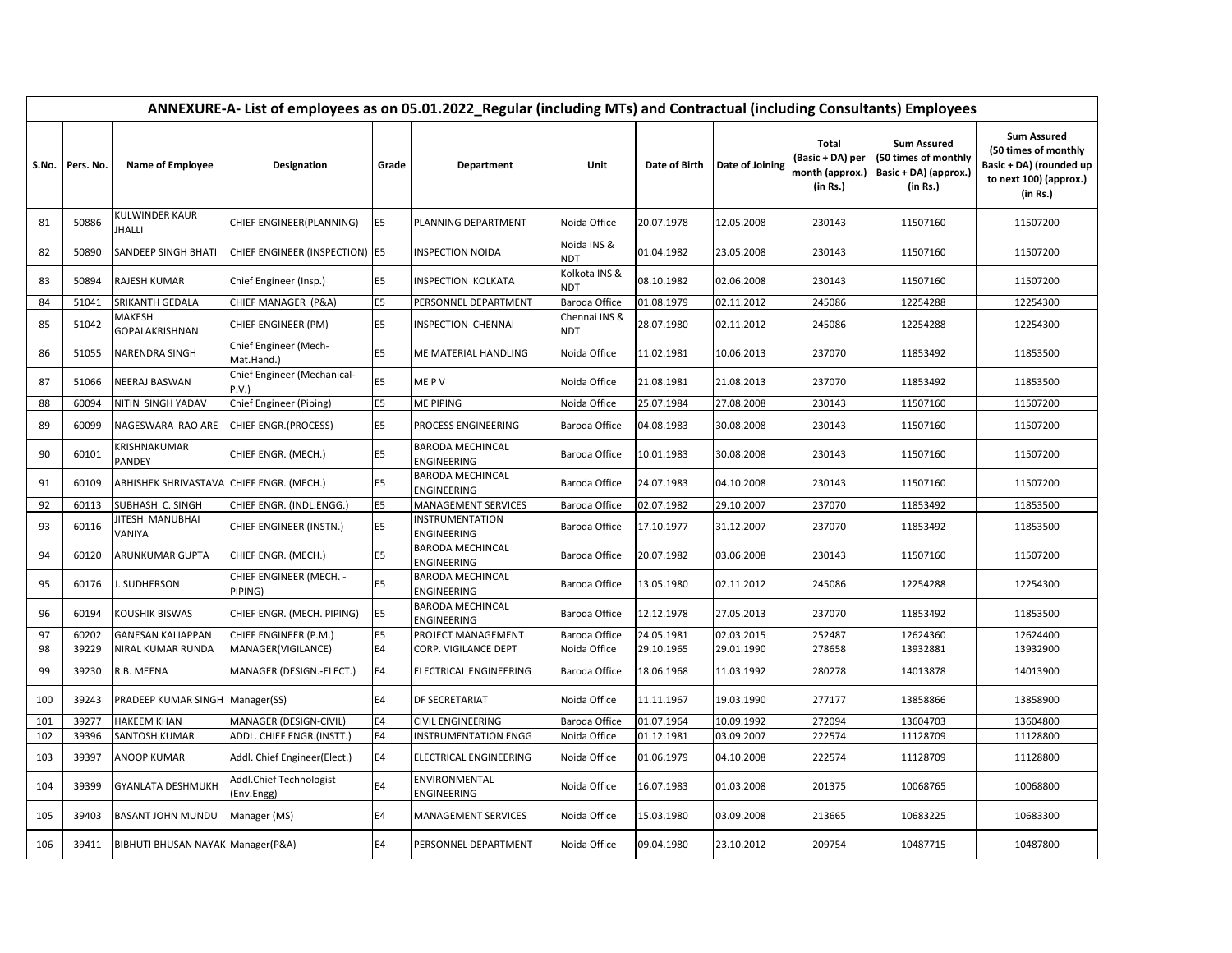|     |                 | ANNEXURE-A- List of employees as on 05.01.2022_Regular (including MTs) and Contractual (including Consultants) Employees |                                       |                |                             |                              |               |                 |                                                                 |                                                                                 |                                                                                                             |  |  |  |
|-----|-----------------|--------------------------------------------------------------------------------------------------------------------------|---------------------------------------|----------------|-----------------------------|------------------------------|---------------|-----------------|-----------------------------------------------------------------|---------------------------------------------------------------------------------|-------------------------------------------------------------------------------------------------------------|--|--|--|
|     | S.No. Pers. No. | <b>Name of Employee</b>                                                                                                  | Designation                           | Grade          | <b>Department</b>           | Unit                         | Date of Birth | Date of Joining | <b>Total</b><br>(Basic + DA) per<br>month (approx.)<br>(in Rs.) | <b>Sum Assured</b><br>(50 times of monthly<br>Basic + DA) (approx.)<br>(in Rs.) | <b>Sum Assured</b><br>(50 times of monthly<br>Basic + DA) (rounded up<br>to next 100) (approx.)<br>(in Rs.) |  |  |  |
| 107 | 39413           | <b>KRISHAN SWAROOP</b>                                                                                                   | MANAGER (MM)                          | <b>E4</b>      | MATERIAL MANAGEMENT         | Baroda Office                | 08.12.1983    | 26.11.2012      | 207436                                                          | 10371806                                                                        | 10371900                                                                                                    |  |  |  |
| 108 | 50127           | CHANDER PARKASH<br><b>WADHWA</b>                                                                                         | MANAGER(SS)                           | E4             | CORP. VIGILANCE DEPT        | Noida Office                 | 13.01.1962    | 14.11.1985      | 295444                                                          | 14772177                                                                        | 14772200                                                                                                    |  |  |  |
| 109 | 50150           | SHANTA SABHARWAL                                                                                                         | MANAGER(SS)                           | E4             | PROJECT MANAGEMENT          | Noida Office                 | 18.12.1962    | 27.05.1987      | 288601                                                          | 14430035                                                                        | 14430100                                                                                                    |  |  |  |
| 110 | 50178           | KUMAR ANIL DHAWAN                                                                                                        | Manager (Mechanical)                  | E4             | <b>ME PIPING</b>            | Noida Office                 | 06.02.1965    | 22.01.1990      | 286981                                                          | 14349038                                                                        | 14349100                                                                                                    |  |  |  |
| 111 | 50179           | <b>MANISH SETHI</b>                                                                                                      | Manager (P&A)                         | E4             | PERSONNEL DEPARTMENT        | Noida Office                 | 30.12.1970    | 15.01.1990      | 282624                                                          | 14131184                                                                        | 14131200                                                                                                    |  |  |  |
| 112 | 50225           | RAM PRASAD MANJHI                                                                                                        | MGR. (DESIGN-CIVIL)                   | E4             | CIVIL ENGG.                 | Noida Office                 | 15.08.1962    | 22.08.1992      | 278658                                                          | 13932881                                                                        | 13932900                                                                                                    |  |  |  |
| 113 | 50535           | MANOJ KUMAR JHA                                                                                                          | ADDL. CHIEF ENGINEER(INSP.)           | E4             | INSPECTION HYDERABAD        | Hydrabad INS &<br><b>NDT</b> | 10.11.1975    | 24.02.1998      | 250588                                                          | 12529398                                                                        | 12529400                                                                                                    |  |  |  |
| 114 | 50784           | <b>RAJEEV KUMAR</b>                                                                                                      | Addl.CE(INSP)                         | <b>E4</b>      | <b>INSPECTION MUMBAI</b>    | Mumbai INS &<br><b>NDT</b>   | 19.02.1976    | 14.03.2007      | 222574                                                          | 11128709                                                                        | 11128800                                                                                                    |  |  |  |
| 115 | 50798           | <b>BHANU BIKASH</b><br>ADHIKARI                                                                                          | ADDL. CHIEF ENGINEER(INSP.)           | E4             | <b>INSPECTION NOIDA</b>     | Kolkota INS &<br>NDT         | 22.11.1982    | 27.08.2008      | 230143                                                          | 11507160                                                                        | 11507200                                                                                                    |  |  |  |
| 116 | 50804           | <b>SUSHIL KUMAR</b>                                                                                                      | Addl. Chief Engineer (Insp.)          | E4             | MATERIAL MANAGEMENT         | Noida Office                 | 30.01.1985    | 27.08.2008      | 207436                                                          | 10371806                                                                        | 10371900                                                                                                    |  |  |  |
| 117 | 50816           | YOGENDRA KUMAR<br><b>BHARGAVA</b>                                                                                        | Addl. Chief Engineer (PM)             | E4             | PROJECT MANAGEMENT          | Noida Office                 | 01.07.1985    | 15.10.2008      | 222574                                                          | 11128709                                                                        | 11128800                                                                                                    |  |  |  |
| 118 | 50819           | <b>BIPIN BIHARI DAS</b>                                                                                                  | ADDL. CH.ENGR(INSP.)                  | <b>E4</b>      | <b>INSPECTION KOLKATA</b>   | Kolkota INS &<br><b>NDT</b>  | 28.01.1982    | 30.08.2007      | 222574                                                          | 11128709                                                                        | 11128800                                                                                                    |  |  |  |
| 119 | 50834           | AMIT KUMAR                                                                                                               | ADDL.CHIEF ENGINEER(PM)               | E4             | PROJECT MANAGEMENT          | Noida Office                 | 12.11.1977    | 12.09.2007      | 222574                                                          | 11128709                                                                        | 11128800                                                                                                    |  |  |  |
| 120 | 50835           | HITESH PUNDIR                                                                                                            | Addl. CE(PM)                          | E4             | PROJECT MANAGEMENT          | Noida Office                 | 18.08.1982    | 14.09.2007      | 222574                                                          | 11128709                                                                        | 11128800                                                                                                    |  |  |  |
| 121 | 50846           | DHEERENDRA KUMAR<br><b>VERMA</b>                                                                                         | Addl. Chief Engineer (Insp.)          | E4             | <b>INSPECTION NOIDA</b>     | Noida INS &<br><b>NDT</b>    | 29.08.1982    | 28.09.2008      | 222574                                                          | 11128709                                                                        | 11128800                                                                                                    |  |  |  |
| 122 | 50851           | KAILASH RAWAT                                                                                                            | Addl. Chief Engineer (Insp. &<br>NDT) | E4             | <b>INSPECTION KOLKATA</b>   | Kolkota INS &<br><b>NDT</b>  | 15.07.1983    | 04.10.2008      | 207436                                                          | 10371806                                                                        | 10371900                                                                                                    |  |  |  |
| 123 | 50852           | RAGHVENDRA KUMAR<br>TIWARI                                                                                               | ADDL. CHIEF ENGINEER<br>(MECHANICAL)  | E4             | <b>ME PIPING</b>            | Noida Office                 | 12.07.1983    | 04.10.2008      | 222574                                                          | 11128709                                                                        | 11128800                                                                                                    |  |  |  |
| 124 | 50871           | RABINDRA BEHERA                                                                                                          | ADDL. CHIEF ENGINEER (INSP.) E4       |                | <b>INSPECTION BARODA</b>    | Baroda INS &<br><b>NDT</b>   | 04.03.1979    | 31.01.2008      | 222574                                                          | 11128709                                                                        | 11128800                                                                                                    |  |  |  |
| 125 | 50872           | DEEPALI PRADHAN                                                                                                          | MANAGER (P&A)                         | <b>E4</b>      | <b>CORPORATE HR</b>         | Noida Office                 | 03.05.1983    | 02.02.2008      | 209754                                                          | 10487715                                                                        | 10487800                                                                                                    |  |  |  |
| 126 | 50873           | DARSHAN KUMAR                                                                                                            | MANAGER(P & A)                        | E4             | PERSONNEL DEPARTMENT        | Noida Office                 | 01.03.1983    | 04.02.2008      | 222574                                                          | 11128709                                                                        | 11128800                                                                                                    |  |  |  |
| 127 | 50893           | DILIP KUMAR SAHOO                                                                                                        | Addl. Chief Engineer(Insp.)           | E4             | <b>INSPECTION KOLKATA</b>   | Kolkota INS &<br><b>NDT</b>  | 05.10.1979    | 30.05.2008      | 222574                                                          | 11128709                                                                        | 11128800                                                                                                    |  |  |  |
| 128 | 50902           | SAUMITRA KISHORE                                                                                                         | Addl. Chief Engineer.(Elect.)         | E4             | ELECTRICAL ENGINEERING      | Noida Office                 | 21.11.1986    | 22.08.2009      | 201375                                                          | 10068765                                                                        | 10068800                                                                                                    |  |  |  |
| 129 | 50905           | <b>SHIV KUMAR</b>                                                                                                        | Addl. Chief Engineer (Insp.)          | <b>E4</b>      | <b>INSPECTION NOIDA</b>     | Noida INS &<br><b>NDT</b>    | 01.01.1982    | 25.08.2009      | 207436                                                          | 10371806                                                                        | 10371900                                                                                                    |  |  |  |
| 130 | 50906           | DEEPAN KUMAR                                                                                                             | Addl. Chief Engineer (Insp.)          | E <sub>4</sub> | <b>INSPECTION KOLKATA</b>   | Kolkota INS &<br>NDT         | 04.10.1981    | 27.08.2009      | 207436                                                          | 10371806                                                                        | 10371900                                                                                                    |  |  |  |
| 131 | 50914           | SUNEETA KUMARI                                                                                                           | Addl. Chief Engineer(Process)         | E4             | PROCESS ENGINEERING         | Noida Office                 | 25.05.1981    | 05.09.2009      | 207436                                                          | 10371806                                                                        | 10371900                                                                                                    |  |  |  |
| 132 | 50920           | MINAKSHI SHAHI                                                                                                           | Manager (BD)                          | <b>E4</b>      | <b>BUSINESS DEVELOPMENT</b> | Noida Office                 | 18.09.1984    | 04.10.2009      | 207436                                                          | 10371806                                                                        | 10371900                                                                                                    |  |  |  |
| 133 | 50921           | SHIKHAR SRIVASTAVA                                                                                                       | Addl. Chief Engineer.(Elect.)         | E4             | ELECTRICAL ENGINEERING      | Noida Office                 | 05.07.1986    | 06.10.2009      | 207436                                                          | 10371806                                                                        | 10371900                                                                                                    |  |  |  |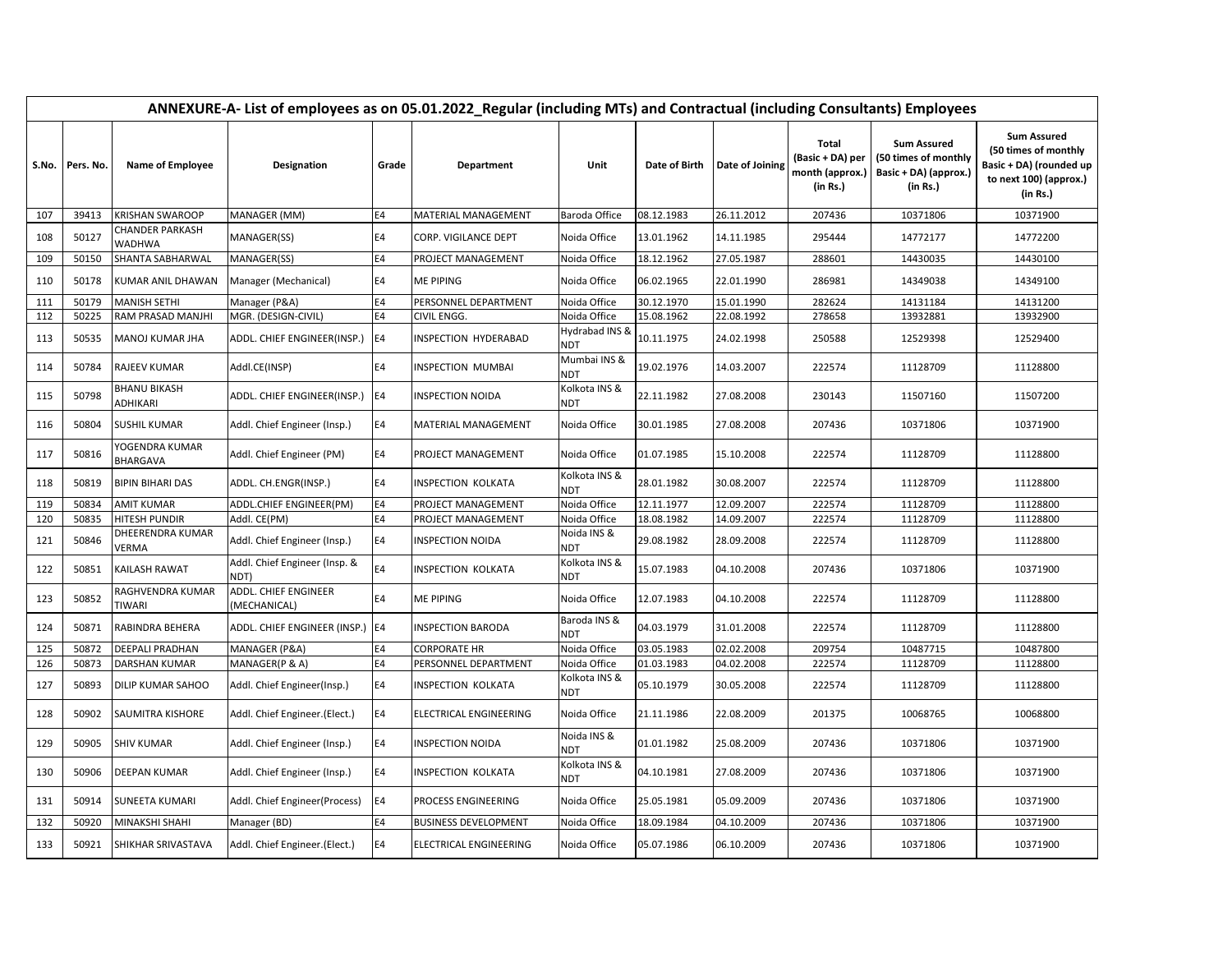|       | ANNEXURE-A- List of employees as on 05.01.2022_Regular (including MTs) and Contractual (including Consultants) Employees |                                       |                                                    |                |                             |                            |               |                 |                                                                 |                                                                                 |                                                                                                             |  |  |
|-------|--------------------------------------------------------------------------------------------------------------------------|---------------------------------------|----------------------------------------------------|----------------|-----------------------------|----------------------------|---------------|-----------------|-----------------------------------------------------------------|---------------------------------------------------------------------------------|-------------------------------------------------------------------------------------------------------------|--|--|
| S.No. | Pers. No.                                                                                                                | Name of Employee                      | Designation                                        | Grade          | Department                  | Unit                       | Date of Birth | Date of Joining | <b>Total</b><br>(Basic + DA) per<br>month (approx.)<br>(in Rs.) | <b>Sum Assured</b><br>(50 times of monthly<br>Basic + DA) (approx.)<br>(in Rs.) | <b>Sum Assured</b><br>(50 times of monthly<br>Basic + DA) (rounded up<br>to next 100) (approx.)<br>(in Rs.) |  |  |
| 134   | 50924                                                                                                                    | SOHIT KUMAR<br>KHANDELWAL             | Addl. Chief Engineer(Mech.)                        | E4             | <b>ME PIPING</b>            | Noida Office               | 01.07.1985    | 15.10.2009      | 207436                                                          | 10371806                                                                        | 10371900                                                                                                    |  |  |
| 135   | 50925                                                                                                                    | DEVENDRA SHUKLA                       | Addl. Chief Engineer(Mech.)                        | E4             | <b>ME PIPING</b>            | Noida Office               | 17.03.1984    | 18.10.2009      | 201375                                                          | 10068765                                                                        | 10068800                                                                                                    |  |  |
| 136   | 50926                                                                                                                    | SAIYAD AVSARU UL HAQ<br>HASMI         | ADDL.CHIEF ENGINEER(MECH.) E4                      |                | ME MATERIAL HANDLING        | Noida Office               | 01.02.1985    | 21.10.2009      | 216066                                                          | 10803324                                                                        | 10803400                                                                                                    |  |  |
| 137   | 50927                                                                                                                    | SHUBHRA SHARMA                        | MANAGER(BD)                                        | <b>E4</b>      | <b>BUSINESS DEVELOPMENT</b> | Noida Office               | 03.04.1986    | 04.11.2009      | 216066                                                          | 10803324                                                                        | 10803400                                                                                                    |  |  |
| 138   | 50928                                                                                                                    | RAKESH KUMAR VERMA                    | Addl. Chief Engineer(Mech.)                        | E4             | <b>ME PIPING</b>            | Noida Office               | 11.04.1981    | 18.11.2009      | 207436                                                          | 10371806                                                                        | 10371900                                                                                                    |  |  |
| 139   | 50929                                                                                                                    | <b>SUMIT CHAUHAN</b>                  | Addl. Chief Engineer(Mech.)                        | E4             | <b>ME PIPING</b>            | Noida Office               | 06.05.1986    | 27.11.2009      | 207436                                                          | 10371806                                                                        | 10371900                                                                                                    |  |  |
| 140   | 50934                                                                                                                    | <b>NITIN KUMAR</b>                    | ADDL.CHIEF ENGINEER(COMP.) E4                      |                | <b>COMPUTER DEPARTMENT</b>  | Noida Office               | 02.03.1976    | 18.06.2009      | 216066                                                          | 10803324                                                                        | 10803400                                                                                                    |  |  |
| 141   | 50935                                                                                                                    | SHASHI PRAKASH                        | ADDL. CHIEF ENGINEER(MS)                           | E4             | <b>MANAGEMENT SERVICES</b>  | Noida Office               | 15.01.1976    | 18.06.2009      | 213665                                                          | 10683225                                                                        | 10683300                                                                                                    |  |  |
| 142   | 50937                                                                                                                    | SUPRIYA.                              | Addl. Chief Engineer(Comp.)                        | E4             | <b>COMPUTER DEPARTMENT</b>  | Noida Office               | 03.11.1980    | 30.07.2009      | 207436                                                          | 10371806                                                                        | 10371900                                                                                                    |  |  |
| 143   | 50941                                                                                                                    | <b>BHAG SINGH</b>                     | Addl. Chief Engineer(Mech.)                        | E4             | ME P V                      | Noida Office               | 24.11.1982    | 12.10.2010      | 207436                                                          | 10371806                                                                        | 10371900                                                                                                    |  |  |
| 144   | 50942                                                                                                                    | YESH KUMAR GAUTAM                     | Addl. Chief Engineer(Mech.)                        | E4             | <b>ME MACHINERY</b>         | Noida Office               | 10.04.1982    | 13.10.2010      | 201375                                                          | 10068765                                                                        | 10068800                                                                                                    |  |  |
| 145   | 50943                                                                                                                    | NAZRUL ISLAM                          | Addl. Chief Engineer(Mech.)                        | E4             | <b>ME PIPING</b>            | Noida Office               | 20.01.1987    | 15.10.2010      | 207436                                                          | 10371806                                                                        | 10371900                                                                                                    |  |  |
| 146   | 50944                                                                                                                    |                                       | AKHILESH KUMAR SHAH   Addl. Chief Engineer (Insp.) | E4             | <b>INSPECTION MUMBAI</b>    | Mumbai INS &<br><b>NDT</b> | 11.07.1984    | 19.10.2010      | 201375                                                          | 10068765                                                                        | 10068800                                                                                                    |  |  |
| 147   | 50945                                                                                                                    |                                       | AMANPREET KAUR SAINI Addl. Chief Engineer (Instt.) | <b>E4</b>      | <b>INSTRUMENTATION ENGG</b> | Noida Office               | 13.11.1985    | 21.10.2010      | 207436                                                          | 10371806                                                                        | 10371900                                                                                                    |  |  |
| 148   | 50948                                                                                                                    | ABHIMANYU SINGH                       | Addl. Chief Engineer(Mech.)                        | E4             | <b>ME PIPING</b>            | Noida Office               | 03.02.1987    | 03.11.2010      | 207436                                                          | 10371806                                                                        | 10371900                                                                                                    |  |  |
| 149   | 50950                                                                                                                    | <b>RANVEER KUMAR</b>                  | Manager(MM)                                        | <b>E4</b>      | MATERIAL MANAGEMENT         | Noida Office               | 01.12.1983    | 27.10.2010      | 207436                                                          | 10371806                                                                        | 10371900                                                                                                    |  |  |
| 150   | 50954                                                                                                                    | HARISH KUMAR                          | Addl. Chief Engineer(Mech.)                        | E4             | <b>ME PIPING</b>            | Noida Office               | 08.02.1985    | 29.10.2010      | 207436                                                          | 10371806                                                                        | 10371900                                                                                                    |  |  |
| 151   | 50962                                                                                                                    | MAHATAB ALAM                          | Manager(MM)                                        | E4             | MATERIAL MANAGEMENT         | Noida Office               | 18.09.1982    | 03.12.2010      | 207436                                                          | 10371806                                                                        | 10371900                                                                                                    |  |  |
| 152   | 50967                                                                                                                    | <b>VIKRAM PATODIA</b>                 | Addl. Chief Engineer (Civil)                       | E4             | CIVIL ENGG.                 | Noida Office               | 17.11.1984    | 01.01.2011      | 201375                                                          | 10068765                                                                        | 10068800                                                                                                    |  |  |
| 153   | 50977                                                                                                                    | <b>GEORGE ANTONY</b><br>PIDIYANCHERIL | Addl. Chief Engineer (Instt.)                      | E4             | <b>INSTRUMENTATION ENGG</b> | Noida Office               | 18.10.1985    | 16.11.2011      | 201375                                                          | 10068765                                                                        | 10068800                                                                                                    |  |  |
| 154   | 50978                                                                                                                    | <b>SUSHANT GAURAV</b>                 | Addl. Chief Engineer (Instt.)                      | E4             | <b>INSTRUMENTATION ENGG</b> | Noida Office               | 06.03.1989    | 18.11.2011      | 201375                                                          | 10068765                                                                        | 10068800                                                                                                    |  |  |
| 155   | 50999                                                                                                                    | ROHAN SINGH                           | MANAGER (P & A)                                    | E4             | PERSONNEL DEPARTMENT        | Noida Office               | 31.03.1981    | 06.06.2011      | 222574                                                          | 11128709                                                                        | 11128800                                                                                                    |  |  |
| 156   | 51000                                                                                                                    | JITENDRA KUMAR<br>YADAV               | ADDL.CHIEF ENGINEER(MECH.) E4                      |                | ME P V                      | Noida Office               | 05.07.1980    | 17.06.2011      | 222574                                                          | 11128709                                                                        | 11128800                                                                                                    |  |  |
| 157   | 51005                                                                                                                    | SHIV NARAYAN<br><b>MOHAPATRA</b>      | Manager (Market Research)                          | E4             | <b>MARKET RESEARCH</b>      | Noida Office               | 28.05.1982    | 26.08.2011      | 201375                                                          | 10068765                                                                        | 10068800                                                                                                    |  |  |
| 158   | 51006                                                                                                                    | KAILASH PRASAD JOSHI                  | Addl. Chief Engineer(PM)                           | E <sub>4</sub> | PROJECT MANAGEMENT          | Noida Office               | 15.12.1981    | 26.08.2011      | 201375                                                          | 10068765                                                                        | 10068800                                                                                                    |  |  |
| 159   | 51007                                                                                                                    | PAWAN KUMAR                           | Addl. Chief Engineer(PM)                           | E4             | PROJECT MANAGEMENT          | Noida Office               | 08.03.1983    | 30.08.2011      | 201375                                                          | 10068765                                                                        | 10068800                                                                                                    |  |  |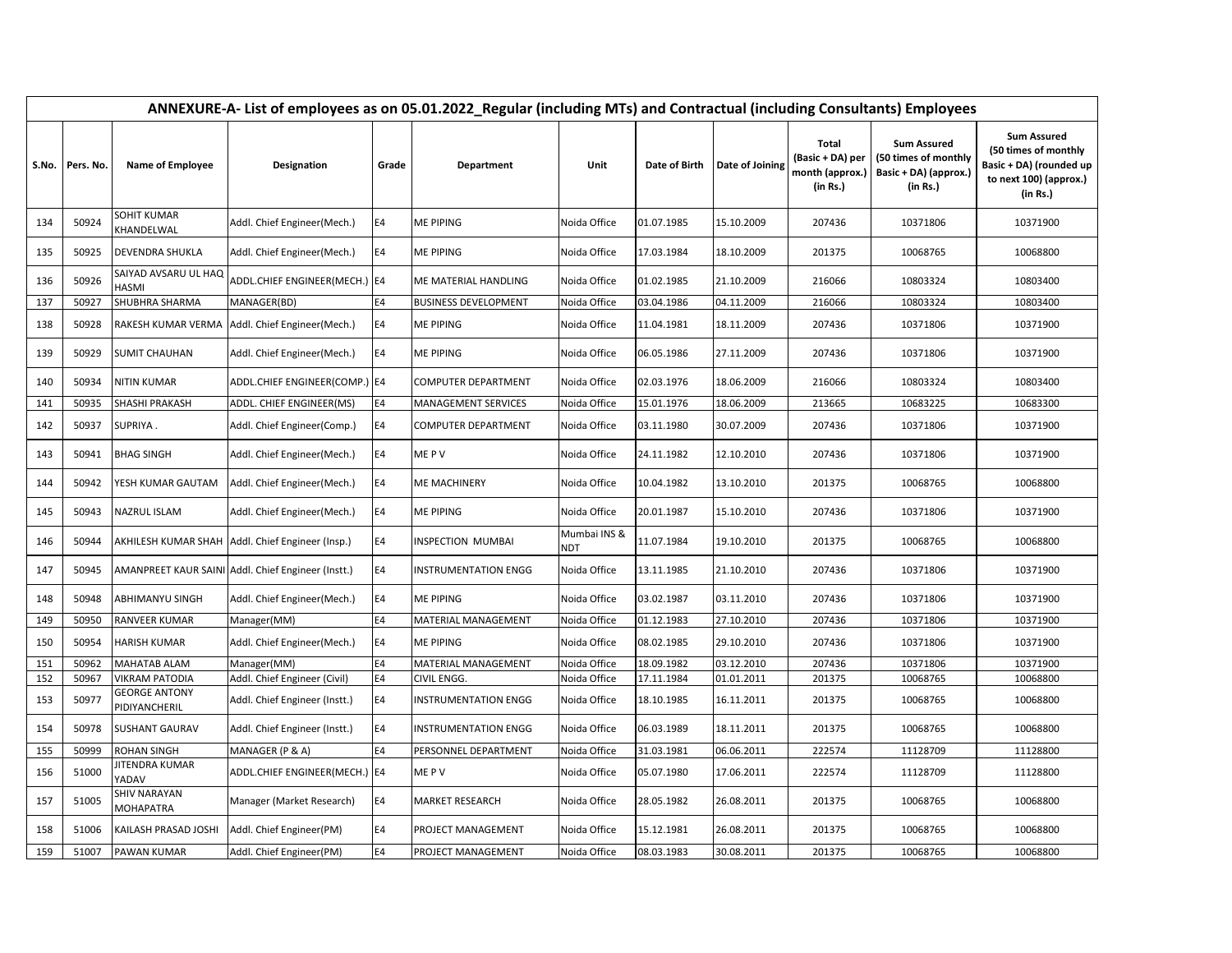|       | ANNEXURE-A- List of employees as on 05.01.2022_Regular (including MTs) and Contractual (including Consultants) Employees |                                 |                                            |                |                                               |                            |               |                 |                                                                 |                                                                                 |                                                                                                             |  |  |
|-------|--------------------------------------------------------------------------------------------------------------------------|---------------------------------|--------------------------------------------|----------------|-----------------------------------------------|----------------------------|---------------|-----------------|-----------------------------------------------------------------|---------------------------------------------------------------------------------|-------------------------------------------------------------------------------------------------------------|--|--|
| S.No. | Pers. No.                                                                                                                | Name of Employee                | Designation                                | Grade          | Department                                    | Unit                       | Date of Birth | Date of Joining | <b>Total</b><br>(Basic + DA) per<br>month (approx.)<br>(in Rs.) | <b>Sum Assured</b><br>(50 times of monthly<br>Basic + DA) (approx.)<br>(in Rs.) | <b>Sum Assured</b><br>(50 times of monthly<br>Basic + DA) (rounded up<br>to next 100) (approx.)<br>(in Rs.) |  |  |
| 160   | 51040                                                                                                                    | MARZIA FIRDAUS RIZVI            | Addl. Chief Engineer(MS)                   | E4             | <b>MANAGEMENT SERVICES</b>                    | Noida Office               | 28.02.1986    | 01.11.2012      | 207436                                                          | 10371806                                                                        | 10371900                                                                                                    |  |  |
| 161   | 51073                                                                                                                    | <b>BASANT KUMAR SAHOO</b>       | COMANY SECRETARY & LEGAL<br><b>OFFICER</b> | E4             | COMPANY SECRETARIAT                           | Noida Office               | 16.05.1974    | 28.05.2014      | 222574                                                          | 11128709                                                                        | 11128800                                                                                                    |  |  |
| 162   | 51074                                                                                                                    | ANUPAM SINGH                    | Manager (BD)                               | E4             | <b>BUSINESS DEVELOPMENT</b>                   | Noida Office               | 09.03.1982    | 30.12.2014      | 201375                                                          | 10068765                                                                        | 10068800                                                                                                    |  |  |
| 163   | 51075                                                                                                                    | RANJANA SHARMA                  | ADDL. CHIEF<br>ENGINEER(CHEMICAL)          | E4             | PROCESS ENGINEERING                           | Noida Office               | 10.10.1982    | 31.12.2014      | 216066                                                          | 10803324                                                                        | 10803400                                                                                                    |  |  |
| 164   | 51076                                                                                                                    | <b>ANKUR SAXENA</b>             | Manager (BD)                               | E4             | <b>BUSINESS DEVELOPMENT</b>                   | Noida Office               | 13.01.1985    | 01.01.2015      | 201375                                                          | 10068765                                                                        | 10068800                                                                                                    |  |  |
| 165   | 51089                                                                                                                    | RITU GANGWAL                    | Manager(Finance)                           | E <sub>4</sub> | <b>FINANCE DEPARTMENT</b>                     | Noida Office               | 24.07.1980    | 01.04.2016      | 216066                                                          | 10803324                                                                        | 10803400                                                                                                    |  |  |
| 166   | 51090                                                                                                                    | SAIMA SHIREEN                   | Additional Chief Engineer(Civil) E4        |                | CIVIL ENGG.                                   | Noida Office               | 01.08.1979    | 02.05.2016      | 216066                                                          | 10803324                                                                        | 10803400                                                                                                    |  |  |
| 167   | 60096                                                                                                                    | ASHISH<br>MAHENDRABHAI SHAH     | ADDL. C.E. (INSPECTION)                    | E4             | <b>INSPECTION BARODA</b>                      | Baroda INS &<br><b>NDT</b> | 05.10.1979    | 29.08.2007      | 222574                                                          | 11128709                                                                        | 11128800                                                                                                    |  |  |
| 168   | 60103                                                                                                                    | P. VISHWAKARMA                  | ADDL. CHIEF ENGR. (P.M.)                   | <b>E4</b>      | PROJECT MANAGEMENT                            | Baroda Office              | 16.08.1981    | 05.09.2007      | 222574                                                          | 11128709                                                                        | 11128800                                                                                                    |  |  |
| 169   | 60114                                                                                                                    | SANDEEP KUMAR                   | ADDL. CHIEF ENGR.(INSTN.)                  | <b>E4</b>      | <b>INSTRUMENTATION</b><br>ENGINEERING         | Baroda Office              | 11.05.1981    | 30.11.2008      | 207436                                                          | 10371806                                                                        | 10371900                                                                                                    |  |  |
| 170   | 60125                                                                                                                    | SATYENDRA KUMAR<br><b>VERMA</b> | ADDL.CHIEF<br>ENGR.(COMPUTER)              | E4             | <b>COMPUTER DEPARTMENT</b>                    | Baroda Office              | 02.10.1985    | 21.08.2009      | 207436                                                          | 10371806                                                                        | 10371900                                                                                                    |  |  |
| 171   | 60126                                                                                                                    | VANDANA PARASHAR                | ADDL. CHIEF ENGR.(ELECT.)                  | <b>E4</b>      | ELECTRICAL ENGINEERING                        | Baroda Office              | 25.01.1985    | 28.08.2009      | 207436                                                          | 10371806                                                                        | 10371900                                                                                                    |  |  |
| 172   | 60127                                                                                                                    | RITESHKUMAR PANDEY              | ADDL.CHIEF ENGINEER (ELECT.) E4            |                | ELECTRICAL ENGINEERING                        | Noida Office               | 01.01.1986    | 03.09.2009      | 216066                                                          | 10803324                                                                        | 10803400                                                                                                    |  |  |
| 173   | 60136                                                                                                                    | MUKESH KUMAR                    | ADDL.CHIEF ENGR. (MECH.)                   | E4             | <b>BARODA MECHINCAL</b><br><b>ENGINEERING</b> | Baroda Office              | 20.10.1980    | 19.12.2009      | 207436                                                          | 10371806                                                                        | 10371900                                                                                                    |  |  |
| 174   | 60138                                                                                                                    | KR. SHASHI BHUSHAN              | ADDL. CHIEF ENGR. (MECH.)                  | <b>E4</b>      | <b>BARODA MECHINCAL</b><br>ENGINEERING        | Baroda Office              | 04.12.1982    | 03.12.2009      | 207436                                                          | 10371806                                                                        | 10371900                                                                                                    |  |  |
| 175   | 60142                                                                                                                    | <b>QAMAR AHMAD</b>              | ADDL. CHIEF ENGR.(ELECT.)                  | E4             | ELECTRICAL ENGINEERING                        | Baroda Office              | 31.01.1985    | 29.10.2009      | 207436                                                          | 10371806                                                                        | 10371900                                                                                                    |  |  |
| 176   | 60148                                                                                                                    | GANESH<br>KRISHNAMURTHY         | ADDL. CHIEF ENGR.(CIVIL)                   | E4             | <b>CIVIL ENGINEERING</b>                      | Baroda Office              | 22.03.1987    | 14.12.2009      | 207436                                                          | 10371806                                                                        | 10371900                                                                                                    |  |  |
| 177   | 60156                                                                                                                    | PRASHANT P. DHAKATE             | ADDL. CHIEF ENGR. (MECH.)                  | E4             | <b>BARODA MECHINCAL</b><br><b>ENGINEERING</b> | Baroda Office              | 31.07.1987    | 22.11.2010      | 201375                                                          | 10068765                                                                        | 10068800                                                                                                    |  |  |
| 178   | 60166                                                                                                                    | MUKESH KUMAR                    | ADDL.CHIEF ENGR. (CIVIL)                   | <b>E4</b>      | CIVIL ENGINEERING                             | Baroda Office              | 15.07.1982    | 20.09.2011      | 201375                                                          | 10068765                                                                        | 10068800                                                                                                    |  |  |
| 179   | 60167                                                                                                                    | BHOOPENDRA KUMAR<br>MARSKOLE    | ADDL. CHIEF ENGR. (MECH.)                  | E4             | <b>BARODA MECHINCAL</b><br>ENGINEERING        | Baroda Office              | 16.06.1976    | 10.10.2011      | 201375                                                          | 10068765                                                                        | 10068800                                                                                                    |  |  |
| 180   | 60168                                                                                                                    | NILADRI SHEKHAR KAR             | Addl. Chief Engineer (Mech.)               | E4             | <b>ME PIPING</b>                              | Noida Office               | 28.04.1984    | 11.10.2011      | 201375                                                          | 10068765                                                                        | 10068800                                                                                                    |  |  |
| 181   | 60177                                                                                                                    | PRASHANT MOHAN                  | Addl. Chief Engineer (Mech.<br>Mach)       | E4             | <b>ME MACHINERY</b>                           | Noida Office               | 05.06.1984    | 02.11.2012      | 207436                                                          | 10371806                                                                        | 10371900                                                                                                    |  |  |
| 182   | 60206                                                                                                                    | Neeraj Mishra                   | MANAGER (BD)                               | <b>E4</b>      | <b>BUSINESS DEVELOPMENT</b>                   | Baroda Office              | 27.03.1981    | 09.11.2015      | 216066                                                          | 10803324                                                                        | 10803400                                                                                                    |  |  |
| 183   | 60208                                                                                                                    | <b>BHUPESH KUMAR</b>            | ADDL CHIEF ENGINEER (CIVIL)                | <b>E4</b>      | CIVIL ENGG.                                   | Noida Office               | 17.12.1982    | 21.12.2015      | 216066                                                          | 10803324                                                                        | 10803400                                                                                                    |  |  |
| 184   | 39127                                                                                                                    | <b>BISHWAJIT KUMAR DAS</b>      | DY. CHIEF<br>TECHNOLOGIST(CRD)             | E3             | PROCESS ENGINEERING                           | Noida Office               | 09.12.1963    | 02.02.1987      | 266313                                                          | 13315628                                                                        | 13315700                                                                                                    |  |  |
| 185   | 39186                                                                                                                    | SUNITA MHADNAK                  | Dy. Manager Establishment                  | E <sub>3</sub> | <b>INSPECTION MUMBAI</b>                      | Mumbai INS &<br>NDT        | 20.07.1964    | 03.08.1988      | 252962                                                          | 12648101                                                                        | 12648200                                                                                                    |  |  |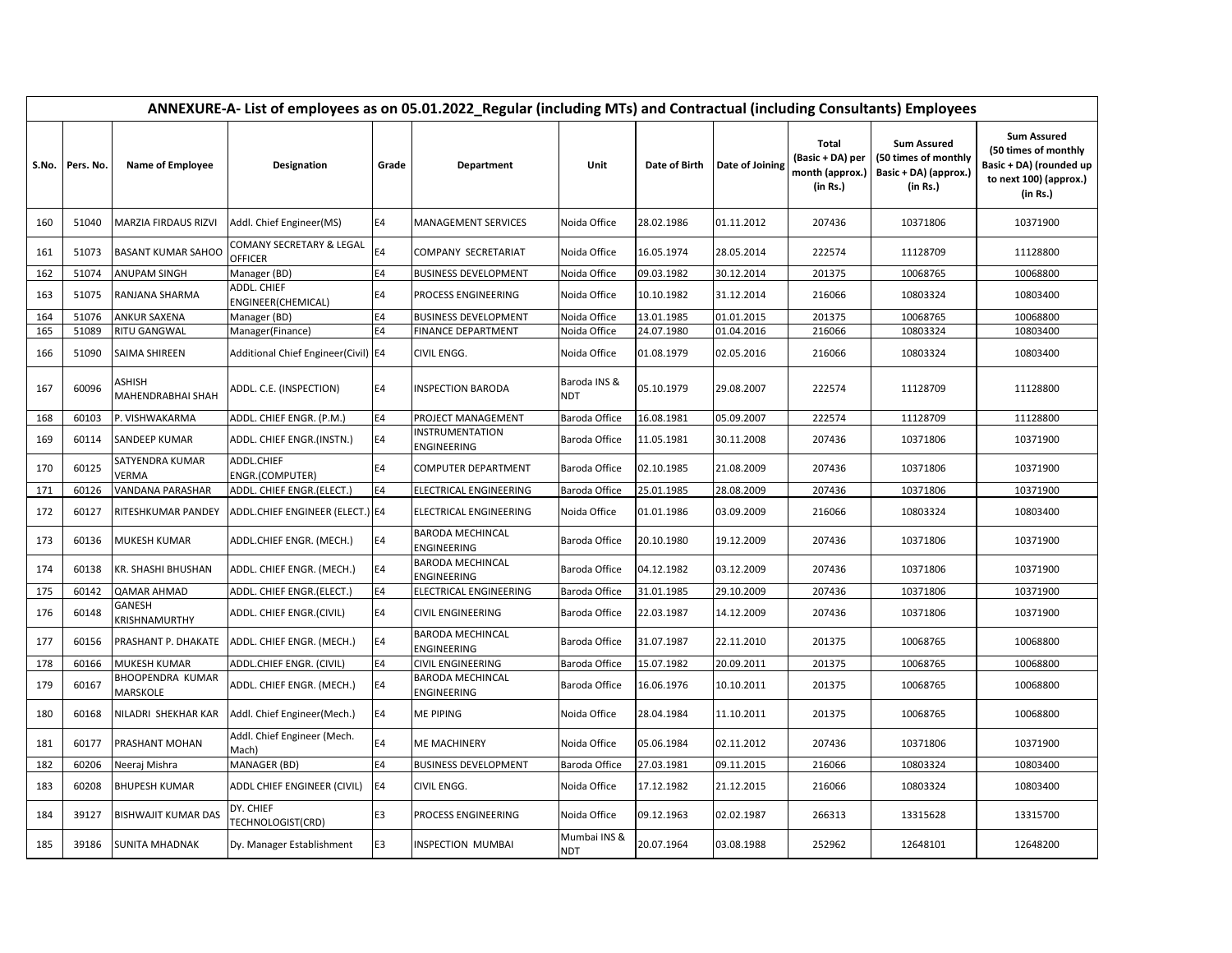|     |                   | ANNEXURE-A- List of employees as on 05.01.2022_Regular (including MTs) and Contractual (including Consultants) Employees |                                               |                |                              |               |               |                 |                                                                 |                                                                                 |                                                                                                             |  |  |  |
|-----|-------------------|--------------------------------------------------------------------------------------------------------------------------|-----------------------------------------------|----------------|------------------------------|---------------|---------------|-----------------|-----------------------------------------------------------------|---------------------------------------------------------------------------------|-------------------------------------------------------------------------------------------------------------|--|--|--|
|     | S.No.   Pers. No. | <b>Name of Employee</b>                                                                                                  | <b>Designation</b>                            | Grade          | <b>Department</b>            | Unit          | Date of Birth | Date of Joining | <b>Total</b><br>(Basic + DA) per<br>month (approx.)<br>(in Rs.) | <b>Sum Assured</b><br>(50 times of monthly<br>Basic + DA) (approx.)<br>(in Rs.) | <b>Sum Assured</b><br>(50 times of monthly<br>Basic + DA) (rounded up<br>to next 100) (approx.)<br>(in Rs.) |  |  |  |
| 186 | 39208             | <b>BIJAY KUMAR</b>                                                                                                       | Dy.Chief Technologist                         | E <sub>3</sub> | PROCESS ENGINEERING          | Noida Office  | 10.02.1967    | 09.11.1989      | 263492                                                          | 13174581                                                                        | 13174600                                                                                                    |  |  |  |
| 187 | 39238             | BISWANATH<br>CHATTERJEE                                                                                                  | Dy. Manager(SS)                               | E3             | ENVIRONMENTAL<br>ENGINEERING | Noida Office  | 02.12.1962    | 02.03.1990      | 271731                                                          | 13586549                                                                        | 13586600                                                                                                    |  |  |  |
| 188 | 39244             | ANIL KUMAR SINGH                                                                                                         | Dy. Manager(SS)                               | E <sub>3</sub> | <b>GM SECRETARIAT</b>        | Noida Office  | 01.12.1966    | 19.03.1990      | 263743                                                          | 13187150                                                                        | 13187200                                                                                                    |  |  |  |
| 189 | 39405             | PRASHANT KUMAR<br><b>SINGH</b>                                                                                           | Dy. Chief Technologist (Env.EE) E3            |                | ENVIRONMENTAL<br>ENGINEERING | Noida Office  | 03.07.1986    | 25.02.2010      | 172607                                                          | 8630370                                                                         | 8630400                                                                                                     |  |  |  |
| 190 | 39406             | <b>NAGA RAJU BATTI</b>                                                                                                   | Dy.Chief Technologist (CRD)                   | E <sub>3</sub> | PROCESS ENGINEERING          | Noida Office  | 03.05.1986    | 08.03.2010      | 172607                                                          | 8630370                                                                         | 8630400                                                                                                     |  |  |  |
| 191 | 39407             | AKOSH CHHOKER                                                                                                            | Dy.Chief Technologist(ENV.<br>ENGG)           | E3             | ENVIRONMENTAL<br>ENGINEERING | Noida Office  | 17.12.1984    | 09.04.2010      | 172607                                                          | 8630370                                                                         | 8630400                                                                                                     |  |  |  |
| 192 | 39410             | SHASHI SHANKAR<br><b>TIWARI</b>                                                                                          | Dy. Chief Technologist                        | E <sub>3</sub> | <b>BUSINESS DEVELOPMENT</b>  | Noida Office  | 30.04.1987    | 21.09.2011      | 172607                                                          | 8630370                                                                         | 8630400                                                                                                     |  |  |  |
| 193 | 39414             | <b>VIJAY GOVIND RAO</b>                                                                                                  | Dy.Chief Engineer (MS)                        | E3             | <b>MANAGEMENT SERVICES</b>   | Noida Office  | 01.07.1982    | 13.12.2012      | 183137                                                          | 9156851                                                                         | 9156900                                                                                                     |  |  |  |
| 194 | 39415             | Vikrant Dimania                                                                                                          | DY.MANAGER (ACCOUNTS)                         | E <sub>3</sub> | <b>FINANCE DEPARTMENT</b>    | Baroda Office | 02.06.1984    | 08.04.2013      | 177802                                                          | 8890119                                                                         | 8890200                                                                                                     |  |  |  |
| 195 | 50163             | <b>NARAIN SINGH</b>                                                                                                      | Dy. Manager (Finance)                         | E <sub>3</sub> | <b>FINANCE DEPARTMENT</b>    | Noida Office  | 06.02.1964    | 10.01.1992      | 242544                                                          | 12127206                                                                        | 12127300                                                                                                    |  |  |  |
| 196 | 50823             | <b>INDER MOHAN</b>                                                                                                       | DY. CHIEF ENGINEER(MECH.)                     | E <sub>3</sub> | <b>ME PIPING</b>             | Noida Office  | 04.08.1983    | 01.09.2007      | 183137                                                          | 9156851                                                                         | 9156900                                                                                                     |  |  |  |
| 197 | 50855             | <b>SUSHIL KUMAR</b>                                                                                                      | DY. CHIEF ENGINEER<br>(MECHANICAL)            | E3             | ME P V                       | Noida Office  | 01.01.1982    | 15.09.2007      | 183137                                                          | 9156851                                                                         | 9156900                                                                                                     |  |  |  |
| 198 | 50865             | JAY PRAKASH VERMA                                                                                                        | Dy. Chief Engineer(Comp.)                     | E <sub>3</sub> | <b>COMPUTER DEPARTMENT</b>   | Noida Office  | 03.10.1984    | 30.11.2008      | 189645                                                          | 9482235                                                                         | 9482300                                                                                                     |  |  |  |
| 199 | 50891             | SUMIT CHANDRA<br>SAMANT                                                                                                  | Dy. Chief Engineer (Computer) E3              |                | <b>COMPUTER DEPARTMENT</b>   | Noida Office  | 06.12.1984    | 21.05.2008      | 177802                                                          | 8890119                                                                         | 8890200                                                                                                     |  |  |  |
| 200 | 50898             | ARUN KUMAR TOMAR                                                                                                         | Dy. Chief Engineer<br>(Mechanical)            | E3             | <b>ME PIPING</b>             | Noida Office  | 26.03.1983    | 16.06.2008      | 177802                                                          | 8890119                                                                         | 8890200                                                                                                     |  |  |  |
| 201 | 50955             | <b>BOBBY KUMAR</b>                                                                                                       | Dy. Chief Engineer.(Elect.)                   | E3             | ELECTRICAL ENGINEERING       | Noida Office  | 02.01.1985    | 30.10.2010      | 188639                                                          | 9431961                                                                         | 9432000                                                                                                     |  |  |  |
| 202 | 50971             | <b>HARISH KUMAR</b>                                                                                                      | Dy Chief Engineer (Instt.)                    | E <sub>3</sub> | <b>INSTRUMENTATION ENGG</b>  | Noida Office  | 22.08.1987    | 01.11.2011      | 188639                                                          | 9431961                                                                         | 9432000                                                                                                     |  |  |  |
| 203 | 50982             | <b>ARVIND KUMAR</b>                                                                                                      | Dy. Chief Engineer(Mech.)                     | E3             | <b>ME PIPING</b>             | Noida Office  | 01.06.1987    | 30.11.2011      | 188639                                                          | 9431961                                                                         | 9432000                                                                                                     |  |  |  |
| 204 | 50985             | ASHISH ARORA                                                                                                             | DY. CHIEF ENGINEER (INSTT.)                   | E <sub>3</sub> | <b>INSTRUMENTATION ENGG</b>  | Noida Office  | 08.10.1988    | 15.01.2012      | 183137                                                          | 9156851                                                                         | 9156900                                                                                                     |  |  |  |
| 205 | 50986             | DEEPAK KUMAR GUPTA                                                                                                       | DY. CHIEF ENGINEER<br>(ELECTRICAL)            | E <sub>3</sub> | ELECTRICAL ENGINEERING       | Noida Office  | 29.06.1986    | 19.01.2012      | 183137                                                          | 9156851                                                                         | 9156900                                                                                                     |  |  |  |
| 206 | 50987             | NEERAJ YADAV                                                                                                             | DY. CHIEF ENGINEER (MECH.)                    | E <sub>3</sub> | <b>ME MACHINERY</b>          | Noida Office  | 12.04.1988    | 25.01.2012      | 183137                                                          | 9156851                                                                         | 9156900                                                                                                     |  |  |  |
| 207 | 50989             | AMIT KUMAR SINGH                                                                                                         | DY. CHIEF ENGINEER (INSTT.)                   | E <sub>3</sub> | <b>INSTRUMENTATION ENGG</b>  | Noida Office  | 30.08.1986    | 01.02.2012      | 183137                                                          | 9156851                                                                         | 9156900                                                                                                     |  |  |  |
| 208 | 50991             |                                                                                                                          | HEMANT KUMAR SINGH DY. CHIEF ENGINEER (MECH.) | E <sub>3</sub> | <b>ME MACHINERY</b>          | Noida Office  | 16.01.1989    | 16.03.2012      | 183137                                                          | 9156851                                                                         | 9156900                                                                                                     |  |  |  |
| 209 | 50996             | VIKAS BHARIA                                                                                                             | DY. CHIEF ENGINEER<br>(MECHANICAL)            | E <sub>3</sub> | ME P V                       | Noida Office  | 24.09.1983    | 19.05.2012      | 183137                                                          | 9156851                                                                         | 9156900                                                                                                     |  |  |  |
| 210 | 50997             | VINOD KUMAR VAISH                                                                                                        | DY. CHIEF ENGINEER (MECH.)                    | E <sub>3</sub> | ME P V                       | Noida Office  | 04.01.1982    | 20.05.2012      | 183137                                                          | 9156851                                                                         | 9156900                                                                                                     |  |  |  |
| 211 | 51002             | VISHWENDRA SINGH                                                                                                         | <b>DY.CHIEF ENGINEER</b><br>(MECHANICAL)      | E3             | <b>ME MACHINERY</b>          | Noida Office  | 18.03.1986    | 06.11.2012      | 183137                                                          | 9156851                                                                         | 9156900                                                                                                     |  |  |  |
| 212 | 51004             | <b>AVINASH SINGH</b>                                                                                                     | DY. CHIEF ENGINEER(MECH.)                     | E <sub>3</sub> | <b>ME PIPING</b>             | Noida Office  | 03.01.1986    | 16.08.2012      | 183137                                                          | 9156851                                                                         | 9156900                                                                                                     |  |  |  |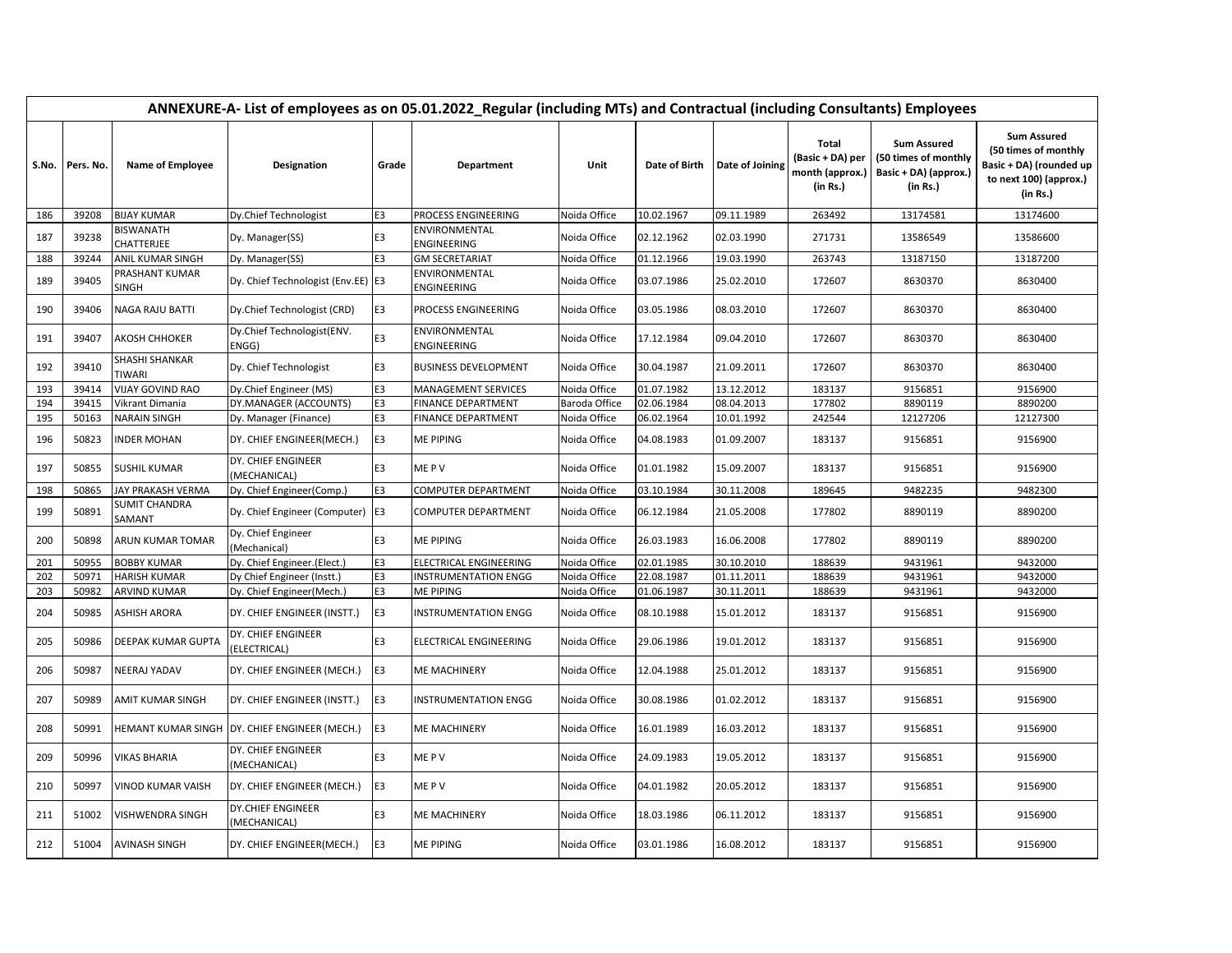|       |           | ANNEXURE-A- List of employees as on 05.01.2022_Regular (including MTs) and Contractual (including Consultants) Employees |                                            |                |                                        |                             |               |                 |                                                          |                                                                                 |                                                                                                             |  |  |  |
|-------|-----------|--------------------------------------------------------------------------------------------------------------------------|--------------------------------------------|----------------|----------------------------------------|-----------------------------|---------------|-----------------|----------------------------------------------------------|---------------------------------------------------------------------------------|-------------------------------------------------------------------------------------------------------------|--|--|--|
| S.No. | Pers. No. | Name of Employee                                                                                                         | Designation                                | Grade          | Department                             | Unit                        | Date of Birth | Date of Joining | Total<br>(Basic + DA) per<br>month (approx.)<br>(in Rs.) | <b>Sum Assured</b><br>(50 times of monthly<br>Basic + DA) (approx.)<br>(in Rs.) | <b>Sum Assured</b><br>(50 times of monthly<br>Basic + DA) (rounded up<br>to next 100) (approx.)<br>(in Rs.) |  |  |  |
| 213   | 51009     | ISWAR CHANDRA SAHU                                                                                                       | DY. CHIEF ENGINEER (CIVIL)                 | E <sub>3</sub> | CIVIL ENGG.                            | Noida Office                | 05.05.1970    | 02.09.2011      | 183137                                                   | 9156851                                                                         | 9156900                                                                                                     |  |  |  |
| 214   | 51014     | <b>RUPESH KUMAR</b>                                                                                                      | DY. CHIEF ENGINEER<br>(MECHANICAL)         | E3             | <b>ME PIPING</b>                       | Noida Office                | 28.09.1984    | 05.10.2012      | 183137                                                   | 9156851                                                                         | 9156900                                                                                                     |  |  |  |
| 215   | 51019     | AJAY VIKRAM SINGH                                                                                                        | Dy. Chief Engineer (Inspection) E3         |                | <b>INSPECTION NOIDA</b>                | Noida INS &<br>NDT          | 30.06.1990    | 01.10.2013      | 177802                                                   | 8890119                                                                         | 8890200                                                                                                     |  |  |  |
| 216   | 51020     | VINEETA.                                                                                                                 | Dy. Chief Engineer (Mechanical             | E3             | <b>ME PIPING</b>                       | Noida Office                | 23.05.1990    | 03.10.2013      | 177802                                                   | 8890119                                                                         | 8890200                                                                                                     |  |  |  |
| 217   | 51022     | <b>ABHISHEK GUPTA</b>                                                                                                    | Dy. Chief Engineer (Mechanical             | E <sub>3</sub> | <b>ME PIPING</b>                       | Noida Office                | 11.11.1987    | 10.10.2013      | 177802                                                   | 8890119                                                                         | 8890200                                                                                                     |  |  |  |
| 218   | 51023     | ANIL KUMAR RAY                                                                                                           | Dy. Chief Engineer (MS)                    | E3             | MANAGEMENT SERVICES                    | Noida Office                | 14.03.1991    | 11.10.2013      | 177802                                                   | 8890119                                                                         | 8890200                                                                                                     |  |  |  |
| 219   | 51024     | MAMBERS KARTHEEK                                                                                                         | Dy. Chief Engineer (Instt.)                | E3             | <b>INSTRUMENTATION ENGG</b>            | Noida Office                | 23.08.1991    | 12.10.2013      | 177802                                                   | 8890119                                                                         | 8890200                                                                                                     |  |  |  |
| 220   | 51025     | <b>ABHISHEK JOSHI</b>                                                                                                    | <b>DY.CHIEF ENGINEER</b><br>(MECHANICAL)   | E3             | <b>ME PIPING</b>                       | Noida Office                | 20.05.1985    | 12.10.2012      | 183137                                                   | 9156851                                                                         | 9156900                                                                                                     |  |  |  |
| 221   | 51031     | <b>VIVEK TIWARI</b>                                                                                                      | Dy. CHIEF ENGR. (MECH.)                    | E <sub>3</sub> | <b>BARODA MECHINCAL</b><br>ENGINEERING | Baroda Office               | 24.12.1989    | 17.10.2013      | 177802                                                   | 8890119                                                                         | 8890200                                                                                                     |  |  |  |
| 222   | 51035     | <b>SUMIT KUMAR</b>                                                                                                       | DY. CHIEF ENGINEER (MS)                    | E3             | PROJECT MANAGEMENT                     | Noida Office                | 28.03.1987    | 23.10.2012      | 183137                                                   | 9156851                                                                         | 9156900                                                                                                     |  |  |  |
| 223   | 51038     | <b>ANKIT ARORA</b>                                                                                                       | DY. CHIEF ENGINEER (INSP.)                 | E <sub>3</sub> | <b>INSPECTION NOIDA</b>                | Noida INS &<br><b>NDT</b>   | 26.12.1984    | 01.11.2012      | 183137                                                   | 9156851                                                                         | 9156900                                                                                                     |  |  |  |
| 224   | 51039     | <b>GULSHAN SACHDEVA</b>                                                                                                  | DY. CHIEF ENGINEER (MECH.-<br>INSP.)       | E3             | <b>INSPECTION NOIDA</b>                | Noida INS &<br>NDT          | 15.10.1984    | 01.11.2012      | 183137                                                   | 9156851                                                                         | 9156900                                                                                                     |  |  |  |
| 225   | 51043     | <b>ASHIMA PAL</b>                                                                                                        | DY. MANAGER (P&A)                          | E <sub>3</sub> | PERSONNEL DEPARTMENT                   | Noida Office                | 22.09.1984    | 07.11.2012      | 183137                                                   | 9156851                                                                         | 9156900                                                                                                     |  |  |  |
| 226   | 51045     | DEVENDRA SINGH<br>CHOHAN                                                                                                 | Dy. Chief Engineer (Process)               | E3             | PROCESS ENGINEERING                    | Noida Office                | 03.03.1989    | 08.11.2013      | 177802                                                   | 8890119                                                                         | 8890200                                                                                                     |  |  |  |
| 227   | 51051     | <b>TARUN KUMAR</b>                                                                                                       | Dy. Manager (Finance)                      | E <sub>3</sub> | <b>CORPORATE FINANCE</b>               | Noida Office                | 25.09.1982    | 01.02.2013      | 177802                                                   | 8890119                                                                         | 8890200                                                                                                     |  |  |  |
| 228   | 51059     | NISHANT KUMAR                                                                                                            | Dy. Chief Engineer (NDT)                   | E3             | <b>NDTS NOIDA</b>                      | Noida INS &<br>NDT          | 10.07.1985    | 06.08.2013      | 177802                                                   | 8890119                                                                         | 8890200                                                                                                     |  |  |  |
| 229   | 51060     | <b>BHUPENDRA KUMAR</b><br>CHANDRAKAR                                                                                     | Dy. Chief Engineer (Mechanical<br>Piping)  | E <sub>3</sub> | <b>ME PIPING</b>                       | Noida Office                | 14.06.1987    | 08.08.2013      | 177802                                                   | 8890119                                                                         | 8890200                                                                                                     |  |  |  |
| 230   | 51061     | ABHILESH KUMAR                                                                                                           | Dy. Chief Engineer (Mechanical<br>Const.)  | E3             | ME P V                                 | Noida Office                | 01.07.1987    | 14.08.2013      | 177802                                                   | 8890119                                                                         | 8890200                                                                                                     |  |  |  |
| 231   | 51063     | JAGANNATH SELVARAJ                                                                                                       | Dy. Chief Engineer (ERP)                   | E <sub>3</sub> | ERP DEPARTMENT                         | Noida Office                | 29.10.1985    | 16.08.2013      | 177802                                                   | 8890119                                                                         | 8890200                                                                                                     |  |  |  |
| 232   | 51064     | ALI IMRAN NAQVI                                                                                                          | Dy. Chief Engineer (Mechanical<br>Machine  | E3             | <b>ME MACHINERY</b>                    | Noida Office                | 22.04.1988    | 17.08.2013      | 177802                                                   | 8890119                                                                         | 8890200                                                                                                     |  |  |  |
| 233   | 51071     | HEMANT SINGH BISHT                                                                                                       | Dy. Chief Engineer (Electrical -<br>Insp.) | E3             | <b>INSPECTION KOLKATA</b>              | Kolkota INS &<br><b>NDT</b> | 11.09.1985    | 21.10.2013      | 177802                                                   | 8890119                                                                         | 8890200                                                                                                     |  |  |  |
| 234   | 51077     | AMIT KANT VARSHNEY                                                                                                       | DY. MANAGER(MM)                            | E3             | <b>MATERIAL MANAGEMENT</b>             | Noida Office                | 27.03.1983    | 08.04.2015      | 183137                                                   | 9156851                                                                         | 9156900                                                                                                     |  |  |  |
| 235   | 51082     | CH. SURYA KUMAR<br><b>NALLA</b>                                                                                          | DY.CHIEF ENGINEER (INSTT.-<br>INSP.)       | E3             | <b>INSPECTION CHENNAI</b>              | Chennai INS &<br><b>NDT</b> | 27.01.1986    | 23.09.2015      | 183137                                                   | 9156851                                                                         | 9156900                                                                                                     |  |  |  |
| 236   | 51085     | <b>SUBEEN MATHUR</b>                                                                                                     | DY. CHIEF ENGINEER<br>(PLANNING)           | E3             | PLANNING DEPARTMENT                    | Noida Office                | 01.07.1985    | 15.10.2015      | 183137                                                   | 9156851                                                                         | 9156900                                                                                                     |  |  |  |
| 237   | 51088     | <b>GANESH CH</b>                                                                                                         | DY. CHIEF ENGINEER (CIVIL)                 | E3             | CIVIL ENGG.                            | Noida Office                | 12.08.1983    | 28.12.2015      | 183137                                                   | 9156851                                                                         | 9156900                                                                                                     |  |  |  |
| 238   | 60070     | M.A. NERLEKAR                                                                                                            | Dy MANAGER (ADMIN.)                        | E <sub>3</sub> | PERSONNEL DEPARTMENT                   | Baroda Office               | 03.10.1964    | 06.01.1987      | 266313                                                   | 13315628                                                                        | 13315700                                                                                                    |  |  |  |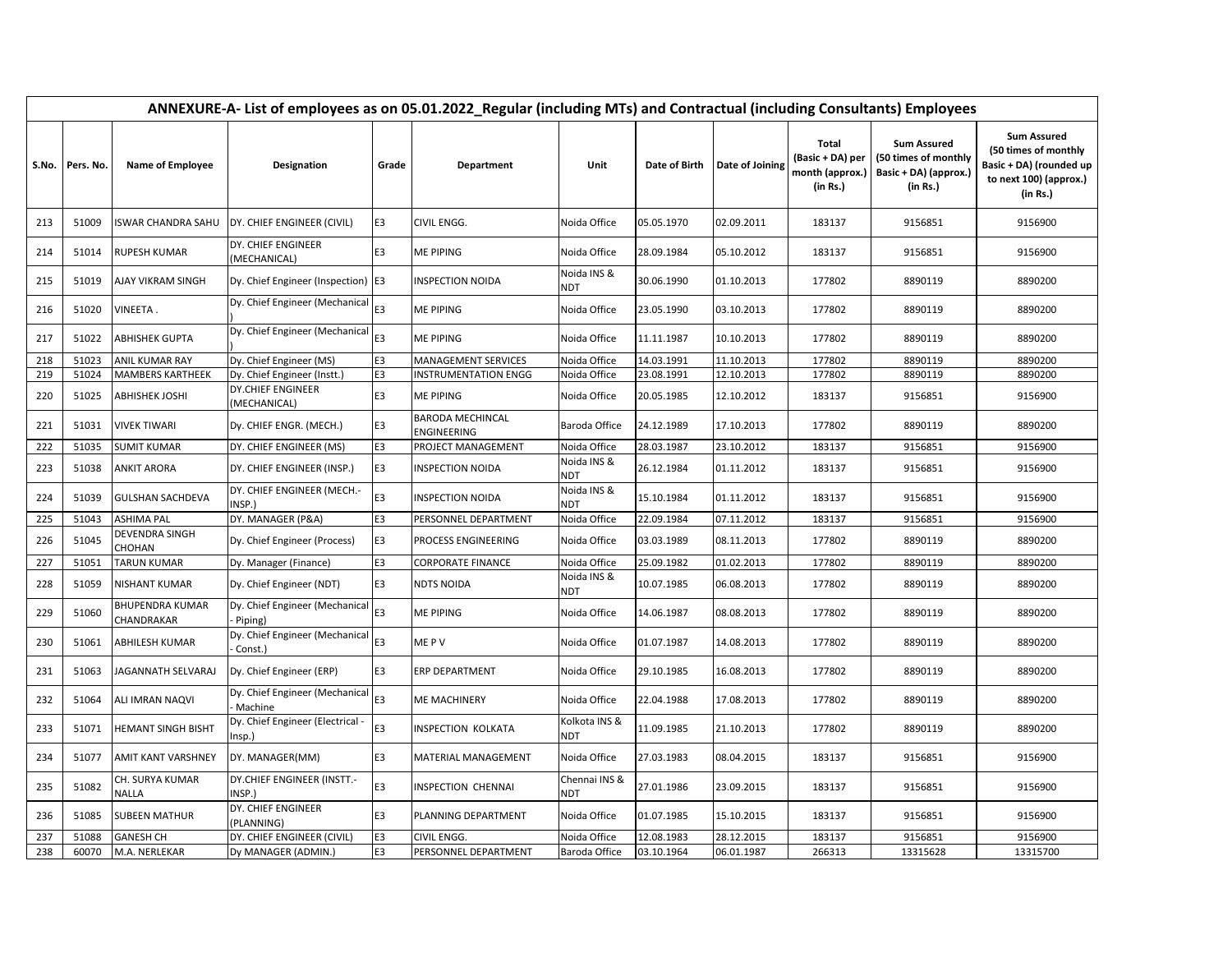|       | ANNEXURE-A- List of employees as on 05.01.2022_Regular (including MTs) and Contractual (including Consultants) Employees |                                         |                                            |                |                                               |                     |               |                 |                                                          |                                                                                 |                                                                                                             |  |  |
|-------|--------------------------------------------------------------------------------------------------------------------------|-----------------------------------------|--------------------------------------------|----------------|-----------------------------------------------|---------------------|---------------|-----------------|----------------------------------------------------------|---------------------------------------------------------------------------------|-------------------------------------------------------------------------------------------------------------|--|--|
| S.No. | Pers. No.                                                                                                                | Name of Employee                        | Designation                                | Grade          | Department                                    | Unit                | Date of Birth | Date of Joining | Total<br>(Basic + DA) per<br>month (approx.)<br>(in Rs.) | <b>Sum Assured</b><br>(50 times of monthly<br>Basic + DA) (approx.)<br>(in Rs.) | <b>Sum Assured</b><br>(50 times of monthly<br>Basic + DA) (rounded up<br>to next 100) (approx.)<br>(in Rs.) |  |  |
| 239   | 60075                                                                                                                    | URVASHI MANOJ<br><b>JADHAV</b>          | Dy CHIEF ENGINEER (CIVIL)                  | E <sub>3</sub> | <b>CIVIL ENGINEERING</b>                      | Baroda Office       | 17.03.1967    | 20.04.1992      | 236707                                                   | 11835338                                                                        | 11835400                                                                                                    |  |  |
| 240   | 60077                                                                                                                    | SUGANDHA SUNIL<br><b>PANDIT</b>         | Dy. MANAGER (DESIGN-INSTT.) E3             |                | <b>INSTRUMENTATION</b><br>ENGINEERING         | Baroda Office       | 04.08.1969    | 29.05.1992      | 243829                                                   | 12191445                                                                        | 12191500                                                                                                    |  |  |
| 241   | 60078                                                                                                                    | JAGRUTI K. AMIN                         | Dy MANAGER (DESIGN-ELECT.) E3              |                | ELECTRICAL ENGINEERING                        | Baroda Office       | 28.09.1966    | 29.05.1992      | 243829                                                   | 12191445                                                                        | 12191500                                                                                                    |  |  |
| 242   | 60080                                                                                                                    | R.M. SHAH                               | Dy MANAGER (DESIGN-PE)                     | E <sub>3</sub> | PROCESS ENGINEERING                           | Baroda Office       | 08.12.1966    | 25.06.1992      | 243829                                                   | 12191445                                                                        | 12191500                                                                                                    |  |  |
| 243   | 60158                                                                                                                    | <b>AMINESH AMAR</b>                     | Dy. CHIEF ENGINEER (I.E.)                  | E3             | <b>MANAGEMENT SERVICES</b>                    | Baroda Office       | 05.12.1985    | 14.12.2011      | 183137                                                   | 9156851                                                                         | 9156900                                                                                                     |  |  |
| 244   | 60162                                                                                                                    | <b>ANAND PRAKASH</b>                    | Dy. CE (MECH.)                             | E3             | <b>BARODA MECHINCAL</b><br><b>ENGINEERING</b> | Baroda Office       | 06.07.1986    | 03.02.2012      | 183137                                                   | 9156851                                                                         | 9156900                                                                                                     |  |  |
| 245   | 60164                                                                                                                    | <b>SUNIL KUMAR</b>                      | Dy. CHIEF ENGINEER (MECH.)                 | E3             | <b>BARODA MECHINCAL</b><br><b>ENGINEERING</b> | Baroda Office       | 12.08.1981    | 01.08.2012      | 183137                                                   | 9156851                                                                         | 9156900                                                                                                     |  |  |
| 246   | 60172                                                                                                                    | <b>RAJESH KUMAR</b>                     | Dy. CHIEF ENGINEER<br>(MECHANICAL)         | E3             | <b>BARODA MECHINCAL</b><br>ENGINEERING        | Baroda Office       | 11.11.1980    | 16.10.2012      | 183137                                                   | 9156851                                                                         | 9156900                                                                                                     |  |  |
| 247   | 60175                                                                                                                    | <b>BALBIR SINGH</b>                     | Dy. CHIEF ENGINEER<br>(COMPUTER)           | E3             | <b>COMPUTER DEPARTMENT</b>                    | Baroda Office       | 14.01.1982    | 23.10.2012      | 183137                                                   | 9156851                                                                         | 9156900                                                                                                     |  |  |
| 248   | 60179                                                                                                                    | URJIT ASHOKKUMAR<br><b>PARIKH</b>       | DY. CHIEF ENGINEER (MECH.-<br>INSPECTION)  | E3             | <b>INSPECTION BARODA</b>                      | Baroda INS &<br>NDT | 09.09.1982    | 06.11.2012      | 183137                                                   | 9156851                                                                         | 9156900                                                                                                     |  |  |
| 249   | 60183                                                                                                                    | <b>KISHORI RAMAN</b>                    | Dy. Chief Engineer (Process)               | E3             | PROCESS ENGINEERING                           | Noida Office        | 12.09.1990    | 19.11.2013      | 177802                                                   | 8890119                                                                         | 8890200                                                                                                     |  |  |
| 250   | 60187                                                                                                                    | ANILCHOWDARY<br>JAGARLAMUDI             | DY CHIEF ENGR. (PE)                        | E <sub>3</sub> | PROCESS ENGINEERING                           | Baroda Office       | 17.05.1986    | 15.12.2012      | 183137                                                   | 9156851                                                                         | 9156900                                                                                                     |  |  |
| 251   | 60189                                                                                                                    | <b>UDAY PRAKASH</b>                     | DY. CHIEF ENGR. (MECH.)                    | E3             | <b>BARODA MECHINCAL</b><br><b>ENGINEERING</b> | Baroda Office       | 20.07.1988    | 18.12.2012      | 177802                                                   | 8890119                                                                         | 8890200                                                                                                     |  |  |
| 252   | 60190                                                                                                                    | NAKKA NOOKA RAJU                        | DY. CHIEF ENGR. (PROCESS)                  | E <sub>3</sub> | PROCESS ENGINEERING                           | Baroda Office       | 04.06.1991    | 20.12.2012      | 177802                                                   | 8890119                                                                         | 8890200                                                                                                     |  |  |
| 253   | 60191                                                                                                                    | <b>NIKHIL GOYAL</b>                     | DY. CHIEF ENGR.<br>(MECHANICAL)            | E3             | <b>BARODA MECHINCAL</b><br><b>ENGINEERING</b> | Baroda Office       | 05.02.1991    | 01.02.2013      | 177802                                                   | 8890119                                                                         | 8890200                                                                                                     |  |  |
| 254   | 60196                                                                                                                    | AMARJEET.                               | DY. CHIEF ENGR.(MECH-<br>CONSTN.)          | E3             | <b>BARODA MECHINCAL</b><br>ENGINEERING        | Baroda Office       | 01.04.1978    | 14.08.2013      | 177802                                                   | 8890119                                                                         | 8890200                                                                                                     |  |  |
| 255   | 60199                                                                                                                    | <b>KISHU MAYANK SINHA</b>               | DY. CHIEF ENGR. (P.M.)                     | E3             | PROJECT MANAGEMENT                            | Baroda Office       | 17.09.1986    | 27.08.2013      | 177802                                                   | 8890119                                                                         | 8890200                                                                                                     |  |  |
| 256   | 39220                                                                                                                    | <b>BHUKHAL CHANDRA</b><br><b>MAHATO</b> | Asstt. Manager (NDT)                       | E2             | <b>INSPECTION NOIDA</b>                       | Noida INS &<br>NDT  | 07.12.1969    | 22.12.1989      | 258520                                                   | 12926004                                                                        | 12926100                                                                                                    |  |  |
| 257   | 39260                                                                                                                    | <b>SUKUMAR PANDEY</b>                   | <b>ASST.MANAGER (SS)</b>                   | E2             | <b>GM SECRETARIAT</b>                         | Baroda Office       | 28.06.1966    | 19.10.1990      | 256649                                                   | 12832439                                                                        | 12832500                                                                                                    |  |  |
| 258   | 39283                                                                                                                    | SANTANU CHATTERJEE                      | Asstt.Manager (Finance)                    | E2             | <b>FINANCE DEPARTMENT</b>                     | Noida Office        | 18.08.1969    | 14.01.1991      | 248549                                                   | 12427454                                                                        | 12427500                                                                                                    |  |  |
| 259   | 39421                                                                                                                    | NILADRI MUKHERJEE                       | Asstt. Manager(MM)                         | E <sub>2</sub> | <b>MATERIAL MANAGEMENT</b>                    | Noida Office        | 20.04.1987    | 20.08.2015      | 152637                                                   | 7631873                                                                         | 7631900                                                                                                     |  |  |
| 260   | 39422                                                                                                                    | <b>GAUTAM SINHA</b>                     | Asst.Chief Engineer(ENV.<br>ENGG.)         | E2             | ENVIRONMENTAL<br><b>ENGINEERING</b>           | Noida Office        | 25.11.1988    | 24.08.2015      | 152637                                                   | 7631873                                                                         | 7631900                                                                                                     |  |  |
| 261   | 39423                                                                                                                    | <b>B. VENKATA HARINATH</b>              | Asst.Chief Engineer(ENV.<br>ENGG.)         | E <sub>2</sub> | ENVIRONMENTAL<br><b>ENGINEERING</b>           | Noida Office        | 15.10.1987    | 11.09.2015      | 152637                                                   | 7631873                                                                         | 7631900                                                                                                     |  |  |
| 262   | 50174                                                                                                                    | <b>KAMAL BHASIN</b>                     | Asstt. Manager(Reception)                  | E <sub>2</sub> | ADMINISTRATION<br>DEPARTMENT                  | Noida Office        | 19.11.1963    | 01.08.1989      | 258520                                                   | 12926004                                                                        | 12926100                                                                                                    |  |  |
| 263   | 50180                                                                                                                    | <b>SURESH KUMAR V</b>                   | <b>ASSISTANT MANAGER (CMD's</b><br>SECTT.) | E <sub>2</sub> | <b>CMD SECRETARIAT</b>                        | Noida Office        | 29.05.1967    | 14.03.1990      | 263799                                                   | 13189943                                                                        | 13190000                                                                                                    |  |  |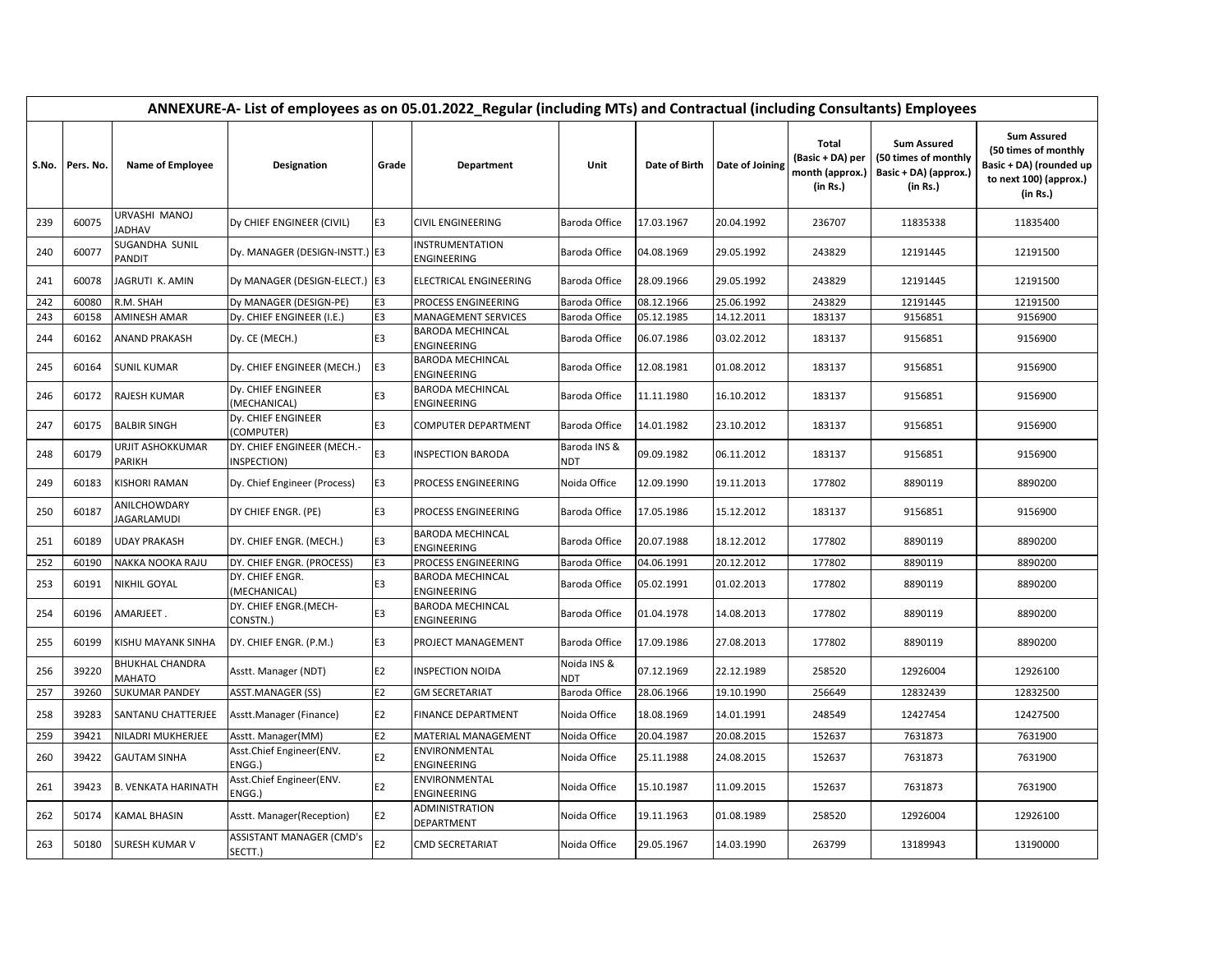|     |                   | ANNEXURE-A- List of employees as on 05.01.2022_Regular (including MTs) and Contractual (including Consultants) Employees |                                             |                |                            |               |               |                 |                                                                 |                                                                                 |                                                                                                             |  |  |  |
|-----|-------------------|--------------------------------------------------------------------------------------------------------------------------|---------------------------------------------|----------------|----------------------------|---------------|---------------|-----------------|-----------------------------------------------------------------|---------------------------------------------------------------------------------|-------------------------------------------------------------------------------------------------------------|--|--|--|
|     | S.No.   Pers. No. | Name of Employee                                                                                                         | Designation                                 | Grade          | Department                 | Unit          | Date of Birth | Date of Joining | <b>Total</b><br>(Basic + DA) per<br>month (approx.)<br>(in Rs.) | <b>Sum Assured</b><br>(50 times of monthly<br>Basic + DA) (approx.)<br>(in Rs.) | <b>Sum Assured</b><br>(50 times of monthly<br>Basic + DA) (rounded up<br>to next 100) (approx.)<br>(in Rs.) |  |  |  |
| 264 | 50195             | <b>ABRAHAM VARUGHESE</b>                                                                                                 | ASSISTANT MANAGER (DESIGN-<br>NSTT.)        | E <sub>2</sub> | INSTRUMENTATION ENGG       | Noida Office  | 27.05.1965    | 01.04.1992      | 250700                                                          | 12534984                                                                        | 12535000                                                                                                    |  |  |  |
| 265 | 50426             | CHHAVI GUPTA                                                                                                             | Asst. Manager(HINDI & CS's<br>Sectt.)       | E2             | HINDI CELL                 | Noida Office  | 08.06.1970    | 01.03.1996      | 214335                                                          | 10716741                                                                        | 10716800                                                                                                    |  |  |  |
| 266 | 50892             | <b>GURNAM SINGH</b>                                                                                                      | Asst. Chief Engineer<br>(Mechanical)        | E <sub>2</sub> | ME P V                     | Noida Office  | 21.12.1987    | 21.05.2008      | 148169                                                          | 7408433                                                                         | 7408500                                                                                                     |  |  |  |
| 267 | 50946             | <b>UMAKANT VOHRA</b>                                                                                                     | Asst. Chief Engineer(Mech.)                 | E <sub>2</sub> | ME P V                     | Noida Office  | 22.04.1986    | 22.10.2010      | 184087                                                          | 9204332                                                                         | 9204400                                                                                                     |  |  |  |
| 268 | 51079             | <b>SUMIT KUMAR KAUSHIK</b>                                                                                               | Asst. Chief Engineer (Process)              | E <sub>2</sub> | PROCESS ENGINEERING        | Noida Office  | 29.11.1988    | 01.09.2015      | 152637                                                          | 7631873                                                                         | 7631900                                                                                                     |  |  |  |
| 269 | 51080             | <b>AMITA RAWAT</b>                                                                                                       | Asstt. Manager (Finance)                    | E <sub>2</sub> | <b>FINANCE DEPARTMENT</b>  | Noida Office  | 09.11.1987    | 21.09.2015      | 152637                                                          | 7631873                                                                         | 7631900                                                                                                     |  |  |  |
| 270 | 51081             | POONAM SINGH                                                                                                             | Asstt. Manager(C-P&A)                       | E2             | <b>CORPORATE HR</b>        | Noida Office  | 12.03.1986    | 21.09.2015      | 152637                                                          | 7631873                                                                         | 7631900                                                                                                     |  |  |  |
| 271 | 60079             | SUNITA RAJESH<br>RAMNANI                                                                                                 | ASST.MANAGER DESIGN<br>ELECT.)              | E <sub>2</sub> | ELECTRICAL ENGINEERING     | Baroda Office | 23.02.1968    | 18.06.1992      | 238047                                                          | 11902370                                                                        | 11902400                                                                                                    |  |  |  |
| 272 | 60209             | <b>NEERAJ DUBEY</b>                                                                                                      | ASST.CHIEF ENGR. (CIVIL)                    | E <sub>2</sub> | CIVIL ENGINEERING          | Baroda Office | 09.04.1989    | 29.02.2016      | 152637                                                          | 7631873                                                                         | 7631900                                                                                                     |  |  |  |
| 273 | 50138             | KISHAN PAL                                                                                                               | Sr. Officer                                 | E1             | ME P V                     | Noida Office  | 05.06.1962    | 06.03.1986      | 246650                                                          | 12332492                                                                        | 12332500                                                                                                    |  |  |  |
| 274 | 50824             | <b>JAI RAMAN</b>                                                                                                         | Sr. Designer (Instrumentation) E1           |                | INSTRUMENTATION ENGG       | Noida Office  | 23.08.1982    | 10.09.2007      | 119764                                                          | 5988192                                                                         | 5988200                                                                                                     |  |  |  |
| 275 | 50995             | AWANESH KUMAR                                                                                                            | SR. DESIGNER(CIVIL)                         | E1             | CIVIL ENGG                 | Noida Office  | 21.06.1976    | 19.05.2011      | 116440                                                          | 5822009                                                                         | 5822100                                                                                                     |  |  |  |
| 276 | 51046             | SANJEEV PRABHAKAR                                                                                                        | Sr. Designer (Civil)                        | E1             | CIVIL ENGG.                | Noida Office  | 14.02.1978    | 17.11.2012      | 118535                                                          | 5926746                                                                         | 5926800                                                                                                     |  |  |  |
| 277 | 51067             | SHEELA KUMARI                                                                                                            | Sr. Designer(Civil)                         | E1             | CIVIL ENGG.                | Noida Office  | 10.05.1975    | 21.08.2013      | 122110                                                          | 6105498                                                                         | 6105500                                                                                                     |  |  |  |
| 278 | 51068             | SUDHAKAR SHARMA                                                                                                          | Sr. Designer (Electrical)                   | E1             | ELECTRICAL ENGINEERING     | Noida Office  | 23.09.1977    | 26.08.2013      | 125797                                                          | 6289836                                                                         | 6289900                                                                                                     |  |  |  |
| 279 | 51070             | <b>RAMESH HANRA</b>                                                                                                      | Sr. Designer (Mechanical -<br>Piping)       | E1             | ME PIPING                  | Noida Office  | 07.01.1979    | 30.09.2013      | 125797                                                          | 6289836                                                                         | 6289900                                                                                                     |  |  |  |
| 280 | 51093             | SHUBHAM RATHI                                                                                                            | SR ENGINEER (CHEMICAL)                      | E1             | PROCESS ENGINEERING        | Noida Office  | 23.11.1994    | 16.12.2019      | 115072                                                          | 5753580                                                                         | 5753600                                                                                                     |  |  |  |
| 281 | 51094             | HIMANSHU KUMAR                                                                                                           | SR ENGINEER (CHEMICAL)                      | E1             | PROCESS ENGINEERING        | Noida Office  | 06.11.1994    | 16.12.2019      | 115072                                                          | 5753580                                                                         | 5753600                                                                                                     |  |  |  |
| 282 | 51095             | SATANIK KHAN                                                                                                             | SR ENGINEER (CHEMICAL)                      | E1             | PROCESS ENGINEERING        | Noida Office  | 09.04.1995    | 16.12.2019      | 115072                                                          | 5753580                                                                         | 5753600                                                                                                     |  |  |  |
| 283 | 51096             | SATYA NARAYAN<br>SHARMA                                                                                                  | SR ENGINEER (CHEMICAL)                      | E1             | PROCESS ENGINEERING        | Noida Office  | 17.03.1995    | 16.12.2019      | 115072                                                          | 5753580                                                                         | 5753600                                                                                                     |  |  |  |
| 284 | 51097             | <b>UDIT NARAYAN MEENA</b>                                                                                                | SR ENGINEER (CHEMICAL)                      | E1             | PROCESS ENGINEERING        | Noida Office  | 25.09.1996    | 16.12.2019      | 115072                                                          | 5753580                                                                         | 5753600                                                                                                     |  |  |  |
| 285 | 51102             | SHUBHAM DUBEY                                                                                                            | SR ENGINEER (CIVIL)                         | E1             | CIVIL ENGG.                | Noida Office  | 08.08.1996    | 16.12.2019      | 115072                                                          | 5753580                                                                         | 5753600                                                                                                     |  |  |  |
| 286 | 51103             | <b>ANKIT TAMRAKAR</b>                                                                                                    | SR ENGINEER (CIVIL)                         | E1             | CIVIL ENGG.                | Noida Office  | 07.08.1995    | 16.12.2019      | 115072                                                          | 5753580                                                                         | 5753600                                                                                                     |  |  |  |
| 287 | 51104             | AVINASH RATAN                                                                                                            | SR ENGINEER (CIVIL)                         | E1             | CIVIL ENGG                 | Noida Office  | 23.01.1996    | 16.12.2019      | 115072                                                          | 5753580                                                                         | 5753600                                                                                                     |  |  |  |
| 288 | 51105             | <b>BADHUSHA P.K.</b>                                                                                                     | SR ENGINEER (COMPUTER)                      | E1             | COMPUTER DEPARTMENT        | Noida Office  | 12.05.1993    | 16.12.2019      | 115072                                                          | 5753580                                                                         | 5753600                                                                                                     |  |  |  |
| 289 | 51107             | ARVIND CHANDRA                                                                                                           | SR ENGINEER (COMPUTER)                      | E1             | COMPUTER DEPARTMENT        | Noida Office  | 25.09.1994    | 16.12.2019      | 115072                                                          | 5753580                                                                         | 5753600                                                                                                     |  |  |  |
| 290 | 51108             | PIYUSH.                                                                                                                  | SR ENGINEER (MANAGEMENT<br><b>SERVICES)</b> | E1             | MANAGEMENT SERVICES        | Noida Office  | 17.01.1999    | 16.12.2019      | 115072                                                          | 5753580                                                                         | 5753600                                                                                                     |  |  |  |
| 291 | 51109             | <b>SACHIN PANDEY</b>                                                                                                     | SR ENGINEER (MANAGEMENT<br>SERVICES)        | E1             | <b>MANAGEMENT SERVICES</b> | Noida Office  | 04.06.1995    | 16.12.2019      | 115072                                                          | 5753580                                                                         | 5753600                                                                                                     |  |  |  |
| 292 | 51110             | TRIBHUVAN PRASAD<br><b>GUPTA</b>                                                                                         | SR ENGINEER (MANAGEMENT<br>SERVICES)        | E1             | <b>MANAGEMENT SERVICES</b> | Noida Office  | 07.04.1996    | 16.12.2019      | 115072                                                          | 5753580                                                                         | 5753600                                                                                                     |  |  |  |
| 293 | 51111             | <b>VIKAS SONKAR</b>                                                                                                      | SR ENGINEER (MANAGEMENT<br>SERVICES)        | E1             | <b>MANAGEMENT SERVICES</b> | Noida Office  | 29.03.1994    | 16.12.2019      | 115072                                                          | 5753580                                                                         | 5753600                                                                                                     |  |  |  |
| 294 | 51114             | PADMAJA TIWARI                                                                                                           | Sr. Officer (P&A)                           | E1             | PERSONNEL DEPARTMENT       | Noida Office  | 24.09.1990    | 16.01.2020      | 118535                                                          | 5926746                                                                         | 5926800                                                                                                     |  |  |  |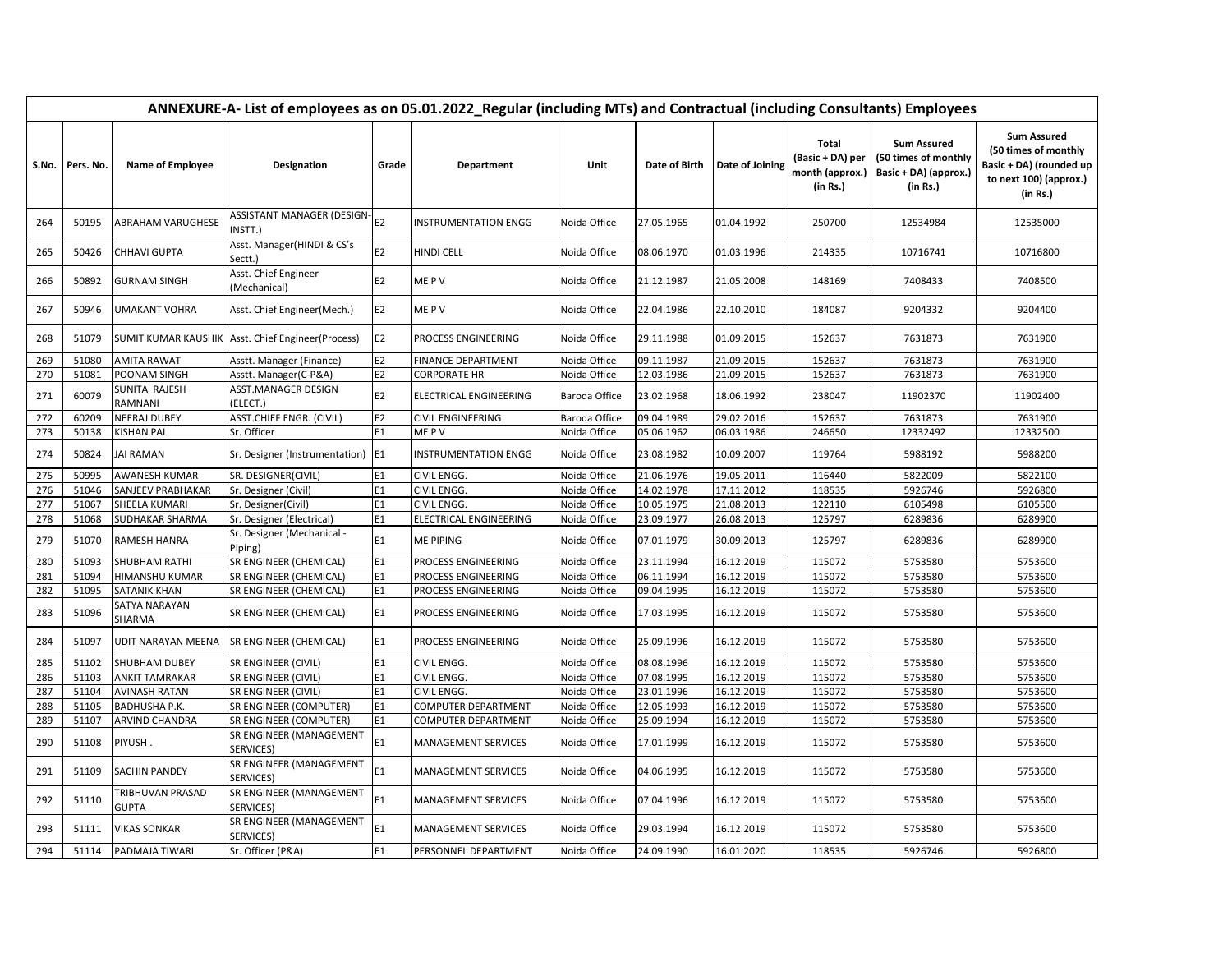|     | ANNEXURE-A- List of employees as on 05.01.2022_Regular (including MTs) and Contractual (including Consultants) Employees |                                         |                                                  |                |                                       |               |               |                 |                                                          |                                                                                 |                                                                                                             |  |  |
|-----|--------------------------------------------------------------------------------------------------------------------------|-----------------------------------------|--------------------------------------------------|----------------|---------------------------------------|---------------|---------------|-----------------|----------------------------------------------------------|---------------------------------------------------------------------------------|-------------------------------------------------------------------------------------------------------------|--|--|
|     | S.No. Pers. No.                                                                                                          | <b>Name of Employee</b>                 | <b>Designation</b>                               | Grade          | <b>Department</b>                     | Unit          | Date of Birth | Date of Joining | Total<br>(Basic + DA) per<br>month (approx.)<br>(in Rs.) | <b>Sum Assured</b><br>(50 times of monthly<br>Basic + DA) (approx.)<br>(in Rs.) | <b>Sum Assured</b><br>(50 times of monthly<br>Basic + DA) (rounded up<br>to next 100) (approx.)<br>(in Rs.) |  |  |
| 295 | 51115                                                                                                                    | <b>PAVITHRA R</b>                       | Sr. Officer (P&A)                                | E1             | <b>CORPORATE HR</b>                   | Noida Office  | 03.05.1993    | 16.01.2020      | 118535                                                   | 5926746                                                                         | 5926800                                                                                                     |  |  |
| 296 | 51116                                                                                                                    | <b>DEEPA SATI</b>                       | Sr. Officer (Finance)                            | E1             | FINANCE DEPARTMENT                    | Noida Office  | 12.03.1992    | 16.01.2020      | 118535                                                   | 5926746                                                                         | 5926800                                                                                                     |  |  |
| 297 | 51117                                                                                                                    | <b>JALAJ CHHATWANI</b>                  | Sr. Officer (Finance)                            | E1             | FINANCE DEPARTMENT                    | Baroda Office | 02.03.1992    | 16.01.2020      | 118535                                                   | 5926746                                                                         | 5926800                                                                                                     |  |  |
| 298 | 51118                                                                                                                    | SARTHAK CHAUHAN                         | Sr. Officer (Finance)                            | E1             | FINANCE DEPARTMENT                    | Noida Office  | 11.10.1993    | 16.01.2020      | 118535                                                   | 5926746                                                                         | 5926800                                                                                                     |  |  |
| 299 | 51119                                                                                                                    | SANGEETA.                               | Sr. Officer (Finance)                            | E1             | FINANCE DEPARTMENT                    | Noida Office  | 29.07.1991    | 16.01.2020      | 118535                                                   | 5926746                                                                         | 5926800                                                                                                     |  |  |
| 300 | 51121                                                                                                                    | PREETAM                                 | SR ENGINEER (COMPUTER)                           | E1             | COMPUTER DEPARTMENT                   | Noida Office  | 05.10.1995    | 16.01.2020      | 115072                                                   | 5753580                                                                         | 5753600                                                                                                     |  |  |
| 301 | 51126                                                                                                                    | AAYOUSH KUMAR<br><b>UPADHYAY</b>        | SR. OFFICER (P&A)                                | E1             | PERSONNEL DEPARTMENT                  | Baroda Office | 12.03.1987    | 16.03.2020      | 115072                                                   | 5753580                                                                         | 5753600                                                                                                     |  |  |
| 302 | 51128                                                                                                                    | <b>KULDEEP KUMAR</b>                    | Sr. Engineer (Mechanical)                        | E1             | <b>INSPECTION NOIDA</b>               | Noida Office  | 12.03.1994    | 16.03.2020      | 111720                                                   | 5586000                                                                         | 5586000                                                                                                     |  |  |
| 303 | 60118                                                                                                                    | URVI J. PATEL                           | SR. DESIGNER (CIVIL)                             | E1             | CIVIL ENGINEERING                     | Baroda Office | 18.02.1986    | 28.05.2008      | 118535                                                   | 5926746                                                                         | 5926800                                                                                                     |  |  |
| 304 | 60121                                                                                                                    | TEJASKUMAR J.<br>VESUWALA               | SR. DESIGNER (CIVIL)                             | E1             | CIVIL ENGINEERING                     | Baroda Office | 14.10.1985    | 03.06.2008      | 118535                                                   | 5926746                                                                         | 5926800                                                                                                     |  |  |
| 305 | 60163                                                                                                                    | <b>SURAJIT MAITY</b>                    | SR.DESIGNER (MECH.)                              | E1             | BARODA MECHINCAL<br>ENGINEERING       | Baroda Office | 10.02.1977    | 08.06.2011      | 119987                                                   | 5999364                                                                         | 5999400                                                                                                     |  |  |
| 306 | 60211                                                                                                                    | <b>MIHIRDEV</b><br>PRAVINKUMAR ARYA     | SR.ENGINEER (MECH.)                              | E1             | BARODA MECHINCAL<br>ENGINEERING       | Baroda Office | 23.12.1994    | 16.12.2019      | 115072                                                   | 5753580                                                                         | 5753600                                                                                                     |  |  |
| 307 | 60212                                                                                                                    | <b>ABHISHEK MEENA</b>                   | <b>SR.ENGINEER (CIVIL)</b>                       | E1             | CIVIL ENGINEERING                     | Baroda Office | 24.12.1992    | 16.12.2019      | 115072                                                   | 5753580                                                                         | 5753600                                                                                                     |  |  |
| 308 | 60213                                                                                                                    | <b>VIVEK KUMAR SINGH</b>                | SR.ENGINEER<br>(INSTRUMENTATION)                 | E1             | <b>INSTRUMENTATION</b><br>ENGINEERING | Baroda Office | 01.02.1995    | 16.12.2019      | 115072                                                   | 5753580                                                                         | 5753600                                                                                                     |  |  |
| 309 | 39409                                                                                                                    | <b>MANOJ KUMAR</b><br>MAHATO            | Technologist (Env.Engg.)                         | E0             | ENVIRONMENTAL<br>ENGINEERING          | Noida Office  | 04.01.1986    | 11.06.2010      | 40331                                                    | 2016546                                                                         | 2016600                                                                                                     |  |  |
| 310 | 39417                                                                                                                    | AMIT MAJUMDAR                           | Designer (Mechanical)                            | E0             | ME P V                                | Noida Office  | 07.05.1982    | 05.08.2013      | 39716                                                    | 1985823                                                                         | 1985900                                                                                                     |  |  |
| 311 | 39418                                                                                                                    | MURALIDHAR PRADHAN                      | Designer(INSTRUMENT)                             | E0             | <b>INSTRUMENTATION ENGG</b>           | Noida Office  | 16.02.1983    | 16.08.2013      | 38599                                                    | 1929963                                                                         | 1930000                                                                                                     |  |  |
| 312 | 39419                                                                                                                    | <b>KULTAR CHAND</b>                     | Designer                                         | E <sub>0</sub> | PROCESS ENGINEERING                   | Noida Office  | 13.06.1988    | 28.08.2013      | 39772                                                    | 1988616                                                                         | 1988700                                                                                                     |  |  |
| 313 | 50899                                                                                                                    | YOGENDRA KUMAR                          | Desinger (Mech)                                  | E <sub>0</sub> | ME PIPING                             | Noida Office  | 11.08.1987    | 20.06.2008      | 43431                                                    | 2171558                                                                         | 2171600                                                                                                     |  |  |
| 314 | 51001                                                                                                                    | <b>ANIL PANCHAL</b>                     | Designer                                         | E <sub>0</sub> | ME P V                                | Noida Office  | 30.09.1980    | 28.06.2011      | 40917                                                    | 2045873                                                                         | 2045900                                                                                                     |  |  |
| 315 | 51012                                                                                                                    | ASHWANI KUMAR<br><b>MITTAL</b>          | Designer(Mech.)                                  | E <sub>0</sub> | <b>ME PIPING</b>                      | Noida Office  | 25.05.1985    | 17.09.2011      | 42230                                                    | 2111508                                                                         | 2111600                                                                                                     |  |  |
| 316 | 51083                                                                                                                    | <b>BILAL KHAN</b>                       | <b>DESIGNER - MECHANICAL</b><br>PIPING 3D MODELR | EO             | ME PIPING                             | Noida Office  | 20.07.1988    | 05.10.2015      | 40973                                                    | 2048666                                                                         | 2048700                                                                                                     |  |  |
| 317 | 51087                                                                                                                    | <b>ARUN KUMAR</b>                       | <b>DESIGNER (CIVIL 3D</b><br>MODELLER)           | E0             | CIVIL ENGG.                           | Noida Office  | 28.05.1979    | 01.12.2015      | 40973                                                    | 2048666                                                                         | 2048700                                                                                                     |  |  |
| 318 | 60090                                                                                                                    | J.C. JOSHI                              | OFFICER (RECORD SECTION-<br>MECH.)               | E0             | <b>RECORDS</b>                        | Baroda Office | 31.12.1963    | 22.12.1994      | 70439                                                    | 3521973                                                                         | 3522000                                                                                                     |  |  |
| 319 | 60204                                                                                                                    | SANJIB KARMAKAR                         | DESIGNER (MECH.-PIPING)                          | E <sub>0</sub> | BARODA MECHINCAL<br>ENGINEERING       | Baroda Office | 21.11.1979    | 05.10.2015      | 40973                                                    | 2048666                                                                         | 2048700                                                                                                     |  |  |
| 320 | 39202                                                                                                                    | <b>VIJAY CHAND PASWAN</b>               | Sr. Technician                                   | W <sub>6</sub> | ME P V                                | Noida Office  | 05.12.1962    | 01.11.1989      | 75243                                                    | 3762171                                                                         | 3762200                                                                                                     |  |  |
| 321 | 39203                                                                                                                    | <b>BABAN KUMAR</b>                      | Sr. Operator                                     | W <sub>6</sub> | PROCESS ENGINEERING                   | Noida Office  | 02.12.1967    | 01.11.1989      | 75243                                                    | 3762171                                                                         | 3762200                                                                                                     |  |  |
| 322 | 50149                                                                                                                    | DHIRENDER SINGH                         | Sr RECORD KEEPER                                 | W6             | ME PIPING                             | Noida Office  | 30.05.1963    | 05.05.1987      | 79265                                                    | 3963267                                                                         | 3963300                                                                                                     |  |  |
| 323 | 51127                                                                                                                    | VINAY KUMAR GAUTAM Sr. Draftsman(Mech.) |                                                  | W <sub>6</sub> | ME PIPING                             | Noida Office  | 10.12.1986    | 16.03.2020      | 34242                                                    | 1712109                                                                         | 1712200                                                                                                     |  |  |
| 324 | 60198                                                                                                                    | <b>ANIL KUMAR</b>                       | SR.DRAFTSMAN (MECH. -<br>PIPING)                 | W6             | ME PIPING                             | Noida Office  | 02.07.1984    | 26.08.2013      | 38543                                                    | 1927170                                                                         | 1927200                                                                                                     |  |  |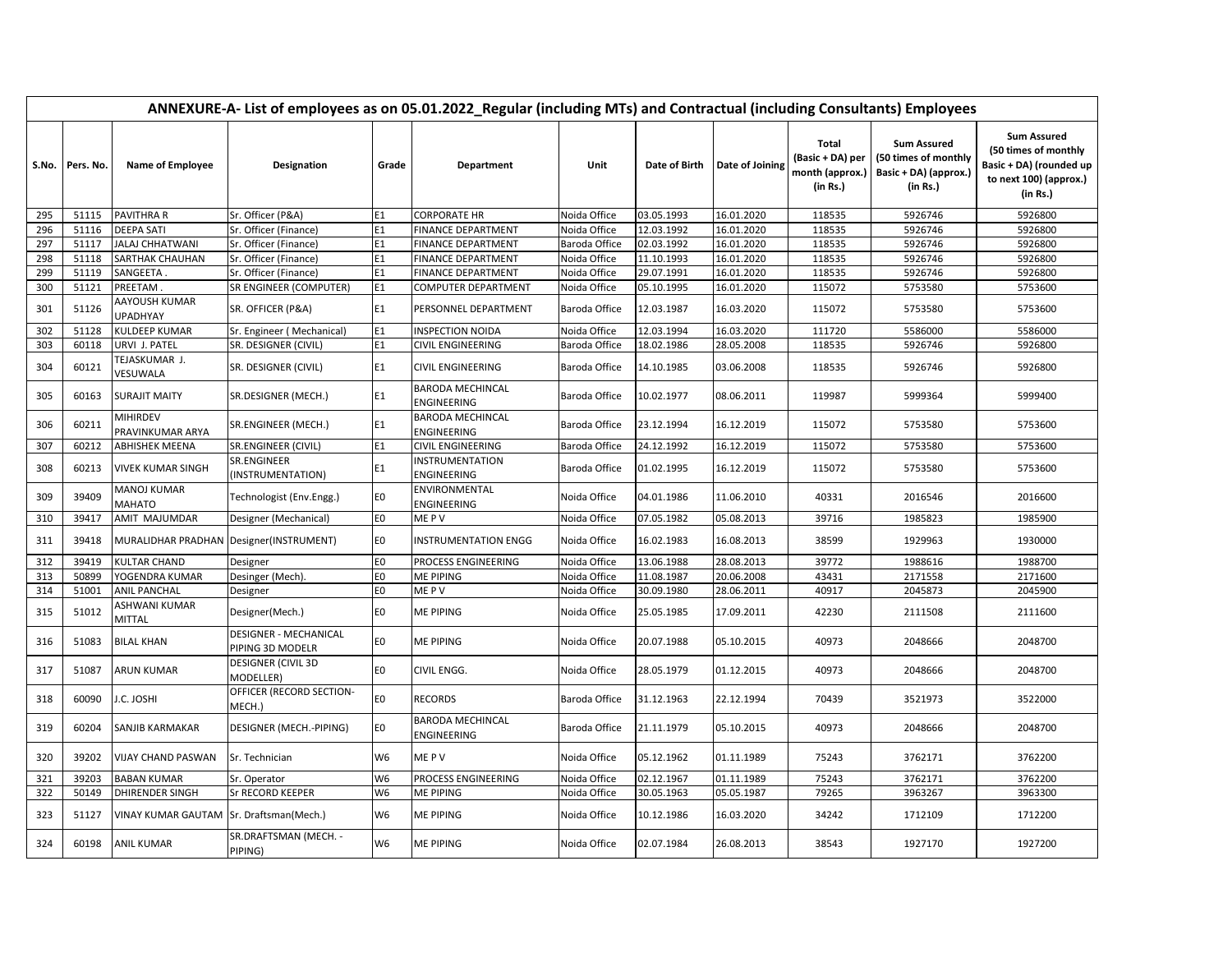|     | ANNEXURE-A- List of employees as on 05.01.2022_Regular (including MTs) and Contractual (including Consultants) Employees |                                        |                                                    |                |                                |                      |               |                 |                                                                 |                                                                                 |                                                                                                             |  |  |
|-----|--------------------------------------------------------------------------------------------------------------------------|----------------------------------------|----------------------------------------------------|----------------|--------------------------------|----------------------|---------------|-----------------|-----------------------------------------------------------------|---------------------------------------------------------------------------------|-------------------------------------------------------------------------------------------------------------|--|--|
|     | S.No. Pers. No.                                                                                                          | Name of Employee                       | <b>Designation</b>                                 | Grade          | Department                     | Unit                 | Date of Birth | Date of Joining | <b>Total</b><br>(Basic + DA) per<br>month (approx.)<br>(in Rs.) | <b>Sum Assured</b><br>(50 times of monthly<br>Basic + DA) (approx.)<br>(in Rs.) | <b>Sum Assured</b><br>(50 times of monthly<br>Basic + DA) (rounded up<br>to next 100) (approx.)<br>(in Rs.) |  |  |
| 325 | 60200                                                                                                                    | <b>RAVI BHOLA</b>                      | Sr. Draftsman-1 (Mech-PV)                          | W6             | ME P V                         | Noida Office         | 10.04.1983    | 21.09.2013      | 38543                                                           | 1927170                                                                         | 1927200                                                                                                     |  |  |
| 326 | 50156                                                                                                                    | KIRPAL SINGH                           | OFF. ASST.-I                                       | W <sub>5</sub> | ADMINISTRATION<br>DEPARTMENT   | Noida Office         | 02.10.1965    | 11.01.1991      | 71920                                                           | 3595988                                                                         | 3596000                                                                                                     |  |  |
| 327 | 50159                                                                                                                    | MOOL CHAND                             | OFF. ASST.-I                                       | W5             | ADMINISTRATION<br>DEPARTMENT   | Noida Office         | 03.06.1965    | 11.01.1991      | 71920                                                           | 3595988                                                                         | 3596000                                                                                                     |  |  |
| 328 | 51123                                                                                                                    | MD SAYEEDUL HASAN                      | Draughtsman - 1 (Mechanical) W5                    |                | MECHANICAL ENGG.               | Noida Office         | 10.12.1995    | 16.01.2020      | 31282                                                           | 1564080                                                                         | 1564100                                                                                                     |  |  |
| 329 | 60217                                                                                                                    | AMAN                                   | DRAUGHTSMAN-I (CIVIL)                              | W <sub>5</sub> | CIVIL ENGINEERING              | Baroda Office        | 08.07.1996    | 16.01.2020      | 31282                                                           | 1564080                                                                         | 1564100                                                                                                     |  |  |
| 330 | 60218                                                                                                                    | <b>UMANG PANT</b>                      | DRAUGHTSMAN-I (CIVIL)                              | W <sub>5</sub> | CIVIL ENGINEERING              | Baroda Office        | 05.08.1993    | 16.01.2020      | 31282                                                           | 1564080                                                                         | 1564100                                                                                                     |  |  |
| 331 | 60219                                                                                                                    | <b>SANGAM CHOUDHARY</b>                | DRAUGHTSMAN-I<br>INSTRUMENTATION)                  | W5             | INSTRUMENTATION<br>ENGINEERING | Baroda Office        | 11.02.1993    | 16.01.2020      | 31282                                                           | 1564080                                                                         | 1564100                                                                                                     |  |  |
| 332 | 12179                                                                                                                    | <b>ASHOK KUMAR</b>                     | Driver                                             | P1             | CMD SECRETARIAT                | Noida Office         | 02.12.1970    | 01.05.2017      | 26426                                                           | 1321300                                                                         | 1321300                                                                                                     |  |  |
| 333 | 12180                                                                                                                    | PREM BALLABH                           | Driver                                             | P1             | DF SECRETARIAT                 | Noida Office         | 15.12.1959    | 01.05.2017      | 26426                                                           | 1321300                                                                         | 1321300                                                                                                     |  |  |
| 334 | 12204                                                                                                                    | <b>RAUSHAN KUMAR</b>                   | Sr Drafting/Sr.Construction<br>Supervisor          | <b>P1</b>      | ME PIPING                      | Noida Office         | 20.05.1994    | 04.04.2018      | 22300                                                           | 1115000                                                                         | 1115000                                                                                                     |  |  |
| 335 | 12205                                                                                                                    | <b>HITESH KUMAR</b>                    | Sr Drafting/Sr.Construction<br>Supervisor          | P1             | CIVIL ENGG.                    | Noida Office         | 01.02.1991    | 04.04.2018      | 22300                                                           | 1115000                                                                         | 1115000                                                                                                     |  |  |
| 336 | 12210                                                                                                                    | SATYA PRAKASH PANDIT                   | Sr Drafting/Sr.Construction<br>Supervisor          | <b>P1</b>      | ME PIPING                      | Noida Office         | 10.06.1992    | 05.04.2018      | 22300                                                           | 1115000                                                                         | 1115000                                                                                                     |  |  |
| 337 | 12211                                                                                                                    | <b>VARUN KUMAR</b>                     | Sr. Engg Grade III(9)                              | <b>P1</b>      | ME MACHINERY                   | Noida Office         | 25.07.1984    | 06.04.2018      | 51500                                                           | 2575000                                                                         | 2575000                                                                                                     |  |  |
| 338 | 12213                                                                                                                    | SHVETA.                                | Executive (Design)/Asst<br>Const.Engg(11)          | <b>P1</b>      | CIVIL ENGG.                    | Noida Office         | 15.03.1976    | 06.04.2018      | 31300                                                           | 1565000                                                                         | 1565000                                                                                                     |  |  |
| 339 | 12217                                                                                                                    | PAVAN KUMAR KURMI                      | Engineer Grade III(2)                              | <b>P1</b>      | INSPECTION KOLKATA             | Kolkota INS &<br>NDT | 14.06.1984    | 09.04.2018      | 32200                                                           | 1610000                                                                         | 1610000                                                                                                     |  |  |
| 340 | 12218                                                                                                                    | KULDEEP KUMAR                          | Engineer Grade II(4)                               | <b>P1</b>      | CIVIL ENGG.                    | Noida Office         | 01.04.1988    | 09.04.2018      | 38100                                                           | 1905000                                                                         | 1905000                                                                                                     |  |  |
| 341 | 12221                                                                                                                    | <b>Bhanu Pratap Singh</b>              | Engineer Grade II(5)                               | <b>P1</b>      | INSPECTION NOIDA               | Noida INS &<br>NDT   | 25.10.1992    | 10.04.2018      | 39200                                                           | 1960000                                                                         | 1960000                                                                                                     |  |  |
| 342 | 12223                                                                                                                    | <b>SURAJ SATISH</b><br><b>GAIDHANE</b> | Engineer Grade III(2)                              | <b>P1</b>      | CIVIL ENGG.                    | Noida Office         | 23.09.1993    | 10.04.2018      | 32200                                                           | 1610000                                                                         | 1610000                                                                                                     |  |  |
| 343 | 12227                                                                                                                    | SURESH KUMAR<br>TRISHULIA              | Jr Executive(Design)/Jr<br><b>Construction Eng</b> | P1             | <b>INSPECTION NOIDA</b>        | Noida INS &<br>NDT   | 01.02.1973    | 10.04.2018      | 30400                                                           | 1520000                                                                         | 1520000                                                                                                     |  |  |
| 344 | 12228                                                                                                                    | <b>SUMIT KUMAR</b>                     | Engineer Grade III(3)                              | P <sub>1</sub> | ELECTRICAL ENGINEERING         | Noida Office         | 25.07.1992    | 10.04.2018      | 37000                                                           | 1850000                                                                         | 1850000                                                                                                     |  |  |
| 345 | 12231                                                                                                                    | <b>RAVINDER KUMAR</b>                  | Sr Drafting/Sr.Construction<br>Supervisor(2        | P1             | <b>ME PIPING</b>               | Noida Office         | 13.07.1987    | 11.04.2018      | 22300                                                           | 1115000                                                                         | 1115000                                                                                                     |  |  |
| 346 | 12232                                                                                                                    | SATIKANTA BISWAL                       | Engineer Grade II(5)                               | <b>P1</b>      | ELECTRICAL ENGINEERING         | Noida Office         | 05.06.1989    | 11.04.2018      | 39200                                                           | 1960000                                                                         | 1960000                                                                                                     |  |  |
| 347 | 12235                                                                                                                    | <b>LAJPAT RAM</b>                      | Engineer Grade I(6)                                | <b>P1</b>      | <b>INSPECTION NOIDA</b>        | Noida INS &<br>NDT   | 19.12.1982    | 11.04.2018      | 42600                                                           | 2130000                                                                         | 2130000                                                                                                     |  |  |
| 348 | 12237                                                                                                                    | ARVIND SINGH<br>CHAUHAN                | Engineer Grade III(3)                              | <b>P1</b>      | INSPECTION MUMBAI              | Mumbai INS &<br>NDT  | 09.02.1990    | 16.04.2018      | 37000                                                           | 1850000                                                                         | 1850000                                                                                                     |  |  |
| 349 | 12238                                                                                                                    | OM NARAYAN                             | Engineer Grade III(2)                              | P1             | <b>INSTRUMENTATION ENGG</b>    | Noida Office         | 14.04.1987    | 20.04.2018      | 32200                                                           | 1610000                                                                         | 1610000                                                                                                     |  |  |
| 350 | 12239                                                                                                                    | <b>BRIJ BHUSHAN</b>                    | Engineer Grade III(2)                              | P1             | ME P V                         | Noida Office         | 16.12.1993    | 20.04.2018      | 32200                                                           | 1610000                                                                         | 1610000                                                                                                     |  |  |
| 351 | 12241                                                                                                                    | <b>BHASKAR PANDEY</b>                  | Engineer Grade II(4)                               | <b>P1</b>      | PROJECT MANAGEMENT             | Noida Office         | 28.07.1988    | 23.04.2018      | 38100                                                           | 1905000                                                                         | 1905000                                                                                                     |  |  |
| 352 | 12242                                                                                                                    | NIRAJ KUMAR                            | Engineer Grade II(4)                               | P1             | ME P V                         | Noida Office         | 29.12.1990    | 25.04.2018      | 38100                                                           | 1905000                                                                         | 1905000                                                                                                     |  |  |
| 353 | 12243                                                                                                                    | <b>MAHTAB ALAM</b>                     | Engineer Grade III(2)                              | <b>P1</b>      | CIVIL ENGG.                    | Noida Office         | 15.08.1990    | 25.04.2018      | 32200                                                           | 1610000                                                                         | 1610000                                                                                                     |  |  |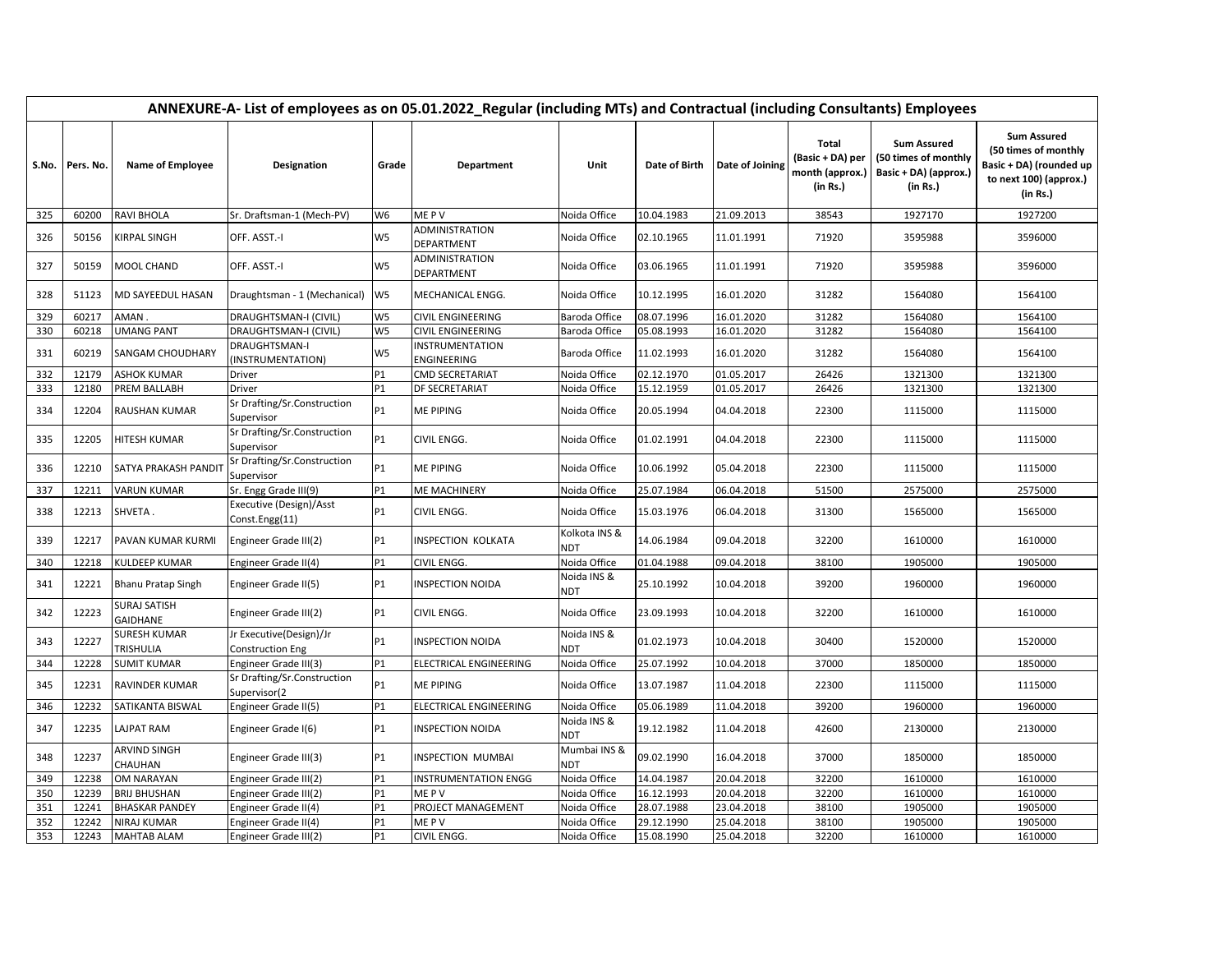|     | ANNEXURE-A- List of employees as on 05.01.2022_Regular (including MTs) and Contractual (including Consultants) Employees |                                                |                                       |                |                             |                      |               |                 |                                                          |                                                                                 |                                                                                                             |  |  |
|-----|--------------------------------------------------------------------------------------------------------------------------|------------------------------------------------|---------------------------------------|----------------|-----------------------------|----------------------|---------------|-----------------|----------------------------------------------------------|---------------------------------------------------------------------------------|-------------------------------------------------------------------------------------------------------------|--|--|
|     | S.No. Pers. No.                                                                                                          | Name of Employee                               | Designation                           | Grade          | Department                  | Unit                 | Date of Birth | Date of Joining | Total<br>(Basic + DA) per<br>month (approx.)<br>(in Rs.) | <b>Sum Assured</b><br>(50 times of monthly<br>Basic + DA) (approx.)<br>(in Rs.) | <b>Sum Assured</b><br>(50 times of monthly<br>Basic + DA) (rounded up<br>to next 100) (approx.)<br>(in Rs.) |  |  |
| 354 | 12244                                                                                                                    | MANMOHAN NAUTIYAL                              | Engineer Grade III(2)                 | <b>P1</b>      | CIVIL ENGG.                 | Noida Office         | 05.04.1993    | 25.04.2018      | 32200                                                    | 1610000                                                                         | 1610000                                                                                                     |  |  |
| 355 | 12246                                                                                                                    | JAY TARUNBHAI VYAS                             | Engineer Grade III(2)                 | <b>P1</b>      | CIVIL ENGG.                 | Noida Office         | 12.12.1991    | 26.04.2018      | 32200                                                    | 1610000                                                                         | 1610000                                                                                                     |  |  |
| 356 | 12248                                                                                                                    | NITIN VAJPAYEE                                 | Engineer Grade III(2)                 | <b>P1</b>      | <b>INSTRUMENTATION ENGG</b> | Noida Office         | 15.01.1987    | 27.04.2018      | 32200                                                    | 1610000                                                                         | 1610000                                                                                                     |  |  |
| 357 | 12249                                                                                                                    | SUDHANSHU SHARMA                               | Engineer Grade III(2)                 | P1             | CIVIL ENGG                  | Noida Office         | 28.10.1991    | 27.04.2018      | 32200                                                    | 1610000                                                                         | 1610000                                                                                                     |  |  |
| 358 | 12251                                                                                                                    | <b>ASHUTOSH BAJPAI</b>                         | Engineer Grade II(5)                  | P1             | <b>INSTRUMENTATION ENGG</b> | Noida Office         | 01.07.1985    | 27.04.2018      | 39200                                                    | 1960000                                                                         | 1960000                                                                                                     |  |  |
| 359 | 12252                                                                                                                    | RAM PRAVESH SINGH                              | Sr. Engg Grade III(9)                 | <b>P1</b>      | MECHANICAL ENGG.            | Noida Office         | 14.12.1961    | 27.04.2018      | 51500                                                    | 2575000                                                                         | 2575000                                                                                                     |  |  |
| 360 | 12253                                                                                                                    | KIRANMOY MAZUMDAR                              | Engineer Grade III(2)                 | <b>P1</b>      | CIVIL ENGG.                 | Noida Office         | 30.01.1991    | 27.04.2018      | 32200                                                    | 1610000                                                                         | 1610000                                                                                                     |  |  |
| 361 | 12254                                                                                                                    | SURYA PRATAP SINGH                             | Engineer Grade III(2)                 | P1             | CIVIL ENGG.                 | Noida Office         | 13.06.1992    | 01.05.2018      | 32200                                                    | 1610000                                                                         | 1610000                                                                                                     |  |  |
| 362 | 12255                                                                                                                    | PROMOD KUMAR RAM                               | Engineer Grade II(4)                  | <b>P1</b>      | ME P V                      | Noida Office         | 10.03.1990    | 01.05.2018      | 38100                                                    | 1905000                                                                         | 1905000                                                                                                     |  |  |
| 363 | 12258                                                                                                                    | AYUSH AGARWAL                                  | Engineer Grade II(4)                  | P1             | <b>INSPECTION NOIDA</b>     | Noida INS &<br>NDT   | 07.01.1993    | 16.05.2018      | 38100                                                    | 1905000                                                                         | 1905000                                                                                                     |  |  |
| 364 | 12259                                                                                                                    | Pokal Sagar Chandubhai                         | Engg Gr III(2)                        | P1             | CIVIL ENGINEERING           | Baroda Office        | 16.10.1993    | 25.06.2018      | 32200                                                    | 1610000                                                                         | 1610000                                                                                                     |  |  |
| 365 | 12260                                                                                                                    | <b>HARISH SHARMA</b>                           | Jr Drafting Staff - Civil (Design) P1 |                | CIVIL ENGG.                 | Noida Office         | 28.08.1989    | 06.09.2018      | 24500                                                    | 1225000                                                                         | 1225000                                                                                                     |  |  |
| 366 | 12261                                                                                                                    | RITESH.                                        | Jr Drafting Staff - Mech.-Piping P1   |                | ME PIPING                   | Noida Office         | 19.07.1991    | 07.09.2018      | 22300                                                    | 1115000                                                                         | 1115000                                                                                                     |  |  |
| 367 | 12263                                                                                                                    | <b>MANISHA DEVI</b>                            | Jr Drafting Staff - Mech.-Piping   P1 |                | ME PIPING                   | Noida Office         | 10.09.1993    | 10.09.2018      | 23800                                                    | 1190000                                                                         | 1190000                                                                                                     |  |  |
| 368 | 12264                                                                                                                    | Ritesh Kadia                                   | ENGR. Gr III (ELECT.)                 | P1             | ELECTRICAL ENGINEERING      | Baroda Office        | 22.07.1988    | 10.09.2018      | 33300                                                    | 1665000                                                                         | 1665000                                                                                                     |  |  |
| 369 | 12265                                                                                                                    | BRAJENDRA KUMAR<br>SAKET                       | Engg Gr III(MS)                       | P1             | <b>MANAGEMENT SERVICES</b>  | Noida Office         | 18.07.1989    | 10.09.2018      | 32200                                                    | 1610000                                                                         | 1610000                                                                                                     |  |  |
| 370 | 12266                                                                                                                    | PRITI TRIPATHI                                 | Executive Grade I SSP & QC<br>Audit   | <b>P1</b>      | PROCESS ENGINEERING         | Noida Office         | 11.06.1988    | 11.09.2018      | 43900                                                    | 2195000                                                                         | 2195000                                                                                                     |  |  |
| 371 | 12267                                                                                                                    | DEEPENDRA KUMAR<br><b>VERMA</b>                | Engg Gr III(Insp.-Civil)              | <b>P1</b>      | INSPECTION KOLKATA          | Kolkota INS &<br>NDT | 13.12.1991    | 11.09.2018      | 37000                                                    | 1850000                                                                         | 1850000                                                                                                     |  |  |
| 372 | 12269                                                                                                                    | GULSHAN                                        | Engg Gr II(Civil-Const)               | P <sub>1</sub> | CIVIL ENGG.                 | Noida Office         | 07.08.1990    | 11.09.2018      | 38100                                                    | 1905000                                                                         | 1905000                                                                                                     |  |  |
| 373 | 12274                                                                                                                    | <b>RAKESH KUMAR</b>                            | Engg Gr II(Elec.-Design)              | P1             | ELECTRICAL ENGINEERING      | Noida Office         | 15.03.1987    | 12.09.2018      | 39200                                                    | 1960000                                                                         | 1960000                                                                                                     |  |  |
| 374 | 12275                                                                                                                    | <b>AJIT SINGH</b>                              | Engg Gr I(PM)                         | <b>P1</b>      | PROJECT MANAGEMENT          | Noida Office         | 15.03.1983    | 12.09.2018      | 45200                                                    | 2260000                                                                         | 2260000                                                                                                     |  |  |
| 375 | 12278                                                                                                                    | <b>RAHUL VAISH</b>                             | Engg Gr II(MM)                        | P1             | MATERIAL MANAGEMENT         | Noida Office         | 03.06.1977    | 12.09.2018      | 39200                                                    | 1960000                                                                         | 1960000                                                                                                     |  |  |
| 376 | 12279                                                                                                                    | <b>MANISH KUMAR</b>                            | Engg Gr III(Insp.-Mech.)              | P1             | MECHANICAL ENGG.            | Noida Office         | 28.02.1991    | 12.09.2018      | 32200                                                    | 1610000                                                                         | 1610000                                                                                                     |  |  |
| 377 | 12281                                                                                                                    | ASHU.                                          | Jr Drafting Staff Civil (Design)      | P1             | CIVIL ENGG.                 | Noida Office         | 10.03.1991    | 12.09.2018      | 24500                                                    | 1225000                                                                         | 1225000                                                                                                     |  |  |
| 378 | 12283                                                                                                                    | <b>AMIT KUMAR</b>                              | Engg Gr II(Mech-Const)                | <b>P1</b>      | MECHANICAL ENGG.            | Noida Office         | 01.08.1990    | 13.09.2018      | 38100                                                    | 1905000                                                                         | 1905000                                                                                                     |  |  |
| 379 | 12286                                                                                                                    | BAGAYAT VASUDEV RAO Sr Engineer Gr I (Process) |                                       | <b>P1</b>      | PROCESS ENGINEERING         | Noida Office         | 09.12.1954    | 14.09.2018      | 63500                                                    | 3175000                                                                         | 3175000                                                                                                     |  |  |
| 380 | 12288                                                                                                                    | <b>BISWAJEET BISWAL</b>                        | Engg Gr I(Mech.-Const)                | <b>P1</b>      | MECHANICAL ENGG.            | Noida Office         | 17.03.1984    | 14.09.2018      | 45200                                                    | 2260000                                                                         | 2260000                                                                                                     |  |  |
| 381 | 12293                                                                                                                    | <b>RUCHI VERMA</b>                             | Jr Drafting Staff Civil (Design)      | P1             | CIVIL ENGG.                 | Noida Office         | 20.04.1989    | 14.09.2018      | 22900                                                    | 1145000                                                                         | 1145000                                                                                                     |  |  |
| 382 | 12294                                                                                                                    | SOURAV BRAHMA                                  | Engg Gr II(Mech-Const)                | <b>P1</b>      | MECHANICAL ENGG.            | Noida Office         | 26.07.1991    | 17.09.2018      | 39200                                                    | 1960000                                                                         | 1960000                                                                                                     |  |  |
| 383 | 12295                                                                                                                    | SHASHANK.                                      | Engineer Grade -II Civil Design       | P1             | CIVIL ENGG.                 | Noida Office         | 18.09.1991    | 17.09.2018      | 38100                                                    | 1905000                                                                         | 1905000                                                                                                     |  |  |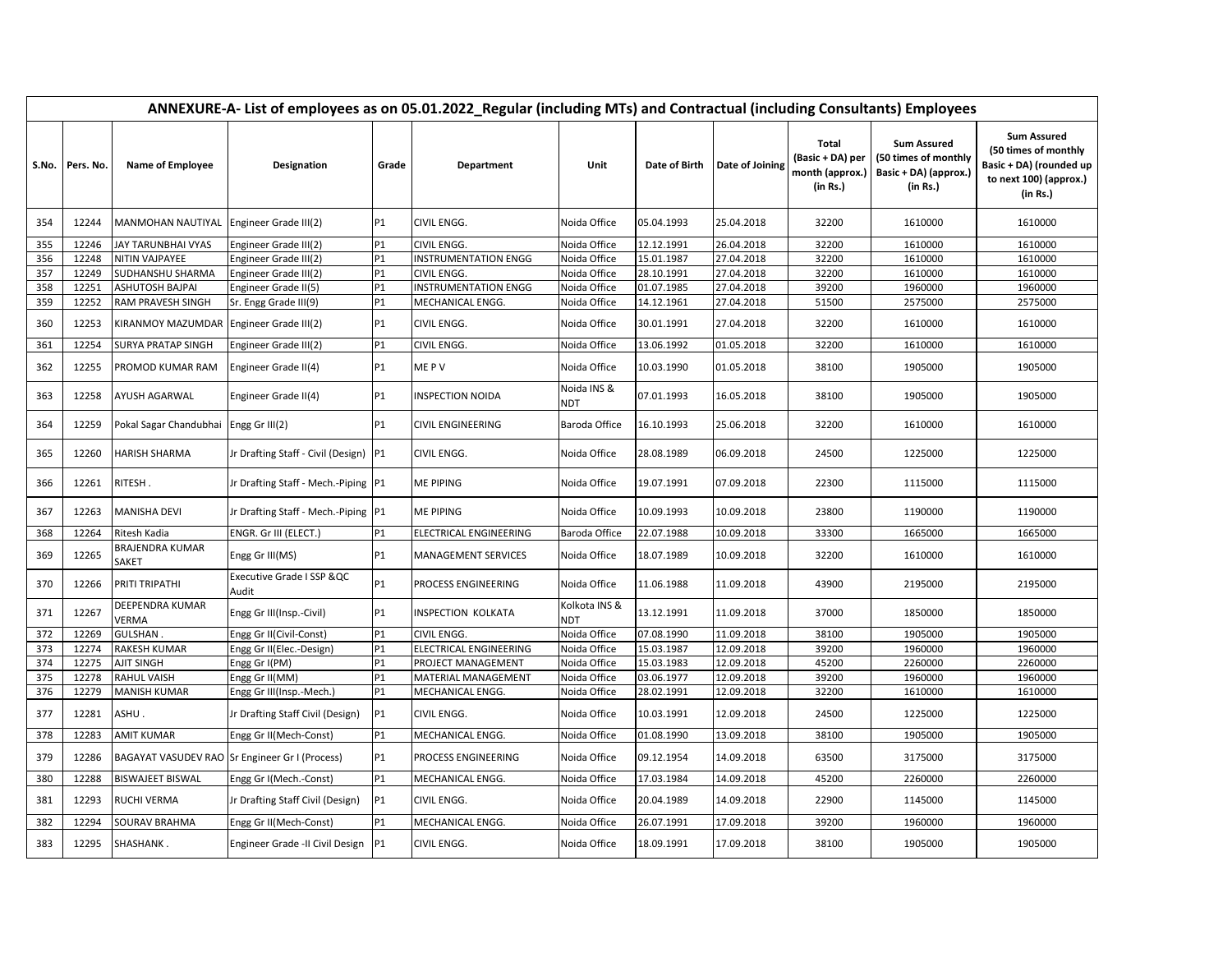|       | ANNEXURE-A- List of employees as on 05.01.2022_Regular (including MTs) and Contractual (including Consultants) Employees |                                             |                                                      |                |                             |                             |               |                 |                                                          |                                                                                 |                                                                                                             |  |  |
|-------|--------------------------------------------------------------------------------------------------------------------------|---------------------------------------------|------------------------------------------------------|----------------|-----------------------------|-----------------------------|---------------|-----------------|----------------------------------------------------------|---------------------------------------------------------------------------------|-------------------------------------------------------------------------------------------------------------|--|--|
| S.No. | Pers. No.                                                                                                                | Name of Employee                            | Designation                                          | Grade          | Department                  | Unit                        | Date of Birth | Date of Joining | Total<br>(Basic + DA) per<br>month (approx.)<br>(in Rs.) | <b>Sum Assured</b><br>(50 times of monthly<br>Basic + DA) (approx.)<br>(in Rs.) | <b>Sum Assured</b><br>(50 times of monthly<br>Basic + DA) (rounded up<br>to next 100) (approx.)<br>(in Rs.) |  |  |
| 384   | 12296                                                                                                                    | <b>KOOM SINGH</b>                           | Engg Gr II/Executive Gr-II<br>(Safety)               | P1             | MECHANICAL ENGG.            | Noida Office                | 01.07.1990    | 17.09.2018      | 39200                                                    | 1960000                                                                         | 1960000                                                                                                     |  |  |
| 385   | 12297                                                                                                                    | <b>SANTOSH KUMAR</b><br>SHARMA              | <b>Executive Grade-II (Safety)</b>                   | P1             | MECHANICAL ENGG.            | Noida Office                | 13.03.1978    | 17.09.2018      | 39200                                                    | 1960000                                                                         | 1960000                                                                                                     |  |  |
| 386   | 12298                                                                                                                    | <b>BIBHAY KUMAR</b>                         | Executive Grade II SSP & QC<br>Audit                 | P1             | PROCESS ENGINEERING         | Noida Office                | 15.06.1974    | 17.09.2018      | 39200                                                    | 1960000                                                                         | 1960000                                                                                                     |  |  |
| 387   | 12299                                                                                                                    | <b>KRANTI SINGH</b>                         | Sr Drafting Staff (Mech-Piping)   P1                 |                | <b>ME PIPING</b>            | Noida Office                | 01.01.1984    | 17.09.2018      | 27800                                                    | 1390000                                                                         | 1390000                                                                                                     |  |  |
| 388   | 12300                                                                                                                    | ANIL KUMAR PAWAR                            | Engg Gr I(Insp.-Mech.)                               | P1             | MECHANICAL ENGG.            | Noida Office                | 01.06.1979    | 17.09.2018      | 45200                                                    | 2260000                                                                         | 2260000                                                                                                     |  |  |
| 389   | 12303                                                                                                                    | <b>RAJU KUMAR GUPTA</b>                     | Engg Gr II(Mech-Const)                               | <b>P1</b>      | ME PV                       | Noida Office                | 12.08.1988    | 17.09.2018      | 39200                                                    | 1960000                                                                         | 1960000                                                                                                     |  |  |
| 390   | 12304                                                                                                                    |                                             | RAJESH SINGH PANWAR Ir Drafting Staff Civil (Design) | <b>P1</b>      | CIVIL ENGG.                 | Noida Office                | 27.10.1992    | 18.09.2018      | 24500                                                    | 1225000                                                                         | 1225000                                                                                                     |  |  |
| 391   | 12306                                                                                                                    | <b>SHASHANK MISHRA</b>                      | Engg Gr III(Insp.)                                   | <b>P1</b>      | <b>INSPECTION NOIDA</b>     | Kolkota INS &<br>NDT        | 18.10.1991    | 18.09.2018      | 37000                                                    | 1850000                                                                         | 1850000                                                                                                     |  |  |
| 392   | 12307                                                                                                                    | TAMAL ADITYA                                | Engg Gr II(Elec.-Design)                             | P <sub>1</sub> | ELECTRICAL ENGINEERING      | Noida Office                | 25.02.1991    | 18.09.2018      | 39200                                                    | 1960000                                                                         | 1960000                                                                                                     |  |  |
| 393   | 12308                                                                                                                    | NEERAJ KUMAR MISHRA Engg Gr II(Insp.-Elec.) |                                                      | <b>P1</b>      | <b>INSPECTION KOLKATA</b>   | Kolkota INS &<br><b>NDT</b> | 20.01.1986    | 18.09.2018      | 39200                                                    | 1960000                                                                         | 1960000                                                                                                     |  |  |
| 394   | 12309                                                                                                                    | <b>SHYAM SUNDER</b><br>SHARMA               | Engg Gr I/Executive Gr-I<br>(Safety)                 | <b>P1</b>      | MECHANICAL ENGG.            | Noida Office                | 12.07.1986    | 18.09.2018      | 45200                                                    | 2260000                                                                         | 2260000                                                                                                     |  |  |
| 395   | 12310                                                                                                                    | <b>ANISUL AZAM</b>                          | Engg Gr III(Insp.-Elec.)                             | P1             | <b>INSPECTION KOLKATA</b>   | Kolkota INS &<br>NDT        | 30.12.1991    | 18.09.2018      | 37000                                                    | 1850000                                                                         | 1850000                                                                                                     |  |  |
| 396   | 12315                                                                                                                    | MUKTESHWAR<br>CHAUHAN                       | Engg Gr II(Mech.)                                    | <b>P1</b>      | MECHANICAL ENGG.            | Noida Office                | 03.06.1992    | 19.09.2018      | 38100                                                    | 1905000                                                                         | 1905000                                                                                                     |  |  |
| 397   | 12316                                                                                                                    | VISHAL KUMAR SINGH                          | Engineer Grade -III Civil                            | P1             | CIVIL ENGG.                 | Noida Office                | 20.02.1993    | 19.09.2018      | 31200                                                    | 1560000                                                                         | 1560000                                                                                                     |  |  |
| 398   | 12319                                                                                                                    | <b>DEEPAK CHHOKER</b>                       | Engg Gr III(Mech.Const.)                             | P1             | MECHANICAL ENGG.            | Noida Office                | 13.06.1988    | 24.09.2018      | 32200                                                    | 1610000                                                                         | 1610000                                                                                                     |  |  |
| 399   | 12320                                                                                                                    | <b>RAJESH VERMA</b>                         | Sr Engineer Gr I (Civil-Const)                       | <b>P1</b>      | CIVIL ENGG.                 | Noida Office                | 01.01.1984    | 24.09.2018      | 63500                                                    | 3175000                                                                         | 3175000                                                                                                     |  |  |
| 400   | 12322                                                                                                                    | <b>MD FAIZAN</b>                            | Engg Gr III(Insp.-Mech.)                             | P1             | MECHANICAL ENGG.            | Noida Office                | 07.08.1992    | 27.09.2018      | 32200                                                    | 1610000                                                                         | 1610000                                                                                                     |  |  |
| 401   | 12325                                                                                                                    | CHINMAYA DAS                                | Engg Gr III/Executive Gr-II<br>(Safety)              | P1             | MECHANICAL ENGG.            | Noida Office                | 07.06.1987    | 27.09.2018      | 39200                                                    | 1960000                                                                         | 1960000                                                                                                     |  |  |
| 402   | 12326                                                                                                                    | MD.SHARFUDDIN ALAM Engg Gr III(Mech.Const.) |                                                      | P1             | <b>MECHANICAL ENGG.</b>     | Noida Office                | 20.03.1993    | 28.09.2018      | 32200                                                    | 1610000                                                                         | 1610000                                                                                                     |  |  |
| 403   | 12328                                                                                                                    | <b>NITIN TIWARI</b>                         | Engineer Gr. II Inspection (Inst) P1                 |                | <b>INSPECTION NOIDA</b>     | Noida INS &<br><b>NDT</b>   | 13.11.1989    | 01.10.2018      | 39200                                                    | 1960000                                                                         | 1960000                                                                                                     |  |  |
| 404   | 12332                                                                                                                    | <b>SONU KUMAR SINGH</b>                     | Engineer Gr. II, Civil<br>(COnstruction)             | P1             | CIVIL ENGG.                 | Noida Office                | 20.01.1991    | 15.10.2018      | 38100                                                    | 1905000                                                                         | 1905000                                                                                                     |  |  |
| 405   | 12333                                                                                                                    | SHUBHAM GUPTA                               | Engineer Gr. II, Civil<br>(Construction              | P1             | CIVIL ENGG.                 | Noida Office                | 23.07.1992    | 15.10.2018      | 38100                                                    | 1905000                                                                         | 1905000                                                                                                     |  |  |
| 406   | 12334                                                                                                                    | <b>ROHIT KUMAR</b>                          | Engg Gr II(Insp-Instt)                               | P1             | <b>INSTRUMENTATION ENGG</b> | Noida Office                | 31.12.1988    | 15.10.2018      | 39200                                                    | 1960000                                                                         | 1960000                                                                                                     |  |  |
| 407   | 12335                                                                                                                    | <b>SUNIL SINGH NEGI</b>                     | Engineer Gr. III Civil<br>(Construction)             | P1             | <b>CIVIL ENGG.</b>          | Noida Office                | 22.06.1991    | 16.10.2018      | 31200                                                    | 1560000                                                                         | 1560000                                                                                                     |  |  |
| 408   | 12337                                                                                                                    | PRASHANT KUMAR                              | Engineer Gr III<br>Electrical(Construction)          | P1             | ELECTRICAL ENGINEERING      | Noida Office                | 08.04.1992    | 16.10.2018      | 32200                                                    | 1610000                                                                         | 1610000                                                                                                     |  |  |
| 409   | 12339                                                                                                                    | LOKESWARA REDDY<br><b>AMMALLADINNE</b>      | Engineer Gr. III Mechanical<br>(Inspection)          | P1             | PROJECT MANAGEMENT          | Noida Office                | 14.05.1993    | 17.10.2018      | 32200                                                    | 1610000                                                                         | 1610000                                                                                                     |  |  |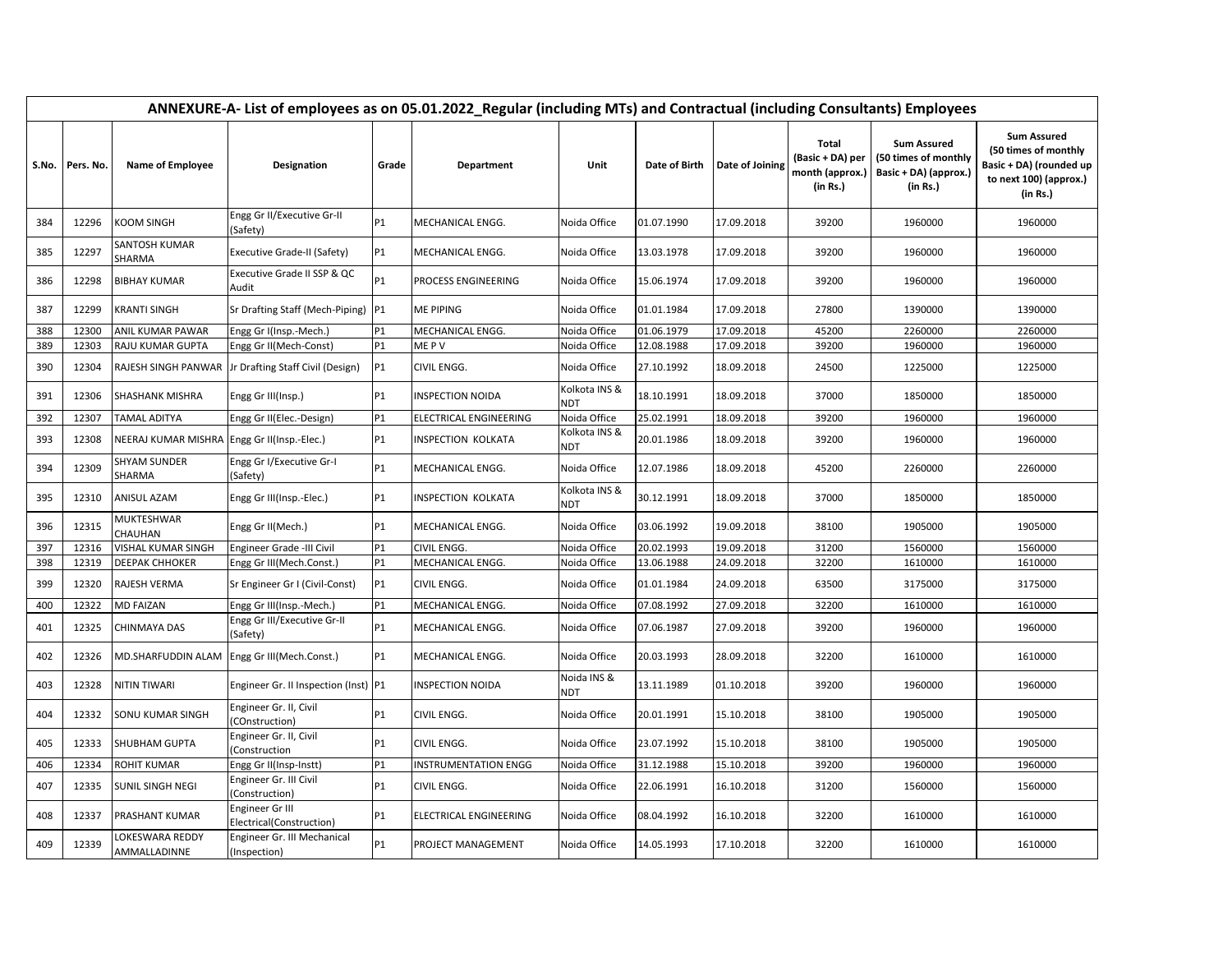|            | ANNEXURE-A- List of employees as on 05.01.2022_Regular (including MTs) and Contractual (including Consultants) Employees |                                       |                                                                   |           |                            |                              |                          |                          |                                                          |                                                                                 |                                                                                                             |  |  |  |
|------------|--------------------------------------------------------------------------------------------------------------------------|---------------------------------------|-------------------------------------------------------------------|-----------|----------------------------|------------------------------|--------------------------|--------------------------|----------------------------------------------------------|---------------------------------------------------------------------------------|-------------------------------------------------------------------------------------------------------------|--|--|--|
|            | S.No. Pers. No.                                                                                                          | <b>Name of Employee</b>               | Designation                                                       | Grade     | Department                 | Unit                         | Date of Birth            | Date of Joining          | Total<br>(Basic + DA) per<br>month (approx.)<br>(in Rs.) | <b>Sum Assured</b><br>(50 times of monthly<br>Basic + DA) (approx.)<br>(in Rs.) | <b>Sum Assured</b><br>(50 times of monthly<br>Basic + DA) (rounded up<br>to next 100) (approx.)<br>(in Rs.) |  |  |  |
| 410        | 12340                                                                                                                    | <b>DIKSHA REJA</b>                    | Engineer Gr. III Process                                          | P1        | PROCESS ENGINEERING        | Noida Office                 | 12.11.1995               | 18.10.2018               | 30300                                                    | 1515000                                                                         | 1515000                                                                                                     |  |  |  |
| 411        | 12341                                                                                                                    | <b>HEMANT AGARWAL</b>                 | Engineer Gr. II/ Management<br>Services                           | P1        | <b>MANAGEMENT SERVICES</b> | Noida Office                 | 26.05.1989               | 18.10.2018               | 38100                                                    | 1905000                                                                         | 1905000                                                                                                     |  |  |  |
| 412        | 12342                                                                                                                    | <b>GAURAV VERMA</b>                   | Jr.Drafting Staff Mechanical<br>Piping)                           | P1        | <b>ME PIPING</b>           | Noida Office                 | 13.09.1987               | 18.10.2018               | 22300                                                    | 1115000                                                                         | 1115000                                                                                                     |  |  |  |
| 413        | 12344                                                                                                                    | <b>HEYRA INTIZAR</b>                  | <b>Engineer Grade III Process</b>                                 | P1        | PROCESS ENGINEERING        | Noida Office                 | 17.02.1991               | 18.10.2018               | 30300                                                    | 1515000                                                                         | 1515000                                                                                                     |  |  |  |
| 414        | 12345                                                                                                                    | PRATIK DUTTA                          | Engineer Grade II Electrical<br>Construct)                        | P1        | ELECTRICAL ENGINEERING     | Noida Office                 | 22.02.1988               | 18.10.2018               | 39200                                                    | 1960000                                                                         | 1960000                                                                                                     |  |  |  |
| 415        | 12346                                                                                                                    | SATYA PREM SHUKLA                     | Engg Gr II(Civil-Const)                                           | P1        | CIVIL ENGG.                | Noida Office                 | 19.08.1988               | 22.10.2018               | 38100                                                    | 1905000                                                                         | 1905000                                                                                                     |  |  |  |
| 416<br>417 | 12348<br>12355                                                                                                           | SAGAR SUMAN<br><b>JAY PRAKASH RAI</b> | Engg Gr IIICivil-Const)<br>Jr. Drafting Staff - Civil (Design) P1 | P1        | CIVIL ENGG.<br>CIVIL ENGG. | Noida Office<br>Noida Office | 30.11.1993<br>28.01.1972 | 22.10.2018<br>07.12.2018 | 37000<br>24500                                           | 1850000<br>1225000                                                              | 1850000<br>1225000                                                                                          |  |  |  |
| 418        | 12356                                                                                                                    | SHEETENDRA TIWARI                     | Engineer Grade II<br>Inspection(Electrical)                       | P1        | INSPECTION NOIDA           | Noida INS &<br>NDT           | 15.06.1987               | 10.12.2018               | 39200                                                    | 1960000                                                                         | 1960000                                                                                                     |  |  |  |
| 419        | 12359                                                                                                                    | <b>PAVAN KUMAR TIWARI</b>             | Engineer Gr. III Process                                          | P1        | PROCESS ENGINEERING        | Noida Office                 | 30.05.1993               | 01.02.2019               | 32200                                                    | 1610000                                                                         | 1610000                                                                                                     |  |  |  |
| 420        | 12360                                                                                                                    | RACHIT SAXENA                         | Engineer Gr. III Process                                          | P1        | PROCESS ENGINEERING        | Noida Office                 | 12.03.1995               | 04.02.2019               | 30300                                                    | 1515000                                                                         | 1515000                                                                                                     |  |  |  |
| 421        | 12362                                                                                                                    | JEYURKUMAR VIJAYBHAI<br><b>RANA</b>   | Engineer Gr. III (Process)                                        | P1        | PROCESS ENGINEERING        | Noida Office                 | 07.09.1995               | 05.02.2019               | 30300                                                    | 1515000                                                                         | 1515000                                                                                                     |  |  |  |
| 422        | 12366                                                                                                                    | SYED ZEESHAN HAIDER                   | Engineer Gr. III (Management<br>Services)                         | P1        | MANAGEMENT SERVICES        | Noida Office                 | 04.10.1988               | 01.05.2019               | 32200                                                    | 1610000                                                                         | 1610000                                                                                                     |  |  |  |
| 423        | 12367                                                                                                                    | CHANDANI.                             | Engineer Gr. III (Management<br>Services)                         | P1        | <b>MANAGEMENT SERVICES</b> | Noida Office                 | 05.01.1994               | 07.05.2019               | 32200                                                    | 1610000                                                                         | 1610000                                                                                                     |  |  |  |
| 424        | 12368                                                                                                                    | <b>SOURAV DEY</b>                     | Engineer Gr. III<br>Electrical(Construction                       | P1        | INSPECTION KOLKATA         | Kolkota INS &<br><b>NDT</b>  | 06.12.1991               | 14.05.2019               | 32200                                                    | 1610000                                                                         | 1610000                                                                                                     |  |  |  |
| 425        | 12369                                                                                                                    | PRASHANT KUMAR                        | Engineer Gr III (Mech.Const)                                      | P1        | MECHANICAL ENGG.           | Noida Office                 | 14.10.1989               | 29.01.2020               | 43780                                                    | 2189000                                                                         | 2189000                                                                                                     |  |  |  |
| 426        | 12370                                                                                                                    | TAMESHWAR KUMAR<br>DESHMUKH           | <b>Engineer Gradelll</b><br>(Management Services)                 | P1        | MANAGEMENT SERVICES        | Noida Office                 | 05.10.1978               | 29.01.2020               | 43780                                                    | 2189000                                                                         | 2189000                                                                                                     |  |  |  |
| 427        | 12371                                                                                                                    | <b>SUMIT MAHAJAN</b>                  | Engineer Grade II (Civil-Const)                                   | P1        | CIVIL ENGG.                | Noida Office                 | 19.01.1991               | 30.01.2020               | 53360                                                    | 2668000                                                                         | 2668000                                                                                                     |  |  |  |
| 428        | 12372                                                                                                                    | SEEMA CHOWDHURY                       | <b>Executive Gradell Materials</b><br>Management                  | P1        | MATERIAL MANAGEMENT        | Noida Office                 | 20.07.1990               | 31.01.2020               | 53360                                                    | 2668000                                                                         | 2668000                                                                                                     |  |  |  |
| 429        | 12373                                                                                                                    | <b>ONKAR SINGH</b>                    | Engineer Grade II Civil (Cons.)                                   | <b>P1</b> | CIVIL ENGG.                | Noida Office                 | 30.07.1989               | 03.02.2020               | 53360                                                    | 2668000                                                                         | 2668000                                                                                                     |  |  |  |
| 430        | 12374                                                                                                                    | SEETHINA CHAITANYA<br>KUMAR           | Engineer Grade II (Electrical)                                    | P1        | ELECTRICAL ENGINEERING     | Noida Office                 | 01.03.1991               | 03.02.2020               | 53360                                                    | 2668000                                                                         | 2668000                                                                                                     |  |  |  |
| 431        | 12375                                                                                                                    | ASHWIN ACHARYA                        | Engineer Grade I (Mech-Const) P1                                  |           | MECHANICAL ENGG.           | Noida Office                 | 05.01.1984               | 06.02.2020               | 61500                                                    | 3075000                                                                         | 3075000                                                                                                     |  |  |  |
| 432        | 12376                                                                                                                    | <b>AVINASH PATRI</b>                  | Engineer Grade II (Civil-Const)                                   | P1        | CIVIL ENGG.                | Noida Office                 | 24.09.1989               | 06.02.2020               | 53360                                                    | 2668000                                                                         | 2668000                                                                                                     |  |  |  |
| 433        | 12377                                                                                                                    | <b>BRIJESH GOND</b>                   | Engineer Grade II (Mech-Const) P1                                 |           | MECHANICAL ENGG.           | Noida Office                 | 08.02.1988               | 07.02.2020               | 53360                                                    | 2668000                                                                         | 2668000                                                                                                     |  |  |  |
| 434        | 12378                                                                                                                    | MD. WASIF                             | Engineer Grade II (Civil-Const) P1                                |           | CIVIL ENGG.                | Noida Office                 | 10.07.1993               | 07.02.2020               | 53360                                                    | 2668000                                                                         | 2668000                                                                                                     |  |  |  |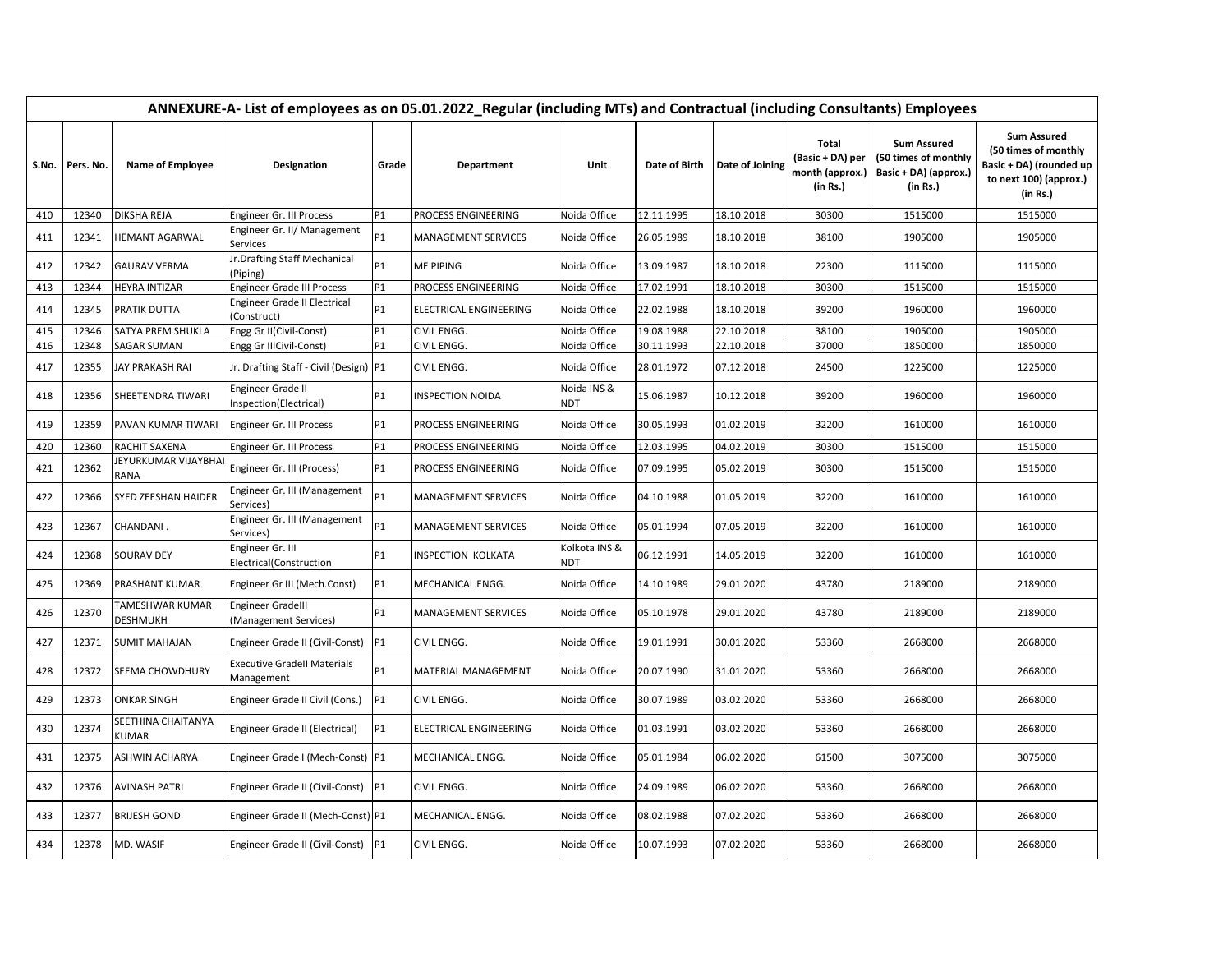|       | ANNEXURE-A- List of employees as on 05.01.2022_Regular (including MTs) and Contractual (including Consultants) Employees |                                    |                                             |           |                               |              |               |                 |                                                                 |                                                                                 |                                                                                                             |  |  |  |
|-------|--------------------------------------------------------------------------------------------------------------------------|------------------------------------|---------------------------------------------|-----------|-------------------------------|--------------|---------------|-----------------|-----------------------------------------------------------------|---------------------------------------------------------------------------------|-------------------------------------------------------------------------------------------------------------|--|--|--|
| S.No. | Pers. No.                                                                                                                | <b>Name of Employee</b>            | Designation                                 | Grade     | Department                    | Unit         | Date of Birth | Date of Joining | <b>Total</b><br>(Basic + DA) per<br>month (approx.)<br>(in Rs.) | <b>Sum Assured</b><br>(50 times of monthly<br>Basic + DA) (approx.)<br>(in Rs.) | <b>Sum Assured</b><br>(50 times of monthly<br>Basic + DA) (rounded up<br>to next 100) (approx.)<br>(in Rs.) |  |  |  |
| 435   | 12379                                                                                                                    | VENKATA KRISHNA RAO<br><b>TUMU</b> | Engineer Gr. II - Electrical<br>(Const.)    | <b>P1</b> | <b>ELECTRICAL ENGINEERING</b> | Noida Office | 16.06.1989    | 10.02.2020      | 53360                                                           | 2668000                                                                         | 2668000                                                                                                     |  |  |  |
| 436   | 12381                                                                                                                    | PANKAJ KUMAR                       | Engineer Gr.II Civil (Const.)               | <b>P1</b> | CIVIL ENGG.                   | Noida Office | 02.07.1988    | 11.02.2020      | 53360                                                           | 2668000                                                                         | 2668000                                                                                                     |  |  |  |
| 437   | 12382                                                                                                                    | <b>ADITI DAS</b>                   | Executive Gr III P&A                        | P1        | PERSONNEL DEPARTMENT          | Noida Office | 08.01.1987    | 11.02.2020      | 43780                                                           | 2189000                                                                         | 2189000                                                                                                     |  |  |  |
| 438   | 12383                                                                                                                    | AJAY KUMAR SAHU                    | Engineer Gr. I- Mech. (Const.)              | <b>P1</b> | ME P V                        | Noida Office | 10.01.1984    | 11.02.2020      | 61500                                                           | 3075000                                                                         | 3075000                                                                                                     |  |  |  |
| 439   | 12384                                                                                                                    | RAHUL CHAURASIYA                   | Engineer Gr. II- Mechanical<br>(PV)         | <b>P1</b> | ME P V                        | Noida Office | 11.10.1991    | 13.02.2020      | 53360                                                           | 2668000                                                                         | 2668000                                                                                                     |  |  |  |
| 440   | 12385                                                                                                                    | <b>SUSHIL KUMAR</b>                | <b>Executive Gr III MS</b>                  | <b>P1</b> | <b>MANAGEMENT SERVICES</b>    | Noida Office | 10.11.1990    | 13.02.2020      | 43780                                                           | 2189000                                                                         | 2189000                                                                                                     |  |  |  |
| 441   | 12386                                                                                                                    | MANISH KUMAR<br>MISHRA             | Engineer Gr. II -Instt. (Const.)-<br>Instt. | P1        | <b>INSTRUMENTATION ENGG</b>   | Noida Office | 06.03.1985    | 14.02.2020      | 53360                                                           | 2668000                                                                         | 2668000                                                                                                     |  |  |  |
| 442   | 12387                                                                                                                    | SATYAPRAKASH SHUKLA                | Ir. Const. Supervisior (2)-<br>Safety       | <b>P1</b> | ME P V                        | Noida Office | 02.02.1993    | 14.02.2020      | 27400                                                           | 1370000                                                                         | 1370000                                                                                                     |  |  |  |
| 443   | 12388                                                                                                                    | <b>RAJ KUMAR</b>                   | Engineer Gr.II- Mechanical<br>(Const.)      | <b>P1</b> | ME PV                         | Noida Office | 15.08.1989    | 17.02.2020      | 53360                                                           | 2668000                                                                         | 2668000                                                                                                     |  |  |  |
| 444   | 12389                                                                                                                    | SOUMYA RANJAN<br>SAMANTARAY        | Engineer Gr.II- Mechanical<br>(Const.)      | <b>P1</b> | <b>ME MACHINERY</b>           | Noida Office | 17.04.1987    | 17.02.2020      | 53360                                                           | 2668000                                                                         | 2668000                                                                                                     |  |  |  |
| 445   | 12390                                                                                                                    | <b>GUNJAN KUMAR</b>                | Engineer Gr. II - Electrical<br>(Const.)    | <b>P1</b> | ELECTRICAL ENGINEERING        | Noida Office | 10.02.1987    | 17.02.2020      | 53360                                                           | 2668000                                                                         | 2668000                                                                                                     |  |  |  |
| 446   | 12391                                                                                                                    | SACHIN KUMAR MISHRA                | Engr. Gr. III- Mechanical<br>Const.)        | <b>P1</b> | <b>ME MACHINERY</b>           | Noida Office | 20.05.1994    | 17.02.2020      | 43780                                                           | 2189000                                                                         | 2189000                                                                                                     |  |  |  |
| 447   | 12392                                                                                                                    | NIHAR RANJAN PANI                  | Engineer Gr. II-Mechanical<br>(Const.)      | <b>P1</b> | <b>ME MACHINERY</b>           | Noida Office | 07.10.1983    | 17.02.2020      | 53360                                                           | 2668000                                                                         | 2668000                                                                                                     |  |  |  |
| 448   | 12393                                                                                                                    | <b>KUNAL KUMAR</b>                 | Engineer Gr. II- Mechanical<br>(Const.)     | <b>P1</b> | ME P V                        | Noida Office | 18.01.1989    | 18.02.2020      | 53360                                                           | 2668000                                                                         | 2668000                                                                                                     |  |  |  |
| 449   | 12394                                                                                                                    | SANDEEP SANSIYA                    | Engineer Gr.-II-Mechanical<br>(Const.)      | <b>P1</b> | <b>ME MACHINERY</b>           | Noida Office | 25.09.1987    | 19.02.2020      | 53360                                                           | 2668000                                                                         | 2668000                                                                                                     |  |  |  |
| 450   | 12395                                                                                                                    | SUSHIL KUMAR SUMAN                 | Engineer Gr.- II- Safety                    | <b>P1</b> | <b>ME MACHINERY</b>           | Noida Office | 05.01.1988    | 19.02.2020      | 53360                                                           | 2668000                                                                         | 2668000                                                                                                     |  |  |  |
| 451   | 12396                                                                                                                    | VIKASH PRASAD VERMA                | Engineer Gr.-II Mech.(const.)               | <b>P1</b> | <b>ME MACHINERY</b>           | Noida Office | 24.09.1991    | 20.02.2020      | 53360                                                           | 2668000                                                                         | 2668000                                                                                                     |  |  |  |
| 452   | 12397                                                                                                                    | KAMLESH GAYA<br>PASWAN             | Engineer Gr.-II-Mech.(Const.)               | <b>P1</b> | <b>ME MACHINERY</b>           | Noida Office | 11.05.1988    | 20.02.2020      | 53360                                                           | 2668000                                                                         | 2668000                                                                                                     |  |  |  |
| 453   | 12398                                                                                                                    | NITUL KUMAR                        | Engineer Gr.-II- Civil (Const.)             | P1        | <b>CIVIL ENGG.</b>            | Noida Office | 03.06.1991    | 20.02.2020      | 53360                                                           | 2668000                                                                         | 2668000                                                                                                     |  |  |  |
| 454   | 12400                                                                                                                    | NAGENDRA KUMAR                     | Engr. Gr.-I-Mech.(Const.)                   | <b>P1</b> | <b>ME MACHINERY</b>           | Noida Office | 09.02.1988    | 20.02.2020      | 61500                                                           | 3075000                                                                         | 3075000                                                                                                     |  |  |  |
| 455   | 12401                                                                                                                    | <b>DEVRAT SINGH</b>                | Engineer Gr. III- Mech. (Const.) P1         |           | <b>ME MACHINERY</b>           | Noida Office | 16.05.1993    | 20.02.2020      | 43780                                                           | 2189000                                                                         | 2189000                                                                                                     |  |  |  |
| 456   | 12402                                                                                                                    | <b>GAJENDRA SINGH</b><br>PARMAR    | Engineer Gr. II - Civil (Const.)-<br>Civil  | <b>P1</b> | CIVIL ENGG.                   | Noida Office | 27.09.1993    | 21.02.2020      | 53360                                                           | 2668000                                                                         | 2668000                                                                                                     |  |  |  |
| 457   | 12403                                                                                                                    | SOUMYADEEP<br>BHATTACHARYYA        | Engineer Grade II Civil<br>(Construction)   | P1        | CIVIL ENGG.                   | Noida Office | 02.05.1991    | 21.02.2020      | 53360                                                           | 2668000                                                                         | 2668000                                                                                                     |  |  |  |
| 458   | 12405                                                                                                                    | RABINDRA NATH<br>SUTRADHAR         | Engineer Grade II Mech(Const) P1            |           | <b>ME MACHINERY</b>           | Noida Office | 20.11.1990    | 24.02.2020      | 53360                                                           | 2668000                                                                         | 2668000                                                                                                     |  |  |  |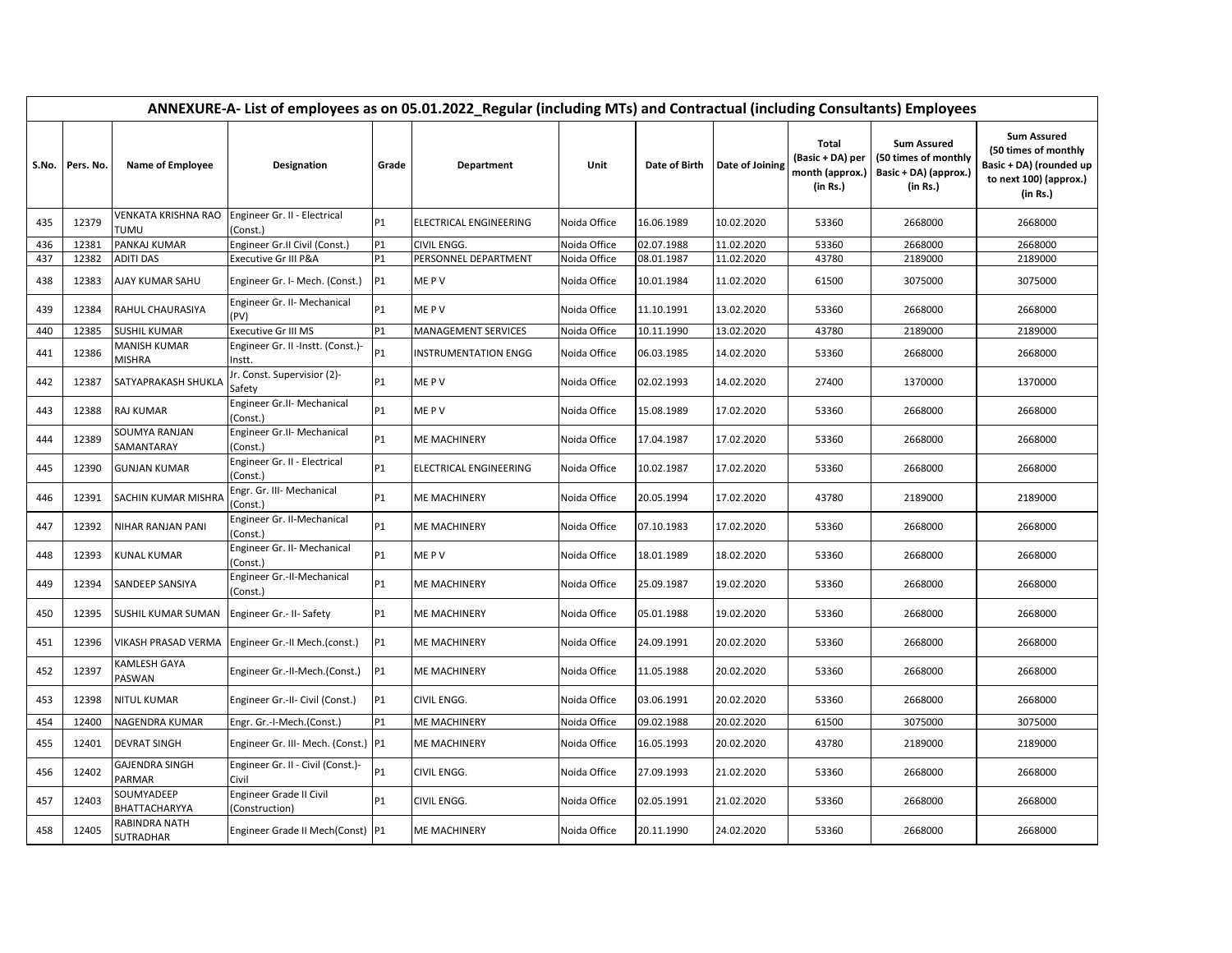|       | ANNEXURE-A- List of employees as on 05.01.2022_Regular (including MTs) and Contractual (including Consultants) Employees |                                         |                                             |           |                                               |               |               |                 |                                                                 |                                                                                 |                                                                                                             |  |  |
|-------|--------------------------------------------------------------------------------------------------------------------------|-----------------------------------------|---------------------------------------------|-----------|-----------------------------------------------|---------------|---------------|-----------------|-----------------------------------------------------------------|---------------------------------------------------------------------------------|-------------------------------------------------------------------------------------------------------------|--|--|
| S.No. | Pers. No.                                                                                                                | <b>Name of Employee</b>                 | Designation                                 | Grade     | Department                                    | Unit          | Date of Birth | Date of Joining | <b>Total</b><br>(Basic + DA) per<br>month (approx.)<br>(in Rs.) | <b>Sum Assured</b><br>(50 times of monthly<br>Basic + DA) (approx.)<br>(in Rs.) | <b>Sum Assured</b><br>(50 times of monthly<br>Basic + DA) (rounded up<br>to next 100) (approx.)<br>(in Rs.) |  |  |
| 459   | 12406                                                                                                                    | RAVI SHANKAR<br><b>CHAUBEY</b>          | Engineer Grade II Mech (Const) P1           |           | <b>ME MACHINERY</b>                           | Noida Office  | 10.10.1989    | 24.02.2020      | 53360                                                           | 2668000                                                                         | 2668000                                                                                                     |  |  |
| 460   | 12407                                                                                                                    | ANAND SHANKAR                           | Engineer.Gradel<br>Mechanical(Construction) | P1        | <b>ME MACHINERY</b>                           | Noida Office  | 20.02.1984    | 24.02.2020      | 61500                                                           | 3075000                                                                         | 3075000                                                                                                     |  |  |
| 461   | 12408                                                                                                                    | <b>EMMANUEL LAKRA</b>                   | Engineer Gr I (Mech.Const)                  | <b>P1</b> | <b>ME MACHINERY</b>                           | Noida Office  | 29.12.1979    | 24.02.2020      | 61500                                                           | 3075000                                                                         | 3075000                                                                                                     |  |  |
| 462   | 12409                                                                                                                    | ANSHUMAN SINGH                          | Engineer Gr III (Mech.Const)                | <b>P1</b> | <b>ME MACHINERY</b>                           | Noida Office  | 25.09.1993    | 24.02.2020      | 43780                                                           | 2189000                                                                         | 2189000                                                                                                     |  |  |
| 463   | 12410                                                                                                                    | <b>KAVERIAPPA BP</b>                    | Engineer Gr III (Mech.Const)                | <b>P1</b> | <b>ME MACHINERY</b>                           | Noida Office  | 12.11.1992    | 24.02.2020      | 43780                                                           | 2189000                                                                         | 2189000                                                                                                     |  |  |
| 464   | 12411                                                                                                                    | <b>VIJAY KISHORBHAI</b><br>GHUMALIYA    | Engineer Gr III (Mech.Const)                | <b>P1</b> | MECHANICAL ENGG.                              | Noida Office  | 10.09.1993    | 24.02.2020      | 43780                                                           | 2189000                                                                         | 2189000                                                                                                     |  |  |
| 465   | 12412                                                                                                                    | SOUVIK MONDAL                           | Engineer Grade II(Civil-Const)              | <b>P1</b> | CIVIL ENGG.                                   | Noida Office  | 15.07.1991    | 24.02.2020      | 53360                                                           | 2668000                                                                         | 2668000                                                                                                     |  |  |
| 466   | 12413                                                                                                                    | PANCHAM KUMAR                           | Engineer Gr I (Mech.Const)                  | P1        | <b>ME MACHINERY</b>                           | Noida Office  | 11.10.1984    | 24.02.2020      | 61500                                                           | 3075000                                                                         | 3075000                                                                                                     |  |  |
| 467   | 12414                                                                                                                    | CHAITANYA JAISWAL                       | Engineer Grade II (Electrical-<br>Const)    | <b>P1</b> | <b>ELECTRICAL ENGINEERING</b>                 | Noida Office  | 04.09.1990    | 24.02.2020      | 53360                                                           | 2668000                                                                         | 2668000                                                                                                     |  |  |
| 468   | 12416                                                                                                                    | PRASHANT SHARMA                         | Engineer Gr I (Mech.Const)                  | P1        | PROJECT MANAGEMENT                            | Noida Office  | 20.02.1978    | 24.02.2020      | 61500                                                           | 3075000                                                                         | 3075000                                                                                                     |  |  |
| 469   | 12418                                                                                                                    | RAHUL UPADHYAY                          | Engineer Grade I Civil(Design)              | <b>P1</b> | CIVIL ENGG.                                   | Noida Office  | 05.11.1990    | 27.02.2020      | 61500                                                           | 3075000                                                                         | 3075000                                                                                                     |  |  |
| 470   | 12419                                                                                                                    | PRAVEEN KANATHE                         | Engineer Grade I Project<br>Management.     | <b>P1</b> | PROJECT MANAGEMENT                            | Noida Office  | 01.09.1984    | 27.02.2020      | 61500                                                           | 3075000                                                                         | 3075000                                                                                                     |  |  |
| 471   | 12420                                                                                                                    | LAKSHMANAN<br>ARUMUGAN                  | Engineer Gr.II Mechanical<br>(Constuction)  | <b>P1</b> | <b>ME MACHINERY</b>                           | Noida Office  | 17.04.1992    | 02.03.2020      | 53360                                                           | 2668000                                                                         | 2668000                                                                                                     |  |  |
| 472   | 12422                                                                                                                    | JEETENDRA KUMAR<br>DEWANGAN             | Engineer Gr. I (Mech.- Const.)              | <b>P1</b> | <b>ME MACHINERY</b>                           | Noida Office  | 21.07.1985    | 19.03.2020      | 61500                                                           | 3075000                                                                         | 3075000                                                                                                     |  |  |
| 473   | 14061                                                                                                                    | <b>GAUTAM KUMAR</b><br>SHARMA           | ENGINEER GR-II(5)                           | <b>P1</b> | <b>BARODA MECHINCAL</b><br><b>ENGINEERING</b> | Baroda Office | 17.11.1988    | 02.04.2018      | 35300                                                           | 1765000                                                                         | 1765000                                                                                                     |  |  |
| 474   | 14064                                                                                                                    | SIDDHARTH SHANKAR                       | ENGINEER GR-II (5)                          | P1        | <b>BARODA MECHINCAL</b><br><b>ENGINEERING</b> | Baroda Office | 13.03.1986    | 05.04.2018      | 35300                                                           | 1765000                                                                         | 1765000                                                                                                     |  |  |
| 475   | 14065                                                                                                                    | MOHAMMAD HAMID<br>KARIM                 | SR.ENGR.GR-III (9)                          | P1        | <b>BARODA MECHINCAL</b><br><b>ENGINEERING</b> | Baroda Office | 10.12.1976    | 06.04.2018      | 51500                                                           | 2575000                                                                         | 2575000                                                                                                     |  |  |
| 476   | 14068                                                                                                                    | PANKAJ BHATT                            | ENGINEER GR.-III (2)                        | P1        | PROJECT MANAGEMENT                            | Baroda Office | 05.06.1990    | 09.04.2018      | 29000                                                           | 1450000                                                                         | 1450000                                                                                                     |  |  |
| 477   | 14074                                                                                                                    | ABHISHEK SHARMA                         | ENGINEER GR-II (4)                          | <b>P1</b> | CIVIL ENGINEERING                             | Baroda Office | 07.07.1992    | 11.04.2018      | 34300                                                           | 1715000                                                                         | 1715000                                                                                                     |  |  |
| 478   | 14075                                                                                                                    | KULDEEP SINGH                           | JR.EXE(DESIGN)/JR.CONSTN.ER<br>(5)          | P1        | <b>BARODA MECHINCAL</b><br><b>ENGINEERING</b> | Baroda Office | 01.12.1991    | 11.04.2018      | 22100                                                           | 1105000                                                                         | 1105000                                                                                                     |  |  |
| 479   | 14081                                                                                                                    | VASANTH                                 | ENGINEER GR-II (4)                          | <b>P1</b> | <b>CIVIL ENGINEERING</b>                      | Baroda Office | 20.05.1990    | 17.04.2018      | 34300                                                           | 1715000                                                                         | 1715000                                                                                                     |  |  |
| 480   | 14082                                                                                                                    | VANDNA MEHTA                            | <b>ENGINEER GR-III(2)</b>                   | <b>P1</b> | <b>MANAGEMENT SERVICES</b>                    | Noida Office  | 05.09.1992    | 19.04.2018      | 32200                                                           | 1610000                                                                         | 1610000                                                                                                     |  |  |
| 481   | 14084                                                                                                                    | KISHORE KUMAR                           | ENGINEER GR-II (5)                          | P1        | <b>BARODA MECHINCAL</b><br><b>ENGINEERING</b> | Baroda Office | 20.04.1991    | 24.04.2018      | 35300                                                           | 1765000                                                                         | 1765000                                                                                                     |  |  |
| 482   | 14085                                                                                                                    | <b>VIVEK SHARMA</b>                     | ENGINEER GR-I (8)                           | <b>P1</b> | <b>BARODA MECHINCAL</b><br><b>ENGINEERING</b> | Baroda Office | 16.01.1986    | 24.04.2018      | 40700                                                           | 2035000                                                                         | 2035000                                                                                                     |  |  |
| 483   | 14087                                                                                                                    | RAHUL HIRAMAN GURLE ENGINEER GR-III (2) |                                             | <b>P1</b> | PROJECT MANAGEMENT                            | Baroda Office | 03.04.1987    | 26.04.2018      | 29000                                                           | 1450000                                                                         | 1450000                                                                                                     |  |  |
| 484   | 14091                                                                                                                    | RAJKUMAR PANDEY                         | <b>ENGINEER GR-III (2)</b>                  | <b>P1</b> | <b>ELECTRICAL ENGINEERING</b>                 | Baroda Office | 01.01.1991    | 01.05.2018      | 29000                                                           | 1450000                                                                         | 1450000                                                                                                     |  |  |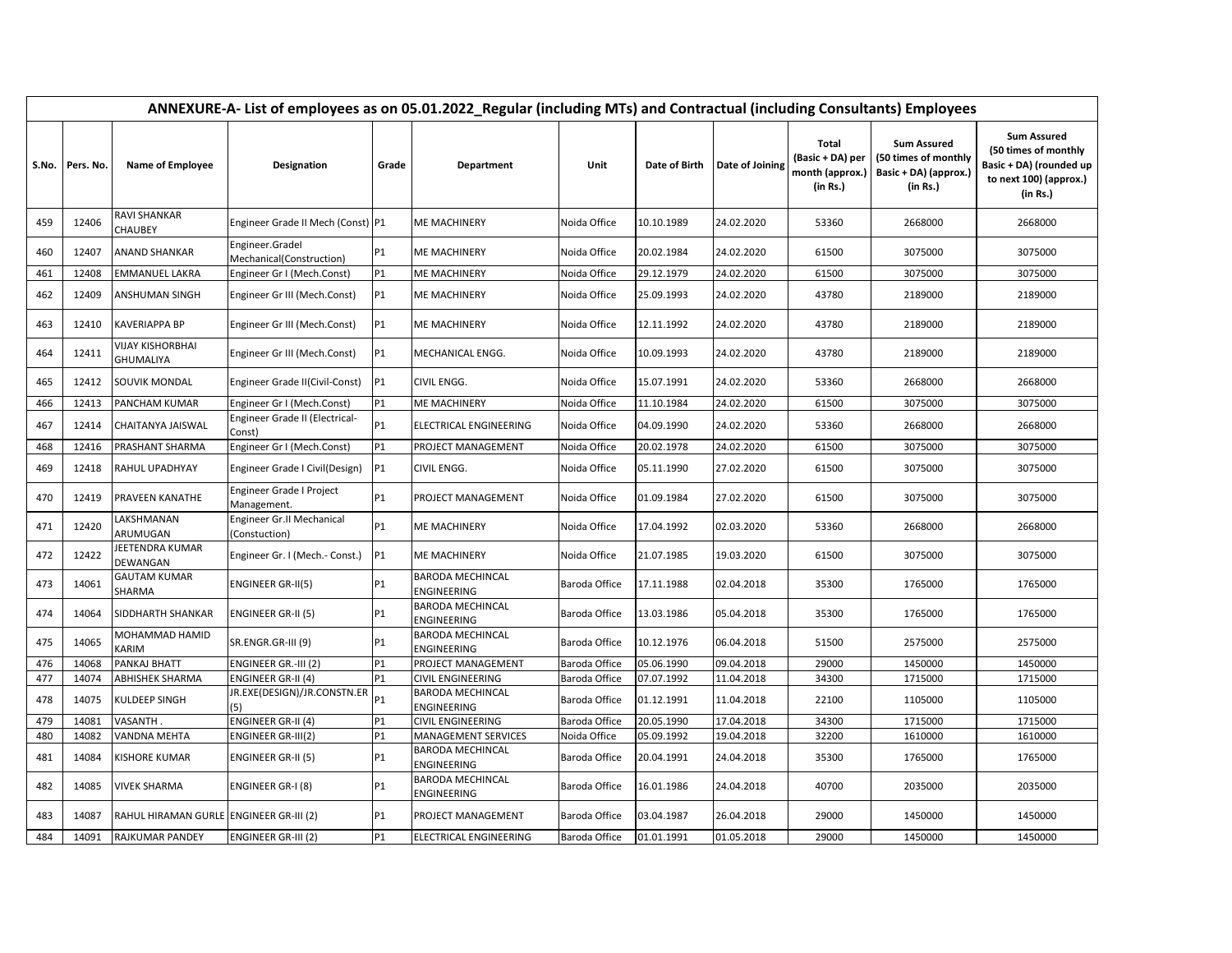|       | ANNEXURE-A- List of employees as on 05.01.2022_Regular (including MTs) and Contractual (including Consultants) Employees |                                      |                                                   |                |                                               |               |               |                 |                                                          |                                                                                 |                                                                                                             |  |  |
|-------|--------------------------------------------------------------------------------------------------------------------------|--------------------------------------|---------------------------------------------------|----------------|-----------------------------------------------|---------------|---------------|-----------------|----------------------------------------------------------|---------------------------------------------------------------------------------|-------------------------------------------------------------------------------------------------------------|--|--|
| S.No. | Pers. No.                                                                                                                | <b>Name of Employee</b>              | Designation                                       | Grade          | Department                                    | Unit          | Date of Birth | Date of Joining | Total<br>(Basic + DA) per<br>month (approx.)<br>(in Rs.) | <b>Sum Assured</b><br>(50 times of monthly<br>Basic + DA) (approx.)<br>(in Rs.) | <b>Sum Assured</b><br>(50 times of monthly<br>Basic + DA) (rounded up<br>to next 100) (approx.)<br>(in Rs.) |  |  |
| 485   | 14093                                                                                                                    | PRANSHUL GAUTAM                      | <b>ENGINEER GR-II (4)</b>                         | P1             | <b>BARODA MECHINCAL</b><br>ENGINEERING        | Baroda Office | 18.10.1986    | 01.05.2018      | 34300                                                    | 1715000                                                                         | 1715000                                                                                                     |  |  |
| 486   | 14094                                                                                                                    | <b>INDRESH KUMAR PATEL</b>           | <b>ENGINEER GR-II (4)</b>                         | <b>P1</b>      | <b>BARODA MECHINCAL</b><br><b>ENGINEERING</b> | Baroda Office | 21.07.1987    | 10.05.2018      | 34300                                                    | 1715000                                                                         | 1715000                                                                                                     |  |  |
| 487   | 14095                                                                                                                    | <b>ANURAG SINGH</b>                  | <b>ENGINEER GR-II (5)</b>                         | <b>P1</b>      | <b>BARODA MECHINCAL</b><br><b>ENGINEERING</b> | Baroda Office | 11.10.1990    | 16.05.2018      | 35300                                                    | 1765000                                                                         | 1765000                                                                                                     |  |  |
| 488   | 14099                                                                                                                    | <b>MUMTAZ AHMED</b>                  | <b>ENGINEER GR-II (5)</b>                         | <b>P1</b>      | <b>INSTRUMENTATION</b><br>ENGINEERING         | Baroda Office | 07.12.1986    | 21.05.2018      | 35300                                                    | 1765000                                                                         | 1765000                                                                                                     |  |  |
| 489   | 14105                                                                                                                    | MADHAVA RAO WUNA                     | <b>ENGR GR-II/EXE GR-II-SAFETY</b>                | P <sub>1</sub> | <b>BARODA MECHINCAL</b><br>ENGINEERING        | Baroda Office | 03.05.1976    | 13.09.2018      | 35300                                                    | 1765000                                                                         | 1765000                                                                                                     |  |  |
| 490   | 14108                                                                                                                    | <b>DHIRENDRA TARKAR</b>              | ENGR. GR-II/EXE GR-II-SAFETY                      | <b>P1</b>      | <b>BARODA MECHINCAL</b><br>ENGINEERING        | Baroda Office | 02.10.1990    | 14.09.2018      | 34300                                                    | 1715000                                                                         | 1715000                                                                                                     |  |  |
| 491   | 14114                                                                                                                    | VIMAL SATHYAA J                      | ENGR GR-III-MECH.(PIPING)                         | <b>P1</b>      | <b>BARODA MECHINCAL</b><br><b>ENGINEERING</b> | Baroda Office | 02.09.1994    | 14.09.2018      | 29000                                                    | 1450000                                                                         | 1450000                                                                                                     |  |  |
| 492   | 14115                                                                                                                    | <b>BHARAT KUMAR</b>                  | JR.DRAFTING STAFF-<br>MECH.(PIPING)               | P1             | <b>BARODA MECHINCAL</b><br><b>ENGINEERING</b> | Baroda Office | 13.06.1987    | 14.09.2018      | 20100                                                    | 1005000                                                                         | 1005000                                                                                                     |  |  |
| 493   | 14125                                                                                                                    | SAYAN ROY<br><b>CHOWDHURY</b>        | ENGR.GR-II ELECT.(CONSTN.)                        | P <sub>1</sub> | ELECTRICAL ENGINEERING                        | Baroda Office | 02.04.1987    | 17.09.2018      | 35300                                                    | 1765000                                                                         | 1765000                                                                                                     |  |  |
| 494   | 14126                                                                                                                    |                                      | JAYASHARATHI IYAPILLAI ENGR. GR-III MECH.(PIPING) | <b>P1</b>      | <b>BARODA MECHINCAL</b><br><b>ENGINEERING</b> | Baroda Office | 17.10.1994    | 17.09.2018      | 27300                                                    | 1365000                                                                         | 1365000                                                                                                     |  |  |
| 495   | 14129                                                                                                                    | <b>ZAKIR HUSSAIN</b>                 | ENGR GR-II/EXE.GR-II-SAFETY                       | <b>P1</b>      | <b>BARODA MECHINCAL</b><br><b>ENGINEERING</b> | Baroda Office | 20.10.1992    | 18.09.2018      | 35300                                                    | 1765000                                                                         | 1765000                                                                                                     |  |  |
| 496   | 14133                                                                                                                    | JITHARA KRISHNAGAURI<br>JAYANTILAL   | JR.DRAFTING STAFF-CIVIL<br>(DESIGN)               | <b>P1</b>      | <b>CIVIL ENGINEERING</b>                      | Baroda Office | 11.12.1984    | 18.09.2018      | 20600                                                    | 1030000                                                                         | 1030000                                                                                                     |  |  |
| 497   | 14135                                                                                                                    | <b>AJAY MAKWANA</b>                  | ENGR.GR-III-MECH.(PIPINIG)                        | <b>P1</b>      | <b>BARODA MECHINCAL</b><br><b>ENGINEERING</b> | Baroda Office | 17.09.1992    | 19.09.2018      | 27300                                                    | 1365000                                                                         | 1365000                                                                                                     |  |  |
| 498   | 14139                                                                                                                    | <b>RAJIV KUMAR SINGH</b>             | ENGR. GR-I CIVIL(CONSTN.)                         | <b>P1</b>      | <b>CIVIL ENGINEERING</b>                      | Baroda Office | 31.10.1984    | 26.09.2018      | 38300                                                    | 1915000                                                                         | 1915000                                                                                                     |  |  |
| 499   | 14140                                                                                                                    | MOHAMMED FAYAZ<br><b>NAIEM AHMED</b> | ENGR.GR-II MECH.(CONSTN.)                         | <b>P1</b>      | <b>BARODA MECHINCAL</b><br><b>ENGINEERING</b> | Baroda Office | 05.05.1991    | 27.09.2018      | 34300                                                    | 1715000                                                                         | 1715000                                                                                                     |  |  |
| 500   | 14144                                                                                                                    | SHAILENDRA KUMAR<br>SHARMA           | ENGR.GR-II INSTN.(CONSTN.)                        | <b>P1</b>      | <b>INSTRUMENTATION</b><br><b>ENGINEERING</b>  | Baroda Office | 05.07.1991    | 01.10.2018      | 35300                                                    | 1765000                                                                         | 1765000                                                                                                     |  |  |
| 501   | 14146                                                                                                                    | ROSHAN.                              | ENGR.GR-III/EXE.GR-III-SAFETY P1                  |                | <b>BARODA MECHINCAL</b><br><b>ENGINEERING</b> | Baroda Office | 05.09.1985    | 03.10.2018      | 33300                                                    | 1665000                                                                         | 1665000                                                                                                     |  |  |
| 502   | 14150                                                                                                                    | <b>NITESH MAKODE</b>                 | ENGR.GR-II INSTN.(CONSTN.)                        | P <sub>1</sub> | <b>INSTRUMENTATION</b><br><b>ENGINEERING</b>  | Baroda Office | 04.11.1989    | 03.10.2018      | 34300                                                    | 1715000                                                                         | 1715000                                                                                                     |  |  |
| 503   | 14152                                                                                                                    |                                      | ASHWINI KUMAR SINGH ENGR.GR-III INSTN.(CONSTN.)   | <b>P1</b>      | <b>INSTRUMENTATION</b><br><b>ENGINEERING</b>  | Baroda Office | 23.08.1990    | 05.10.2018      | 29000                                                    | 1450000                                                                         | 1450000                                                                                                     |  |  |
| 504   | 14153                                                                                                                    | <b>SAMIRA NAYAK</b>                  | ENGR.GR-II MECH.(CONSTN.)                         | <b>P1</b>      | <b>BARODA MECHINCAL</b><br><b>ENGINEERING</b> | Baroda Office | 07.06.1989    | 10.10.2018      | 35300                                                    | 1765000                                                                         | 1765000                                                                                                     |  |  |
| 505   | 14154                                                                                                                    |                                      | NEERAJ KUMAR MISHRA ENGR.GR-III MECH.(CONSTN.)    | P1             | <b>BARODA MECHINCAL</b><br><b>ENGINEERING</b> | Baroda Office | 17.12.1993    | 10.10.2018      | 29000                                                    | 1450000                                                                         | 1450000                                                                                                     |  |  |
| 506   | 14155                                                                                                                    | <b>AMIT KUMAR SAH</b>                | ENGR.GR-I-MECH.(CONSTN.)                          | P <sub>1</sub> | <b>BARODA MECHINCAL</b><br><b>ENGINEERING</b> | Baroda Office | 19.08.1991    | 11.10.2018      | 38300                                                    | 1915000                                                                         | 1915000                                                                                                     |  |  |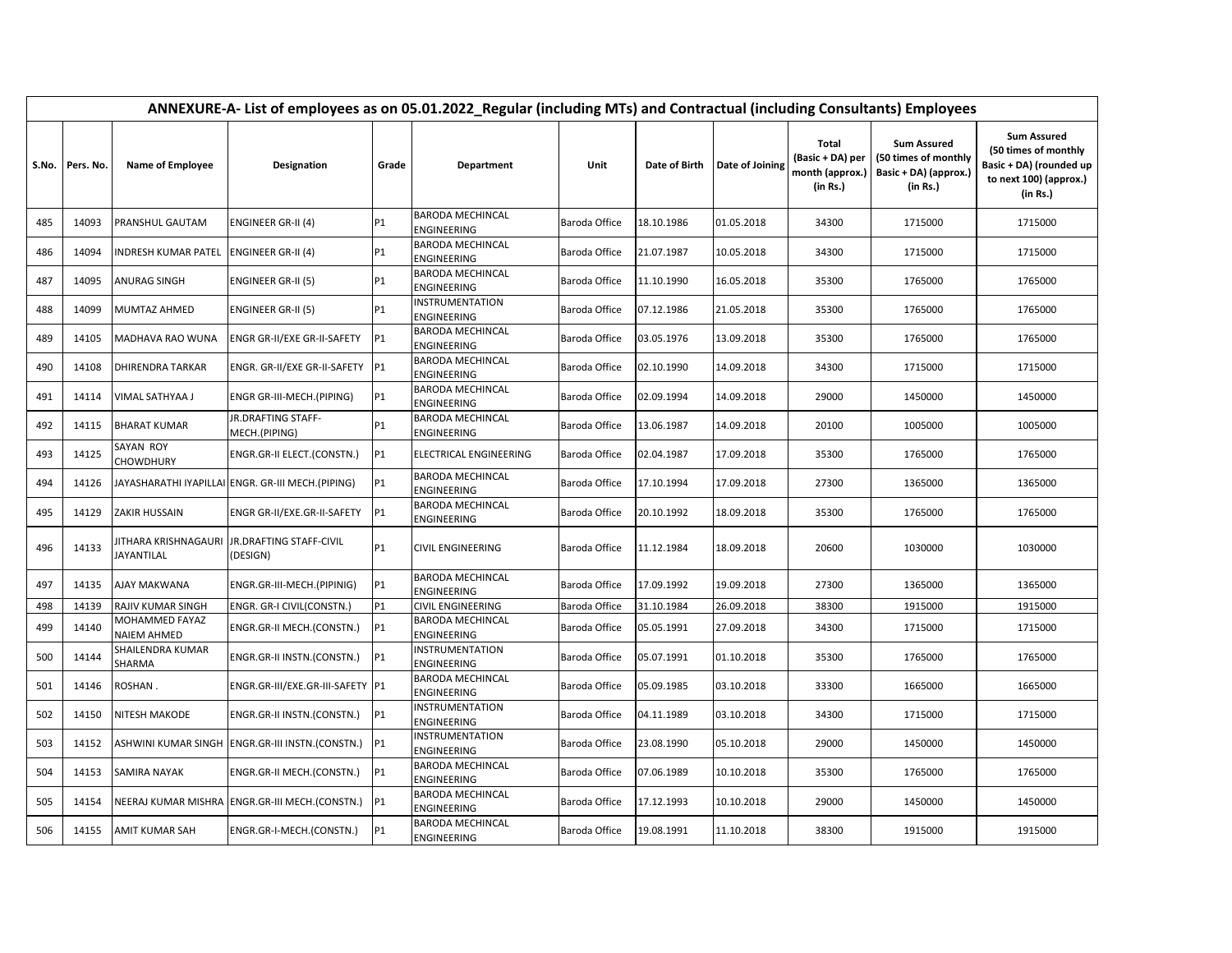|     | ANNEXURE-A- List of employees as on 05.01.2022_Regular (including MTs) and Contractual (including Consultants) Employees |                                   |                                               |                |                                        |               |               |                 |                                                                 |                                                                                 |                                                                                                             |  |  |
|-----|--------------------------------------------------------------------------------------------------------------------------|-----------------------------------|-----------------------------------------------|----------------|----------------------------------------|---------------|---------------|-----------------|-----------------------------------------------------------------|---------------------------------------------------------------------------------|-------------------------------------------------------------------------------------------------------------|--|--|
|     | S.No. Pers. No.                                                                                                          | Name of Employee                  | Designation                                   | Grade          | Department                             | Unit          | Date of Birth | Date of Joining | <b>Total</b><br>(Basic + DA) per<br>month (approx.)<br>(in Rs.) | <b>Sum Assured</b><br>(50 times of monthly<br>Basic + DA) (approx.)<br>(in Rs.) | <b>Sum Assured</b><br>(50 times of monthly<br>Basic + DA) (rounded up<br>to next 100) (approx.)<br>(in Rs.) |  |  |
| 507 | 14157                                                                                                                    |                                   | DHIRAJ KUMAR PANDEY ENGR.GR-I MECH.(CONSTN.)  | P <sub>1</sub> | <b>BARODA MECHINCAL</b><br>ENGINEERING | Baroda Office | 01.05.1990    | 15.10.2018      | 38300                                                           | 1915000                                                                         | 1915000                                                                                                     |  |  |
| 508 | 14159                                                                                                                    | <b>AMIT GUPTA</b>                 | ENGR. GR-III-CIVIL(CONSTN.)                   | <b>P1</b>      | CIVIL ENGINEERING                      | Baroda Office | 20.03.1980    | 15.10.2018      | 33300                                                           | 1665000                                                                         | 1665000                                                                                                     |  |  |
| 509 | 14160                                                                                                                    | SHOBHIT AGARWAL                   | ENGR.GR-III MECH.(CONSTN.)                    | P1             | <b>BARODA MECHINCAL</b><br>ENGINEERING | Baroda Office | 11.09.1991    | 15.10.2018      | 29000                                                           | 1450000                                                                         | 1450000                                                                                                     |  |  |
| 510 | 14161                                                                                                                    | TRIVEDI DHARIT<br>ABHISHEK        | ENGR.GR-III-CIVIL(CONSTN.)                    | <b>P1</b>      | CIVIL ENGINEERING                      | Baroda Office | 16.03.1993    | 16.10.2018      | 33300                                                           | 1665000                                                                         | 1665000                                                                                                     |  |  |
| 511 | 14162                                                                                                                    | <b>NEERAJ SINGH</b>               | ENGR.GR-III-INSTN.                            | <b>P1</b>      | INSTRUMENTATION<br>ENGINEERING         | Baroda Office | 04.03.1990    | 16.10.2018      | 33300                                                           | 1665000                                                                         | 1665000                                                                                                     |  |  |
| 512 | 14164                                                                                                                    | ARANJ NARAYAN                     | SR.ENGR.GR-III<br>MECH.(CONSTN.)              | P1             | BARODA MECHINCAL<br>ENGINEERING        | Baroda Office | 01.03.1978    | 29.10.2018      | 47700                                                           | 2385000                                                                         | 2385000                                                                                                     |  |  |
| 513 | 14169                                                                                                                    | <b>AMIT KATOCH</b>                | ENGR. GR-I MECH.(CONSTN.)                     | <b>P1</b>      | BARODA MECHINCAL<br>ENGINEERING        | Baroda Office | 01.09.1990    | 06.02.2019      | 38300                                                           | 1915000                                                                         | 1915000                                                                                                     |  |  |
| 514 | 14171                                                                                                                    | SAURABH.                          | ENGR. GR-III CIVIL(CONSTN.)                   | P1             | CIVIL ENGINEERING                      | Baroda Office | 01.07.1993    | 07.02.2019      | 33300                                                           | 1665000                                                                         | 1665000                                                                                                     |  |  |
| 515 | 14172                                                                                                                    | PHOOL CHAND YADAV                 | ENGR.GR-II INSTN.(CONSTN.)                    | <b>P1</b>      | INSTRUMENTATION<br>ENGINEERING         | Baroda Office | 04.11.1988    | 31.01.2020      | 48020                                                           | 2401000                                                                         | 2401000                                                                                                     |  |  |
| 516 | 14173                                                                                                                    | <b>INDRAJEET KUMAR</b>            | <b>ENGINEER GR-II</b><br>MECH.(CONSTN.)       | Р1             | <b>BARODA MECHINCAL</b><br>ENGINEERING | Baroda Office | 25.12.1988    | 04.02.2020      | 48020                                                           | 2401000                                                                         | 2401000                                                                                                     |  |  |
| 517 | 14174                                                                                                                    | HITESH VALJIBHAI<br>PRAJAPATI     | <b>ENGINEER GR-II</b><br>MECH.(CONSTN.)       | Р1             | BARODA MECHINCAL<br>ENGINEERING        | Baroda Office | 07.04.1991    | 05.02.2020      | 48020                                                           | 2401000                                                                         | 2401000                                                                                                     |  |  |
| 518 | 14176                                                                                                                    | NAVNEET KUMAR<br>MISHRA           | <b>ENGINEER GR-II</b><br>MECH.(CONSTN.)       | P1             | BARODA MECHINCAL<br>ENGINEERING        | Baroda Office | 24.05.1990    | 11.02.2020      | 48020                                                           | 2401000                                                                         | 2401000                                                                                                     |  |  |
| 519 | 14177                                                                                                                    | Md. SARFARAZ ALAM                 | <b>ENGINEER GR-I</b><br>MECH.(CONSTN.)        | P1             | BARODA MECHINCAL<br>ENGINEERING        | Baroda Office | 01.03.1983    | 11.02.2020      | 55350                                                           | 2767500                                                                         | 2767500                                                                                                     |  |  |
| 520 | 14178                                                                                                                    | KIRAN ADARI                       | ENGR. GR-I MECH.(CONSTN.)                     | <b>P1</b>      | BARODA MECHINCAL<br>ENGINEERING        | Baroda Office | 18.08.1987    | 12.02.2020      | 55350                                                           | 2767500                                                                         | 2767500                                                                                                     |  |  |
| 521 | 14180                                                                                                                    | <b>VINOD DAS</b>                  | <b>ENGINEER GR-II CIVIL</b><br>CONSTN.)       | <b>P1</b>      | CIVIL ENGINEERING                      | Baroda Office | 05.07.1988    | 14.02.2020      | 48020                                                           | 2401000                                                                         | 2401000                                                                                                     |  |  |
| 522 | 14181                                                                                                                    | SHYAMAL CHANDRA<br>SINGHA         | <b>ENGINEER GR-II CIVIL</b><br>(CONSTN.)      | <b>P1</b>      | CIVIL ENGINEERING                      | Baroda Office | 04.03.1990    | 14.02.2020      | 48020                                                           | 2401000                                                                         | 2401000                                                                                                     |  |  |
| 523 | 14182                                                                                                                    | MD ZEYARAT HUSSAIN                | <b>ENGINEER GR-II</b><br>MECH.(CONSTN.)       | P1             | BARODA MECHINCAL<br>ENGINEERING        | Baroda Office | 12.02.1988    | 17.02.2020      | 48020                                                           | 2401000                                                                         | 2401000                                                                                                     |  |  |
| 524 | 14184                                                                                                                    | ANSHU KUMAR GUPTA                 | ENGINEER GR-II ELECT.<br>(CONSTN.)            | P1             | ELECTRICAL ENGINEERING                 | Baroda Office | 28.07.1987    | 17.02.2020      | 48020                                                           | 2401000                                                                         | 2401000                                                                                                     |  |  |
| 525 | 14185                                                                                                                    | <b>RITESH KUMAR</b><br>SRIVASTAVA | <b>EXECUTIVE GR-II (Finance)</b>              | P1             | <b>FINANCE DEPARTMENT</b>              | Baroda Office | 08.03.1979    | 19.02.2020      | 48020                                                           | 2401000                                                                         | 2401000                                                                                                     |  |  |
| 526 | 14186                                                                                                                    | <b>LAKHVINDER SINGH</b>           | <b>ENGINEER Gr-II-CIVIL</b><br>(Construction) | <b>P1</b>      | CIVIL ENGINEERING                      | Baroda Office | 01.10.1991    | 20.02.2020      | 48020                                                           | 2401000                                                                         | 2401000                                                                                                     |  |  |
| 527 | 14187                                                                                                                    | <b>NEERAJ KUMAR</b>               | JR.DRAFTING STAFF(5)-<br>CIVIL(DESIGN)        | P1             | CIVIL ENGINEERING                      | Baroda Office | 03.02.1992    | 21.02.2020      | 29760                                                           | 1488000                                                                         | 1488000                                                                                                     |  |  |
| 528 | 14188                                                                                                                    | SADDALA RANJIT<br>KUMAR           | ENGINEER GR-II ELECT.<br>(CONSTN.)            | <b>P1</b>      | ELECTRICAL ENGINEERING                 | Baroda Office | 17.08.1992    | 24.02.2020      | 48020                                                           | 2401000                                                                         | 2401000                                                                                                     |  |  |